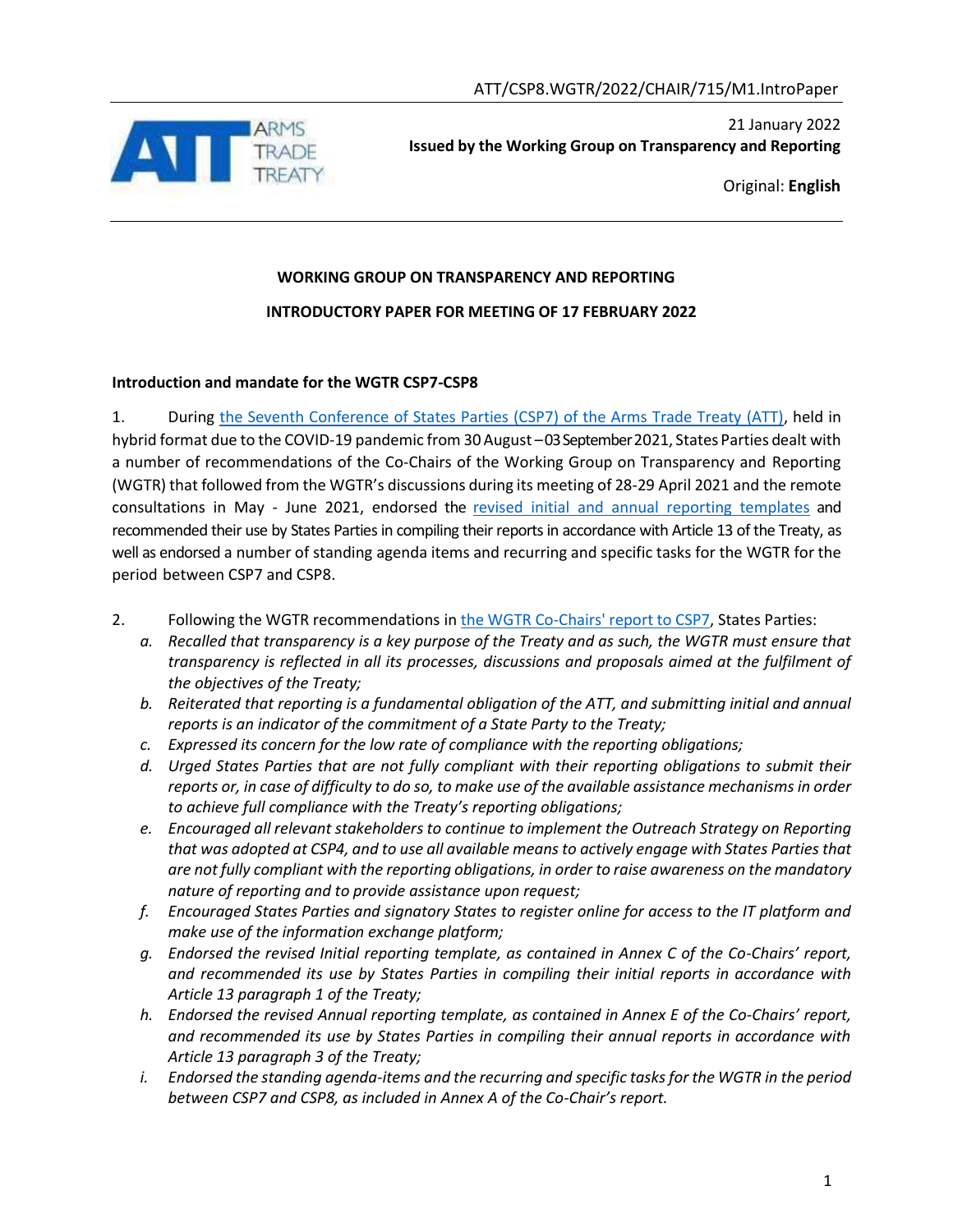3. The standing agenda items that States Parties instructed the WGTR to deal with as a minimum are the following:

- *a. State of play of compliance with reporting obligations;*
- *b. Challenges concerning reporting;*
- *c. Substantive reporting and transparency issues;*
- *d. Organizational means for information exchange;*
- *e. IT platform: reporting and transparency functionalities; and*
- *f. WGTR mandate in the period between CSP8 and CSP9.*

4. Under each of these standing agenda items States Parties charged the WGTR with both recurrent tasks and specific tasks for the period between CSP7 and CSP8:

- *a. With regard to the state of play of compliance with reporting obligations, at every meeting the WGTR will review the status of reporting, thereby focusing on the progress that has been made in comparison to the previous status updates.*
- *b. With regard to challenges concerning reporting, the WGTR will as a minimum:*
	- *i. encourage participants of States Parties that are in non-compliance with their ATT reporting obligations to share their challenges to submitting timely and accurate initial and annual reports;*
	- *ii. monitor the implementation of the project of voluntary practical bilateral and regional assistance with reporting (peer-to-peer);*
	- *iii. give participants the opportunity to propose and discuss other means to support States Parties in addressing their reporting challenges;*
	- *iv. encourage participants to report on initiatives taken to implement the document entitled "Outreach [strategy on](https://thearmstradetreaty.org/hyper-images/file/ATT_CSP4_WGTR_Co-chairs_report__EN1/ATT_CSP4_WGTR_Co-chairs_report__EN.pdf) reporting", adopted at CSP4;*
	- *v. give participants the opportunity to discuss submitted proposals for alterations or additional questions and answers for the 'FAQ'[-type guidance document on the annual](https://www.thearmstradetreaty.org/hyper-images/file/ATT_CSP5_WGTR_Guide%20to%20Reporting%20(Annex%20B%20to%20WGTR%20Report%20to%20CSP5)/ATT_CSP5_WGTR_Guide%20to%20Reporting%20(Annex%20B%20to%20WGTR%20Report%20to%20CSP5).pdf?templateId=1280266) reporting [obligation, adopted at CSP3;](https://www.thearmstradetreaty.org/hyper-images/file/ATT_CSP5_WGTR_Guide%20to%20Reporting%20(Annex%20B%20to%20WGTR%20Report%20to%20CSP5)/ATT_CSP5_WGTR_Guide%20to%20Reporting%20(Annex%20B%20to%20WGTR%20Report%20to%20CSP5).pdf?templateId=1280266) and*
	- *vi. monitor the impact and usefulness of the [updated Initial Reporting template and the](https://thearmstradetreaty.org/reporting.html)  [updated Annual Reporting template](https://thearmstradetreaty.org/reporting.html) endorsed at CSP7.*
- *c. With regard to substantive reporting and transparency issues, the WGTR will as a minimum:*
	- *i. give participants the opportunity to raise and discuss substantive issues about the reporting obligations that could benefit from consideration by the WGTR;*
	- *ii. monitor and coordinate further work on the project to facilitate the identification of the conventional arms in Article 2 (1) of the Treaty in the "Harmonized System" (HS) of the World Customs Organization (WCO);*
	- *iii. exchange practices, challenges and limitations concerning the public availability of annual and initial reports; and*
	- *iv. exchange practices, challenges and limitations concerning the aggregation of data in annual reports.*
- *d. With regard to organizational means for information exchange, the WGTR will as a minimum:*
	- *i. give participants the opportunity to propose and discuss structured mechanisms, processes or formats facilitating the information exchanges that are required or encouraged by the Treaty, both on the policy level, as well as on the operational level;*
	- *ii. follow up the implementation of the three-tier approach to sharing information on diversion, adopted at CSP4.*
- *e. With regard to the reporting and transparency functionalities of the IT platform, the WGTR will*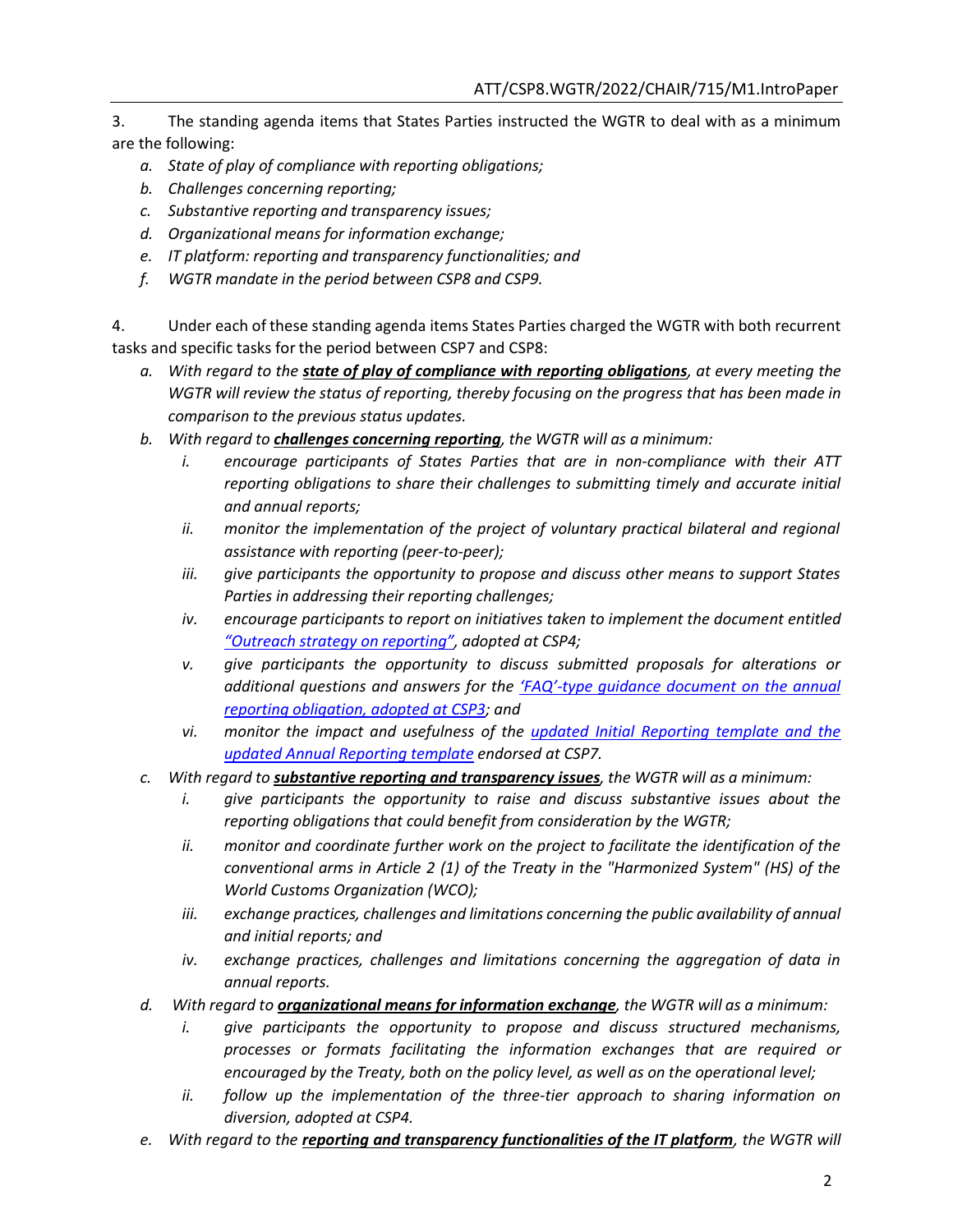*as a minimum:*

- *i. give participants the opportunity to flag any problems or inconveniences concerning the IT platform;*
- *ii. give participants the opportunity to propose and discuss improvements to the IT platform to enhance transparency and facilitate the implementation of the reporting and information exchange obligations of the Treaty, including proposals to harness information from the initial and annual reports in a manner that allows follow-up on these reports;*
- *iii. monitor and assess the use of the online reporting functionality and the information exchange platform on the ATT website; and*
- *iv. work towards the consideration of a functionality that makes the information in annual reports available in a searchable database that allows for queries and extracting data.*
- *f. With regard to the WGTR mandate in the period between CSP8 and CSP9, the WGTR will review*  the relevance of the aforementioned standing agenda items and recurrent tasks in the light of the *state of play of ATT transparency and reporting, with a view to preparing a proposal for consideration by CSP8.*

5. The Co-Chairs have prepared this introductory paper to unpack the tasks of the WGTR for discussions in the period between CSP7 and CSP8, and to allow WGTR participants to prepare efficiently for the first WGTR meeting, which will take place in February 2022, as indicated in the CSP8 President's letter of 22 November 2021. The paper explains the background of the given tasks, summarizes past proposals and discussions, sets out elements for discussion and puts a number of proposals for consideration to WGTR participants. This should ensure a structured and effective discussionduring the meeting.

6. In light of the reduced time allocated to the meeting due to the format of the meeting, caused by the challenges posed by the COVID-19 pandemic, the Co-Chairs have adapted the agenda in order to ensure that enough time is allocated for those topicsthat either may require a decision by CSP8 or are necessary to discuss though they may not lead to a decision by CSP8. Some of the topics that are omitted from the agenda for the 17 February 2022 meeting can be addressed in writing, or be postponed to the next preparatory meetings of the CSP8 cycle.

7. As the paper includes several calls to WGTR participants to submit their own proposals on certain topics, the Co-Chairs encourage participants to submit any proposals in writing, via e-mail to the Co-Chairs and the ATT Secretariat, or via the information exchange platform, by 04 February 2022.

### **Agenda item 1: State of play of compliance with reporting obligations**

*Recurring task: The WGTR will review the status of reporting, thereby focusing on the progress that has been made in comparison to the previous status updates.*

8. Reviewing the status of reporting is traditionally done through a presentation by the ATT Secretariat. **During the 17 February 2022 meeting, the ATT Secretariat will give a general overview of the reporting status and of the progress that has been made in comparison to the previous status update**.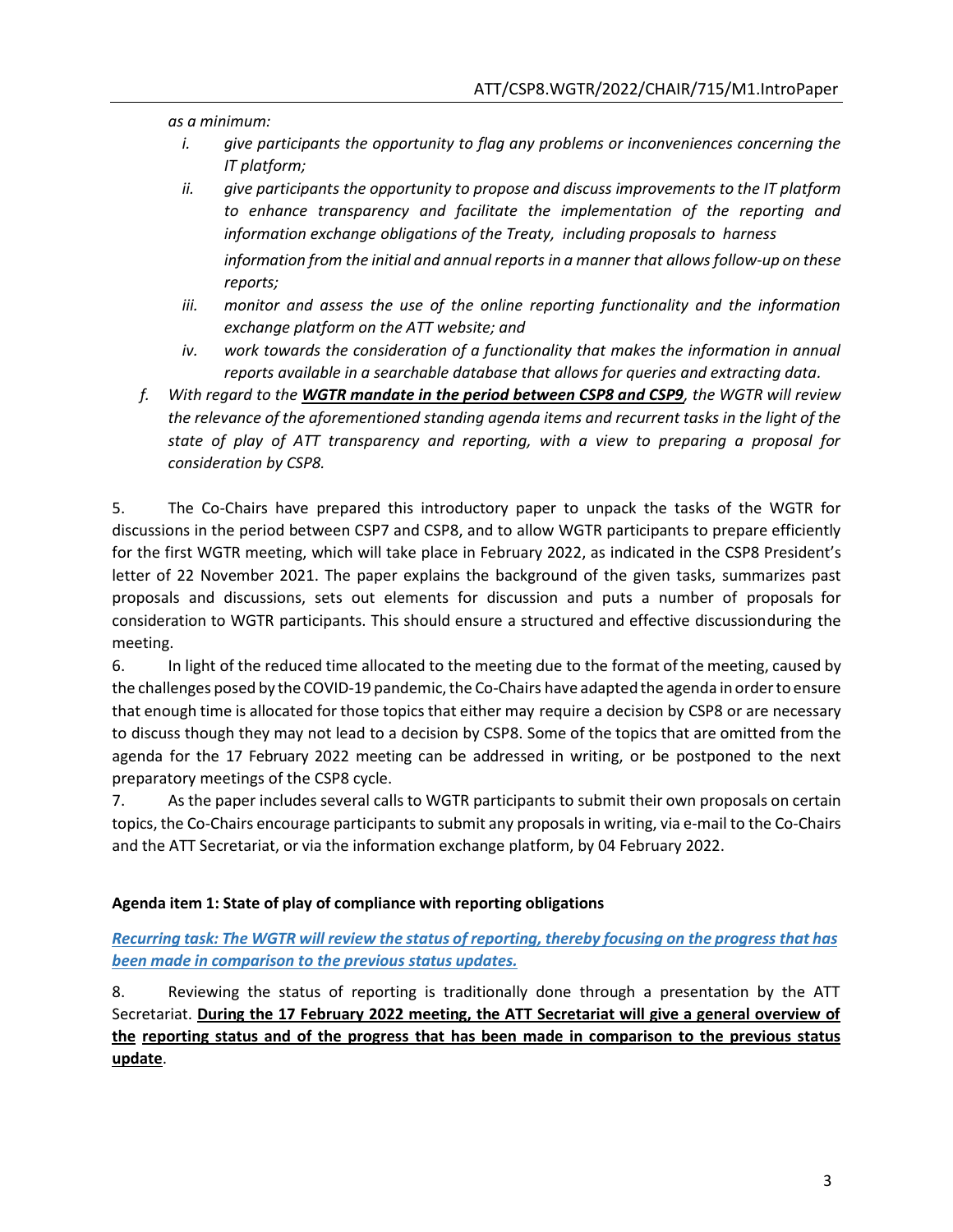#### **Agenda item 2: Challenges concerning reporting**

*Recurring task 1: The WGTR will encourage participants of States Parties that are in non-compliance with their ATT reporting obligations to share their challenges to submitting timely and accurate initial and annual reports.*

**9.** This recurring task is traditionally included in the WGTR mandate to offer States Parties a continuous platform to share problems and difficulties as well as solutions and good practices, in the organization and fulfilment of their reporting obligations. In that respect, in previous meetings some States Parties shared their difficulties in establishing effective procedures for information gathering and reporting, whilst other States Parties presented how they dealt with such challenges in their control system. **The Co-Chairs therefore invite States Parties that have not yet complied with all their reporting obligations to share the obstacles that have kept them from reporting, during the 17 February 2022 meeting. The Co-Chairs also invite State Parties that have complied with their reporting obligations to share their experiences in compiling and submitting their reports.**

10. The Co-Chairs remind States Parties about the comprehensive assistance tools that the CSP already recommended and endorsed, namely:

- The document "[National-Level](https://thearmstradetreaty.org/hyper-images/file/WGTR%20-%20National%20level%20measures%20(Annex%20B%20to%20WGTR%20Report%20to%20CSP3)%20-%20EN/WGTR%20-%20National%20level%20measures%20(Annex%20B%20to%20WGTR%20Report%20to%20CSP3)%20-%20EN.pdf?templateId=12) Measures to Facilitate Compliance with International Reporting Obligations and [Commitments](https://thearmstradetreaty.org/hyper-images/file/WGTR%20-%20National%20level%20measures%20(Annex%20B%20to%20WGTR%20Report%20to%20CSP3)%20-%20EN/WGTR%20-%20National%20level%20measures%20(Annex%20B%20to%20WGTR%20Report%20to%20CSP3)%20-%20EN.pdf?templateId=12)" – offering guidance on the organization of reporting duties;

- The document "Reporting Authorized or Actual Exports and Imports of [Conventional](https://thearmstradetreaty.org/hyper-images/file/ATT_CSP5_WGTR_Guide%20to%20Reporting%20(Annex%20B%20to%20WGTR%20Report%20to%20CSP5)/ATT_CSP5_WGTR_Guide%20to%20Reporting%20(Annex%20B%20to%20WGTR%20Report%20to%20CSP5).pdf?templateId=1280266) Arms: Questions & [Answers](https://thearmstradetreaty.org/hyper-images/file/ATT_CSP5_WGTR_Guide%20to%20Reporting%20(Annex%20B%20to%20WGTR%20Report%20to%20CSP5)/ATT_CSP5_WGTR_Guide%20to%20Reporting%20(Annex%20B%20to%20WGTR%20Report%20to%20CSP5).pdf?templateId=1280266)" - providing guidance in the form of questions and answers to facilitate the preparation of the mandatory annual report; and

- The "[Outreach strategy on reporting](https://thearmstradetreaty.org/hyper-images/file/ATT_CSP4_WGTR_Co-chairs_report__EN1/ATT_CSP4_WGTR_Co-chairs_report__EN.pdf)" (under which all States and other ATT stakeholders will be asked to brief the WGTR about any initiative undertaken to promote and enhance compliance with the reporting duties of the Treaty).

11. The Co-Chairs also point out that States Parties that are experiencing challenges with respect to their reporting obligations can apply to the Voluntary Trust Fund for assistance.

12. Besides, States Parties can take part in the project of voluntary practical bilateral and regional assistance with reporting (peer-to-peer), which was conceived as an auxiliary instrument to assist States Parties that have specific questions on reporting.

## *Recurring task 2: The WGTR will monitor the implementation of the project of voluntary practical bilateral and regional assistance with reporting (peer-to-peer).*

13. The project of voluntary practical bilateral and regional assistance with reporting (peer-to-peer) was supported by States Parties at CSP5. The first step in the project was a meet & greet event, which took place on 06 February 2020, among delegates of States that expressed interest either in offering or in receiving assistance on reporting issues. The reactions of participants in the event were positive and revealed their willingness to continue these peer-to-peer exchanges.

14. During the 06 February 2020 meeting of WGTR, it was decided that the follow-up of this project would remain in the hands of the ATT Secretariat. No further meetings or meaningful follow-up have been possible due to the COVID-19 pandemic. The ATT Secretariat is now considering ways to follow-up on this project in the face of COVID-restrictions.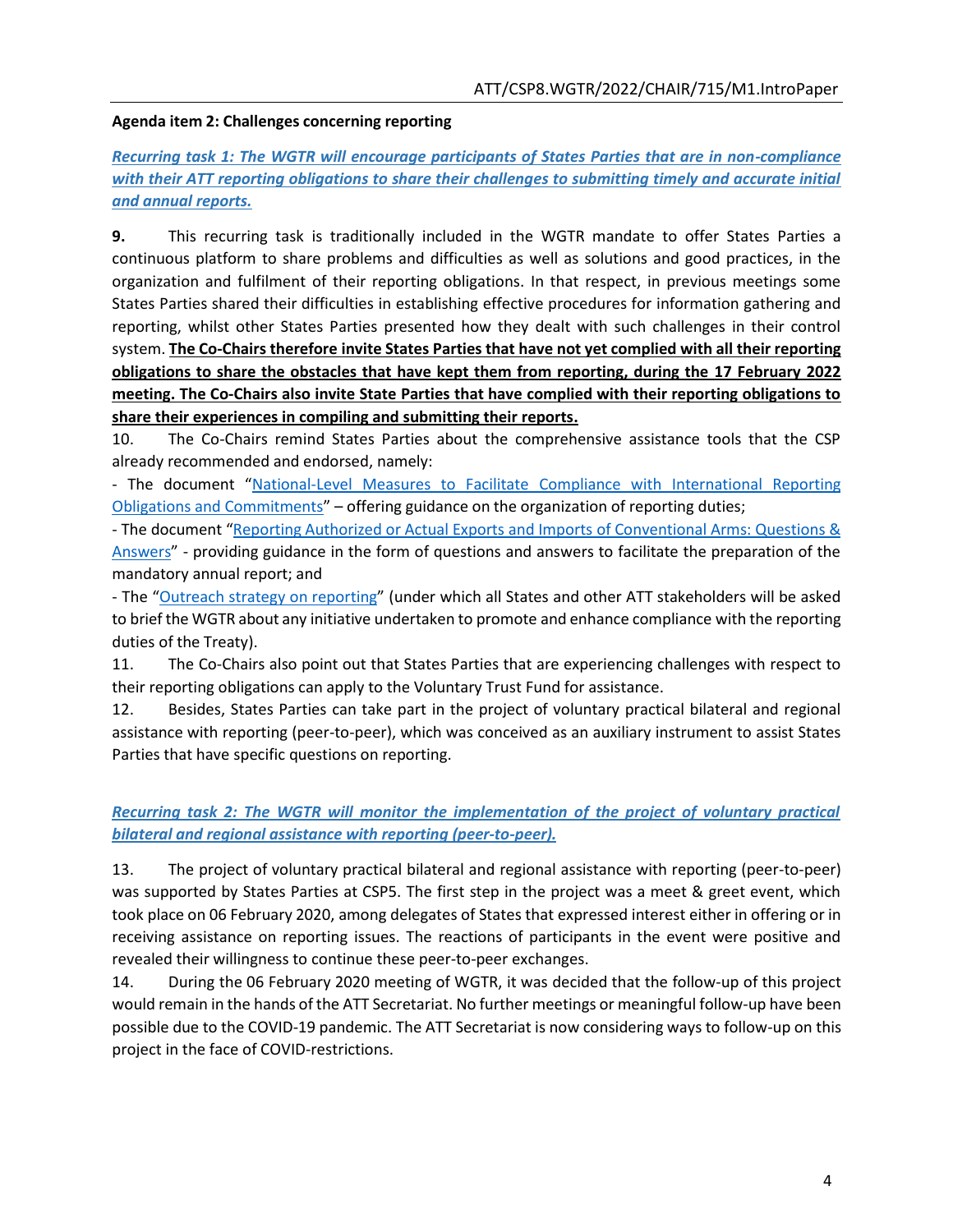*Recurring task 3: The WGTR will give participants the opportunity to propose and discuss other means to support States Parties in addressing their reporting challenges.*

15. Compliance with the ATT's annual reporting requirement is on a downward trajectory. While the challenges faced by governments due to the global COVID-19 pandemic might have caused delays in reporting, this negative trend threatens to undermine the treaty's objective of transparency and confidence building in the global arms trade. This stresses the importance that the WGTR, while continuing to implement existing measures, develop new ones to address this situation.

**16. In light of the reduced time allocated to the 17 February 2022 meeting, and given that currently there is no specific proposal under discussion, the Co-Chairs propose to postpone the discussion of this agenda item for the next preparatory meeting of the CSP8 cycle. ATT stakeholders are invited to submit any proposals they may have, in writing, via e-mail to the Co-Chairs and the ATT Secretariat or via the information exchange platform by 04 February 2022.**

# *Recurring task 4: The WGTR will encourage participants to report on initiatives taken to implement the document entitled "Outreach Strategy on Reporting".*

17. Continued downturn trendsin reporting confirm the relevance to increase effortsinimplementing the "Outreach strategy on [reporting](https://thearmstradetreaty.org/hyper-images/file/ATT_CSP4_WGTR_Co-chairs_report__EN1/ATT_CSP4_WGTR_Co-chairs_report__EN.pdf)" adopted at CSP4, which includes several recommendations and calls on all ATT stakeholders to pay attention to reporting issues in their work on implementing and helping to implement the Treaty.

18. The Presidents of CSP6 and CSP7 engaged with those States Parties that are in arrears with their reporting obligations on a bilateral basis and through individualized letters.

19. The ATT Secretariat has monitored the responses to individualized letters sent out by the President of CSP7. Of the States Parties contacted, three (3) submitted their Initial Reports, and four (4) submitted outstanding Annual Reports.

20. The Co-Chairs have encouraged the beneficiaries of VTF funded projects related to improving reporting capacities to share with the WGTR their experience and lessons learned. States that have received VTF funding to improve reporting capacity have shared positive feedback regarding their experiences, and the Co-Chairs continue consultations with beneficiaries of these projects. **The Co-Chairs encourage beneficiaries of VTF funded projects related to reporting to share their experience and achievements in this area during the 17 February 2022 meeting.**

**21. Afterwards, the Co-Chairs will call on States Parties, civil society and regional organizations to brief WGTR participants about any information sessions or promotional events on reporting that they have held, and about any other initiative focused on enhancing compliance with the reporting duties.**

*Recurring task 5: The WGTR will give participants the opportunity to discuss submitted proposals for alterations or additional questions and answers for the `FAQ`-type guidance document on the annual reporting obligation, adopted at CSP3*

22. The 'FAQ'[-type guidance document on the annual reporting obligation w](https://www.thearmstradetreaty.org/hyper-images/file/ATT_CSP5_WGTR_Guide%20to%20Reporting%20(Annex%20B%20to%20WGTR%20Report%20to%20CSP5)/ATT_CSP5_WGTR_Guide%20to%20Reporting%20(Annex%20B%20to%20WGTR%20Report%20to%20CSP5).pdf?templateId=1280266)as endorsed by States Parties at CSP3 and updated at CSP5, when States Parties endorsed a number of amendments that were necessary to reflect the introduction of the online reporting tool.

23. CSP7 endorsed the revised Annual reporting template and recommended its use by States Parties in compiling their annual reports in accordance with Article 13 paragraph 3 of the Treaty. The Co-chairs reviewed the "FAQ"-type guidance document on the annual reporting obligations in light of the revised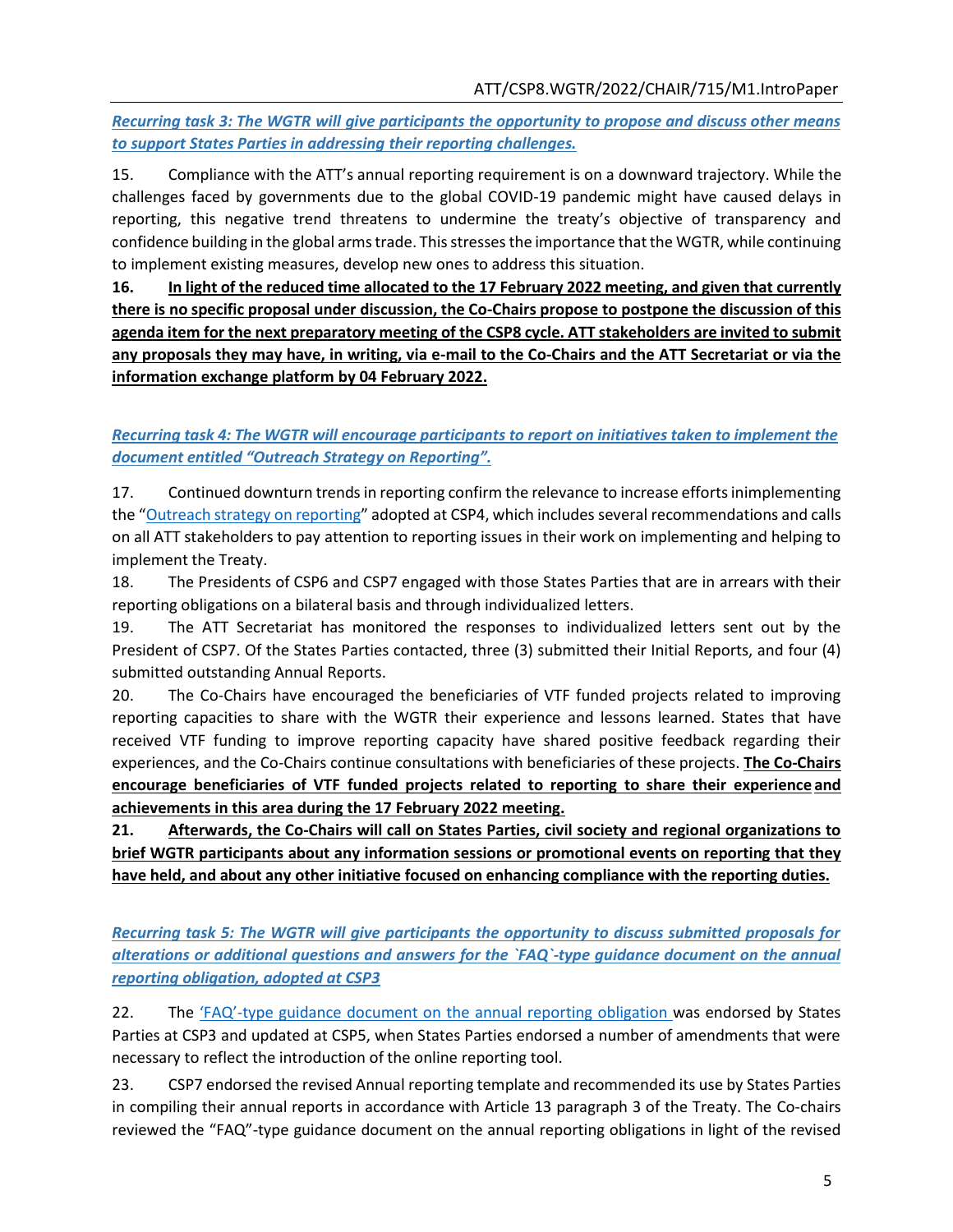Annual reporting template and, with the support of the ATT Secretariat, have prepared draft suggested amendments to the document to reflect the revised template (Annex A).

24. The "FAQ"-type guidance document on the annual reporting obligation requires that proposals for alterations and additional questions and answers be considered in the WGTR. **The co-chairs therefor invite WGTR participants to review their suggested amendments in Annex A and submit any comments or additional proposals for alternations and additional questions to the co-chairs and the ATT Secretariat, or via the information exchange platform, at the latest ten days before the WGTR meeting in which they want to have their proposals discussed. The Co-Chairs will brief the WGTR participants to the meeting if specific suggestions are received, and will invite the proponents to present their contributions.**

## *Specific task 6: The WGTR will monitor the impact and usefulness of the [updated Initial Reporting](https://thearmstradetreaty.org/reporting.html)  [template and the updated Annual Reporting template](https://thearmstradetreaty.org/reporting.html) endorsed at CSP7.*

25. CSP7 endorsed the revised Initial reporting template and the revised Annual reporting template and recommended their use by States Parties in compiling their reports in accordance with Article 13 of the Treaty.

**26. In light of the limited time that has passed since the introduction of the revised templates and the reduced time allocated to the 17 February 2022 meeting, the Co-Chairs propose to postpone the discussion of this agenda item for the CSP9 cycle.** 

### **Agenda item 3: Substantive reporting and transparency issues**

# *Recurring task 1: The WGTR will give participantsthe opportunity to raise and discusssubstantive issues about the reporting obligations that could benefit from consideration by the WGTR*

27. This is a recurring task to allow WGTR participants to raise any issue on the substance of any of the obligations in article 13 of the Treaty. **All participants are invited to raise any substantive issue they want to see discussed in the WGTR in writing, via e-mail to the Co-Chairs and the ATT Secretariat or via the information exchange platform during the current CSP8 cycle.**

28. The Co-chairs recall that the CSP5 decided that in order to increase understanding of the gendered impact of armed violence in the context of the ATT all Working Group Chairs and facilitators are encouraged to consider gender aspects in their sessions. **Though the Co-chairs underline that this topic is not included in the mandate and there is no treaty obligation to provide information regarding thematic discussions, a representative of the Women's International League for Peace and Freedom (WILPF) will be invited to reflect on ways to promote transparency regarding the topic of Gender and Gender Based Violence within the ATT framework during the 17 February 2022 meeting.** 

*Recurring task 2: The WGTR will monitor and coordinate further work on the project to facilitate the identification of the conventional arms in Article 2 (1) of the Treaty in the "Harmonized System"(HS) of the World Customs Organization (WCO)*

29. This project dates back to the 31 May 2018 WGTR meeting, when a briefing by a representative of the World Customs Organization (WCO) informed that except for SALW, most of the conventional arms covered under Article 2 (1) of the ATT are not classified by specific customs codes that would allow identification of those conventional arms in the Harmonized System (HS). As this was found regrettable from the perspective of not only reporting and record-keeping, but also enforcing arms transfer controls,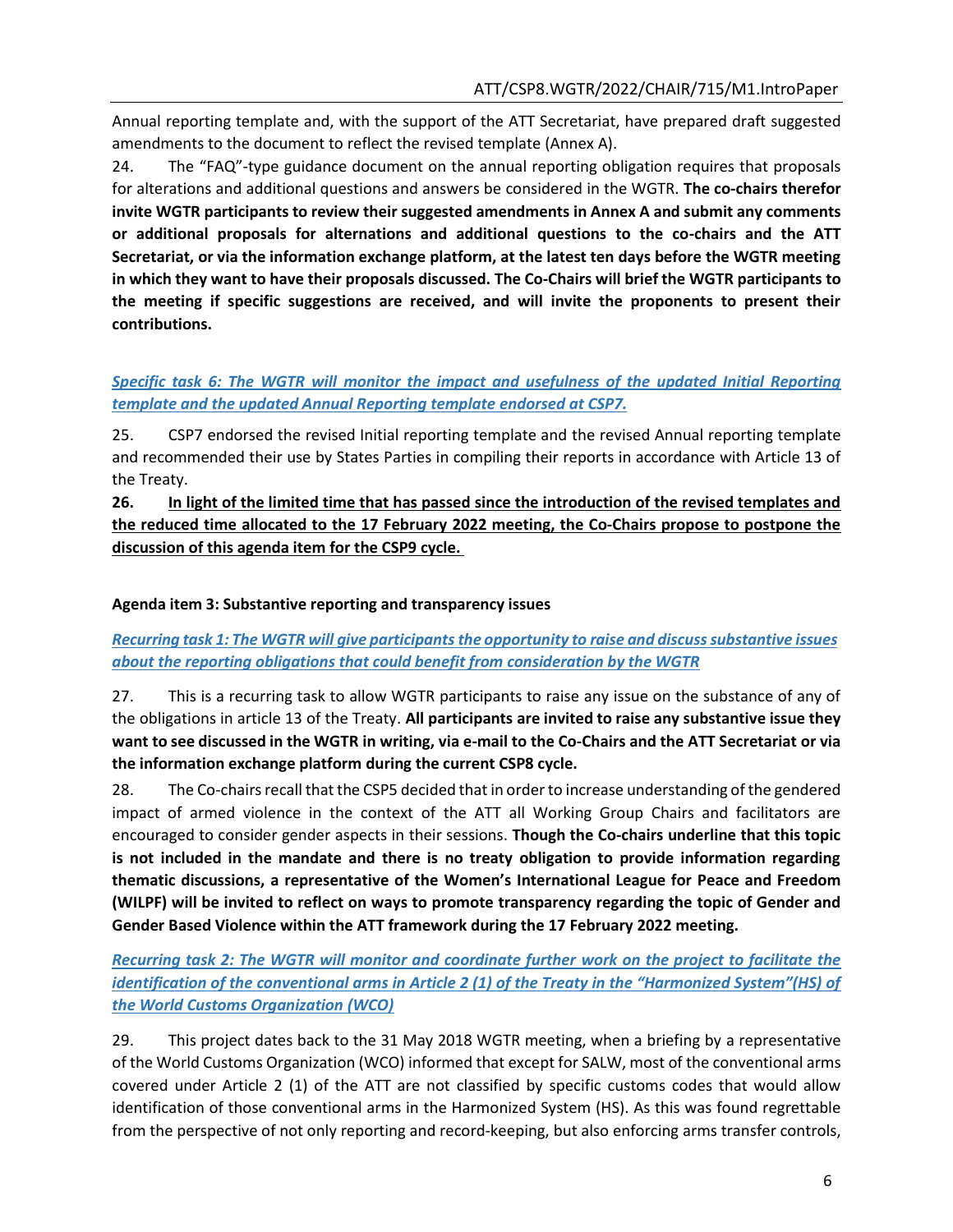participants unanimously agreed that, where absent, introducing specific customs codes for the conventional arms covered under Article 2 (1) of the ATT could be beneficial. The briefing demonstrated that amendments concerning conventional arms would not be controversial and that conventional arms would also lend themselves well to specific codes. It would be recommendable to work towards the 2027 review, which would require finalized amendments by 2024. The amendments to the HS should be submitted by Member States through their customs administrations, thus States Parties are strongly encouraged to discuss the issue with their national customs administrations and to share their feedback with WGTR participants.

30. Since the briefing, the project has been on the agenda of every WGTR meeting but no concrete steps had been taken. In this light, the Belgian Co-Chair of WGTR at the time in the CSP6 cycle, committed to draft a concept note on the topic and, when available, he would share this with those States Parties that have shown interest in the matter. **As the Co-Chairs have been advised that this work is still under development and that the said document will be presented to the WGTR after its finalization, the Co-Chairs propose to addressthis agenda item be postponed to the CSP9 cycle, depending on its progress.**

### *Specific task 3: The WGTR will exchange practices, challenges and limitations concerning the public availability of annual and initial reports*

31. The number of States Parties that choose to make their reports available to States Parties only has increased year by year. Besides, the Co-Chairs note that some of these experienced in submitting public ATT annual reports gradually shifted to limiting their availability to States Parties only. Several States Parties and stakeholders have expressed concern about this trend, which the Co-Chairs consider legitimate in light of the Treaty's purpose in Article 1 of promoting transparency.

32. A discussion on this subject took place during the meeting of the WGTR in April 2021. The Co-Chairs see value in further discussion on this subject taking place to help ATT stakeholders to understand the challenges, limitations and/or preferences of States Parties that choose not to make their reports public, without questioning their right to do so.

33. In any case, the Co-Chairs encourage States Parties to access the [reporting section on the ATT](https://thearmstradetreaty.org/annual-reports.html?templateId=209826) [website. States Parties whose reports have been made accessible on the restricted area of the website](https://thearmstradetreaty.org/annual-reports.html?templateId=209826)  [only are encouraged to signal any changes in preference to the ATT Secretariat.](https://thearmstradetreaty.org/annual-reports.html?templateId=209826)

### 34. **The Co-Chairs will invite States Parties and other stakeholders to share practices, challenges and limitations concerning the public availability of the annual and initial reports**.

# *Specific task 4: The WGTR will exchange practices, challenges and limitations concerning the aggregation of data in annual reports*

35. The Co-Chairs emphasize that this topic is not included in the mandate to discuss whether or not disaggregation of data is a treaty obligation, as this was discussed when the templates were initially adopted, but to have an exchange on States' practices and challenges on this particular topic. The Co-Chairs do point out that the FAQ-style guidance document on the annual reporting obligation, in questions 22 & 23 indicate expressly that States Parties should consider disaggregating their information by category of conventional arms on which they are reporting, as well as by country of origin or destination, and then strongly encourages States Parties to do so per country. The disaggregation of data is even more valuable in light of the discussion about the development of a searchable online database, as aggregated data would complicate comparability.

36. In light of the reduced time allocated to the meeting of 17 February 2022 meeting, the Co-Chairs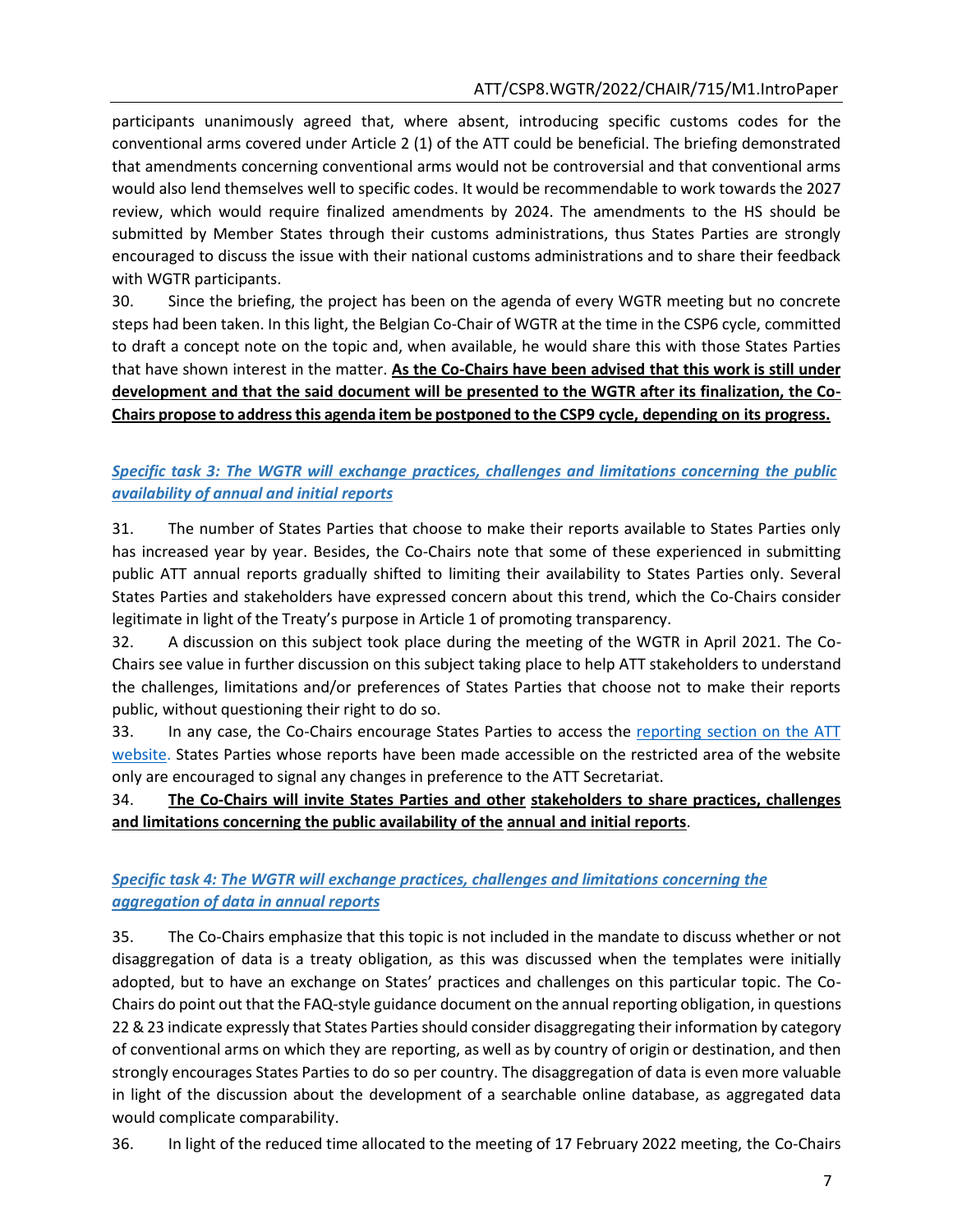propose to postpone the discussion of this agenda item for the next meeting in the CSP8-cycle.

#### **Agenda item 4: Organizational means for information exchange**

*Recurring task 1: The WGTR will give participants the opportunity to propose and discuss structured mechanisms, processes or formats facilitating the information exchanges that are required or encouraged by the Treaty, both on the policy level, as well as on the operational level*

37. This is a recurring task to allow WGTR participants to propose and discuss any instrument that could strengthen, promote or expedite the information exchanges that the Treaty requires or encourages States Parties to undertake in articles 7 (6), 8 (1), 11 (3), 11 (5), 13 (2), 15 (2-4) and 15 (7).

38. The Co-Chairs remind ATT stakeholders that during the preparatory process of CSP6, the WGTR focused on two mechanisms, namely the information exchange platform in the restricted area of the ATT website and the Diversion Information Exchange Forum among States Parties and signatory States.

39. Concerning the information exchange platform, during the 06 February 2020 meeting of the WGTR the Co-Chairs suggested that the platform could be used as a tool in the preparation for meetings of the ATT working groups and for intersessional work, as well as for any exchanging or sharing of information that is required or encouraged by the Treaty including, but not limited to, information sharing on diversion, as part of the three-tier approach (referenced in the following agenda item). While such proposals were well received by the participants, some pointed out the need of support from the ATT Secretariat to make States Parties and Signatories aware of announcements on the platform, and others questioned the security of the IT system.

40. In the remote consultations that followed the February 2020 meeting the Co-Chairs discussed the use of the platform for the proposed substantive purposes with the ATT Secretariat and the Chair of the WGETI and encouraged them to request input on pending issues from States Parties and signatory States by posting "announcements" on the platform. The Co-Chairs posted announcements on the platform requesting input and comments on several working documents ahead of the CSP6. Only a couple of States Parties responded to this request by uploading their feedback in the IT platform.

41. Given that the number of users that have requested access to the information exchange platform remains quite limited, the Co-Chairs strongly encourage States Parties and signatory States to [register](https://www.thearmstradetreaty.org/registration-to-portal.html) [online](https://www.thearmstradetreaty.org/registration-to-portal.html) for access to the restricted area of the ATT website and for access to the IT platform.

42. The Co-Chairs recall that exchanges via the information exchange portal are one of the predefined tiers in the three-tier approach to sharing information on diversion that was endorsed by States Parties at CSP4, next to discussions in the WGETI and the Diversion Information Exchange Forum adopted by the CSP6.

43. **The Co-Chairs invite WGTR participants to propose and discuss other structured mechanisms, processes or formats facilitating the information exchanges that are required or encouraged by the** Treaty, both on the policy level, as well as on the operational level. The Co-Chairs welcome any written **proposals, via e-mail to the Co-Chairs and the ATT Secretariat or via the information exchange platform, as well as oral proposals during the 17 February 2022 meeting**.

## *Recurring task 2: The WGTR follow up the implementation of the three-tier approach to sharing information on diversion, adopted at CSP4*

44. With the adoption of the Diversion Information Exchange Forum and its [Terms of Reference](https://thearmstradetreaty.org/hyper-images/file/ATT_DIEF%20Terms%20of%20Reference%20(stand%20alone)_EN/ATT_DIEF%20Terms%20of%20Reference%20(stand%20alone)_EN.pdf) in CSP6, a relevant step was taken in the fulfilment of one of the pillars of the three-tier approach to sharing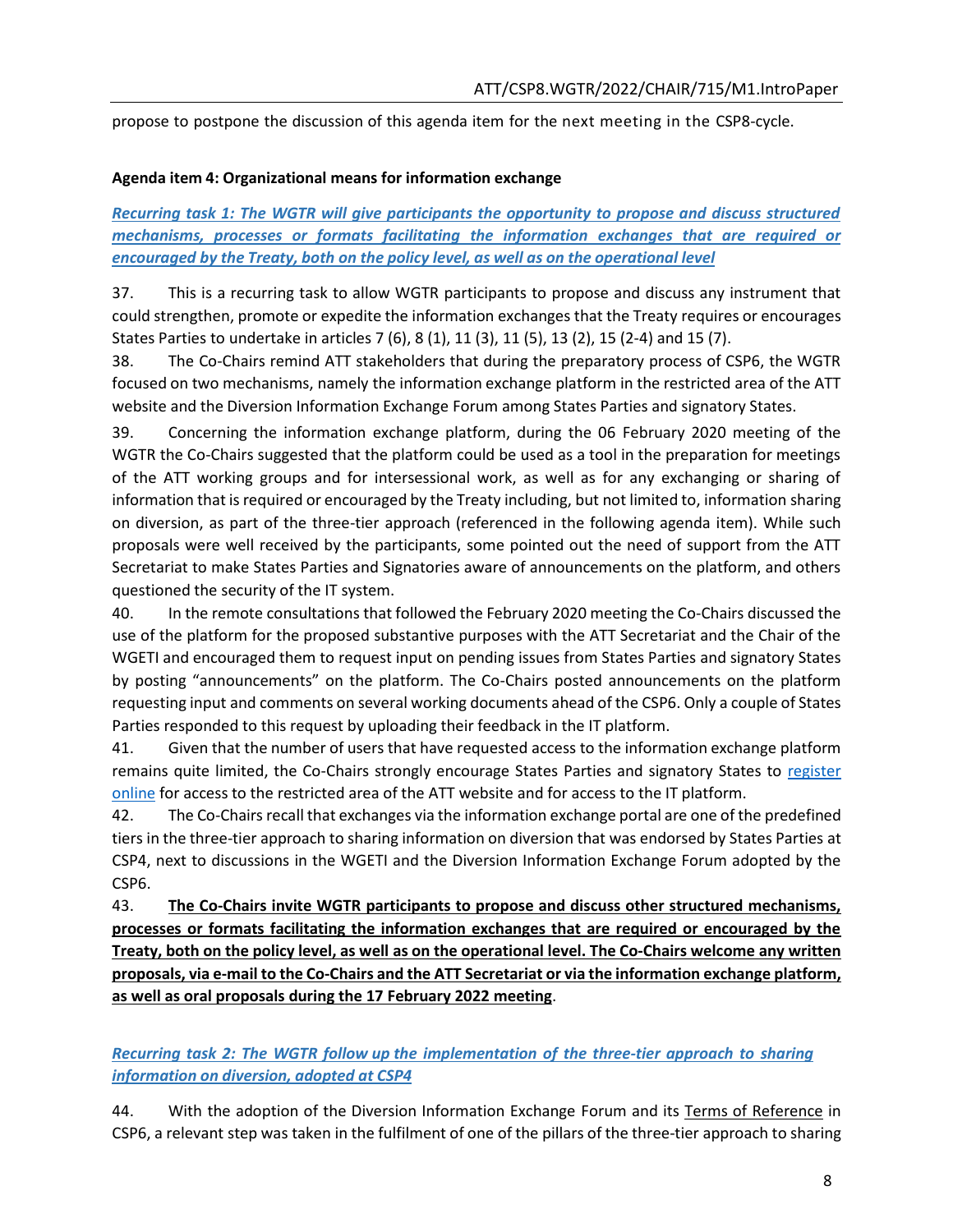information on diversion. It is expected that the broad support provided to the Forum will be reflected in active participation and constructive exchanges that will help address the problem of arms diversion. CSP7 recognized that because of the confidential nature of the DIEF and the sensitivity of the relevant information, and in order to be meaningful and effective, Diversion Information Exchange Forum meetings need to be held in-person and allow for broad participation of States Parties and Signatories and mandated the CSP8 President to organize the first formal meeting of the Diversion Information Exchange Forum as soon as broad in-person participation is feasible.

45. The mandate of the WGTR still includes the task to monitor the implementation of the three-tier approach to sharing information on diversion because the said approach was instituted by the WGTR and the group has a role in monitoring the usefulness and value of the initiatives that are taken in the context of the three-tier approach, including the DIEF.

46. During the CSP7-cycle, a State Party put forward the idea to consider the possibility of complementing the information exchange platform with a public part feature to allow broader and more inclusive exchanges among all ATT stakeholders, including for the intersessional work. In this context, the Co-Chairs invited participants to consider this idea and invited them to provide written input on the elements that could be considered for the addition of the said feature, including the parameters for its use, the type of information that could be exchanged, the benefits of the project, and any other relevant element. No further input or suggestions have been received on this point.

**47. In light of the reduced time allocated to the meeting of 17 February 2022 meeting, the Co-Chairs propose to postpone the discussion of this agenda item for the next meeting in the CSP8 cycle. All participants are invited to provide suggestions and comments, in writing, via e-mail to the Co-Chairs and the ATT Secretariat or via the information exchange platform itself by 15 April 2022.**

### **Agenda item 5: Reporting and transparency functionalities of the IT platform**

### *Recurring task 1: The WGTR will give participants the opportunity to flag any problems or inconveniences concerning the IT platform*

48. The area of the ATT website that is restricted to States Parties includes the information exchange platform and the online reporting functionality. States Parties have had the opportunity to experience online reporting for three years already, to submit their reports about their exports and imports in 2018, 2019, and 2020. Also, the information exchange platform is fully operational. During the 06 February 2020 meeting the ATT Secretariat provided very comprehensive and clear [instructions on the use of the](https://thearmstradetreaty.org/hyper-images/file/ATTS%20-%20Guidance%20for%20the%20Information%20Exchange%20Platform%20(16%20January%202020)-compressed/ATTS%20-%20Guidance%20for%20the%20Information%20Exchange%20Platform%20(16%20January%202020)-compressed.pdf) [platform](https://thearmstradetreaty.org/hyper-images/file/ATTS%20-%20Guidance%20for%20the%20Information%20Exchange%20Platform%20(16%20January%202020)-compressed/ATTS%20-%20Guidance%20for%20the%20Information%20Exchange%20Platform%20(16%20January%202020)-compressed.pdf) and the WGTR Co-Chairs posted announcements on which States Parties had the opportunity to comment. **In this context, during the 17 February 2022 meeting the Co-Chairs will invite State Parties to flag any problems or inconveniences they have experienced in using the IT platform.**

*Recurring task 2: The WGTR will give participantsthe opportunity to propose and discussimprovements to the IT platform to enhance transparency and facilitate the implementation of the reporting and information exchange obligations of the Treaty, including proposals to harness information from the initial and annual reports in a manner that allows follow-up on these reports*

49. This is a recurring task to allow WGTR participants to suggest any changes or improvements to the IT platform in general – including the online reporting tool and the information exchange platform – based on their use. In light of the reduced time allocated to the meeting of 17 February 2022 meeting, the Co-Chairs propose to postpone the discussion of this agenda item for the next meeting in the CSP8 cycle.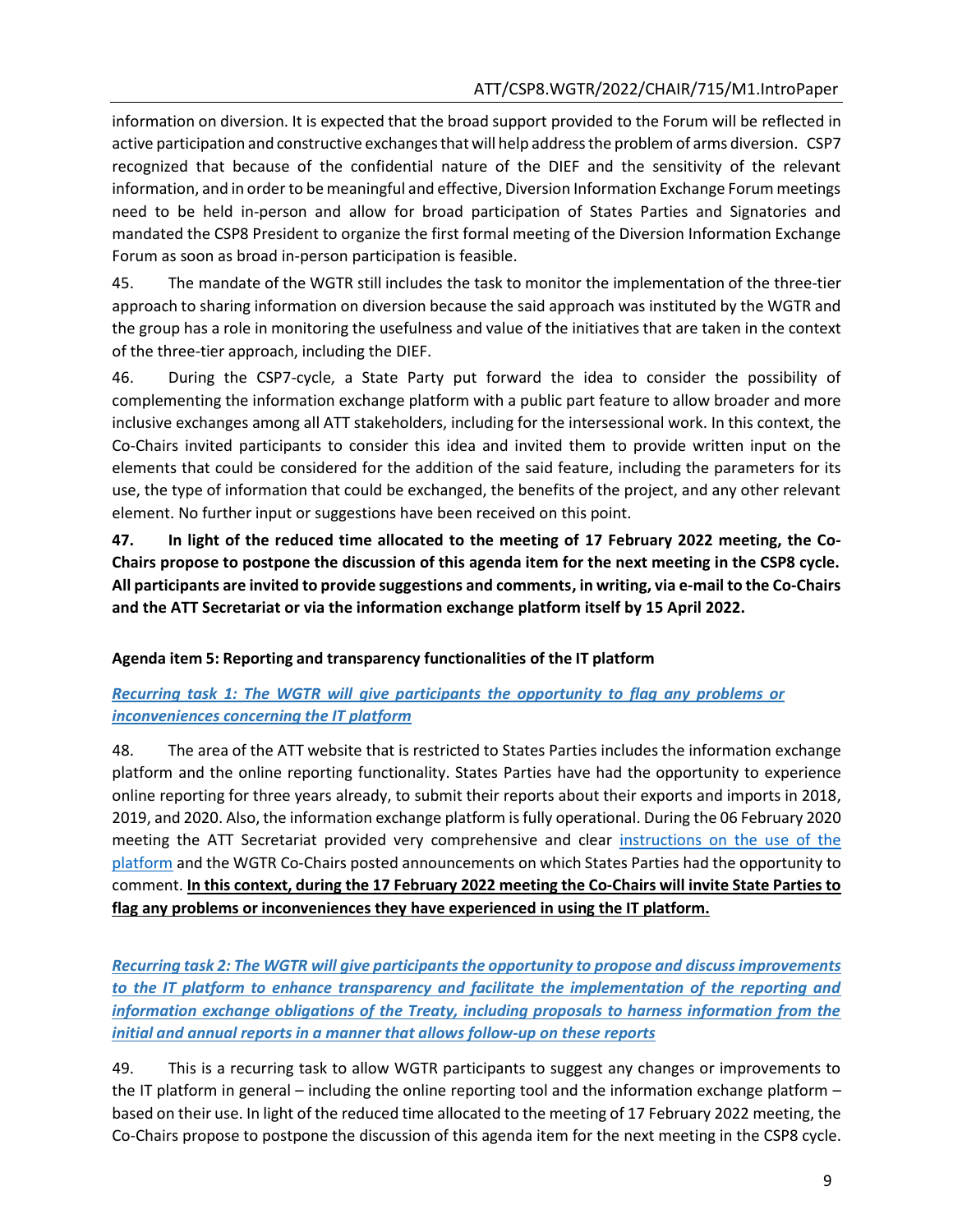## **All participants are invited to provide suggestions and comments, in writing, via e-mail to the Co-Chairs and the ATT Secretariat or via the information exchange platform itself by 15 April 2022.**

# *Recurring task 3: The WGTR will monitor and assess the use of the online reporting functionality and the information exchange platform on the ATT website*

50. During the meeting of 06 February 2020, the ATT Secretariat briefed the WGTR about the use of the online reporting tool located in the restricted area of the ATT webpage and presented instructions on the use of the information exchange platform. The Secretariat reported that only 12 States Parties used the online reporting tool to submit their annual report. In light of the limited use of the said online reporting tool, the Co-Chairs encouraged States Parties and signatory States to: 1) [register online](https://www.thearmstradetreaty.org/registration-to-portal.html) for access to the restricted area of the ATT website; 2) consider using the online reporting tool for submitting the annual reports; and 3) engage in the discussions on the announcements posted on the information exchange platform.

# **51. During the 17 February 2022 meeting, the Co-Chairs will invite all participants to provide suggestions and comments to improve the functionality and use of the online reporting functionality and the information exchange platform on the ATT website.**

# *Specific task 4: The WGTR will work towards the consideration of a functionality that makes the information in annual reports available in a searchable database that allows for queries and extracting data.*

52. Conventional arms covered by the Treaty have an indispensable role in the preservation of security, freedom and peace, provided they are used in accordance with the principles and criteria enshrined in the Treaty. States Parties must ensure that they are traded and used in a responsible and accountable way, and prevent their diversion to unauthorized users or for unauthorized end-uses. Accountability for arms export decisions can only take place when authorities are transparent. The development of a searchable online database that allows for queries and extracting data will be a substantial step in increasing transparency, which is one of the primary purposes of the Treaty. While it will provide information that can already be found in States Parties annual reports, it will better inform the public on the global arms trade in a user-friendly manner.

53. In this regard, the Co-Chairs recall the overwhelming consensus among participants of the WGTR's 08 March 2018 meeting that the information generated through the annual reports should be available in a searchable database.

54. The Co-Chairs also point out that any progress in the development of the searchable database also requires decisions on other WGTR issues, such as the reporting templates, and on more general issues, such as the IT budget. In this regard, the Co-Chairs consider that a long-term approach is needed to ensure that careful consideration is given to States Parties' expectations and needs with respect to a 'searchable online database', and to assess the cost-benefit of investing in such an instrument. It is important that States Parties firstly discuss and decide on the parameters and features of such a database, and only afterwards a cost-benefit analysis could be possible.

**55. During the 28-29 April 2021 meeting, the ATT Secretariat presented a background paper outlining questions that could be put to States Parties to ascertain what they want and expect from a searchable online database. Co-chairs invite participants to provide further comments to the said approach as well as to the background paper.**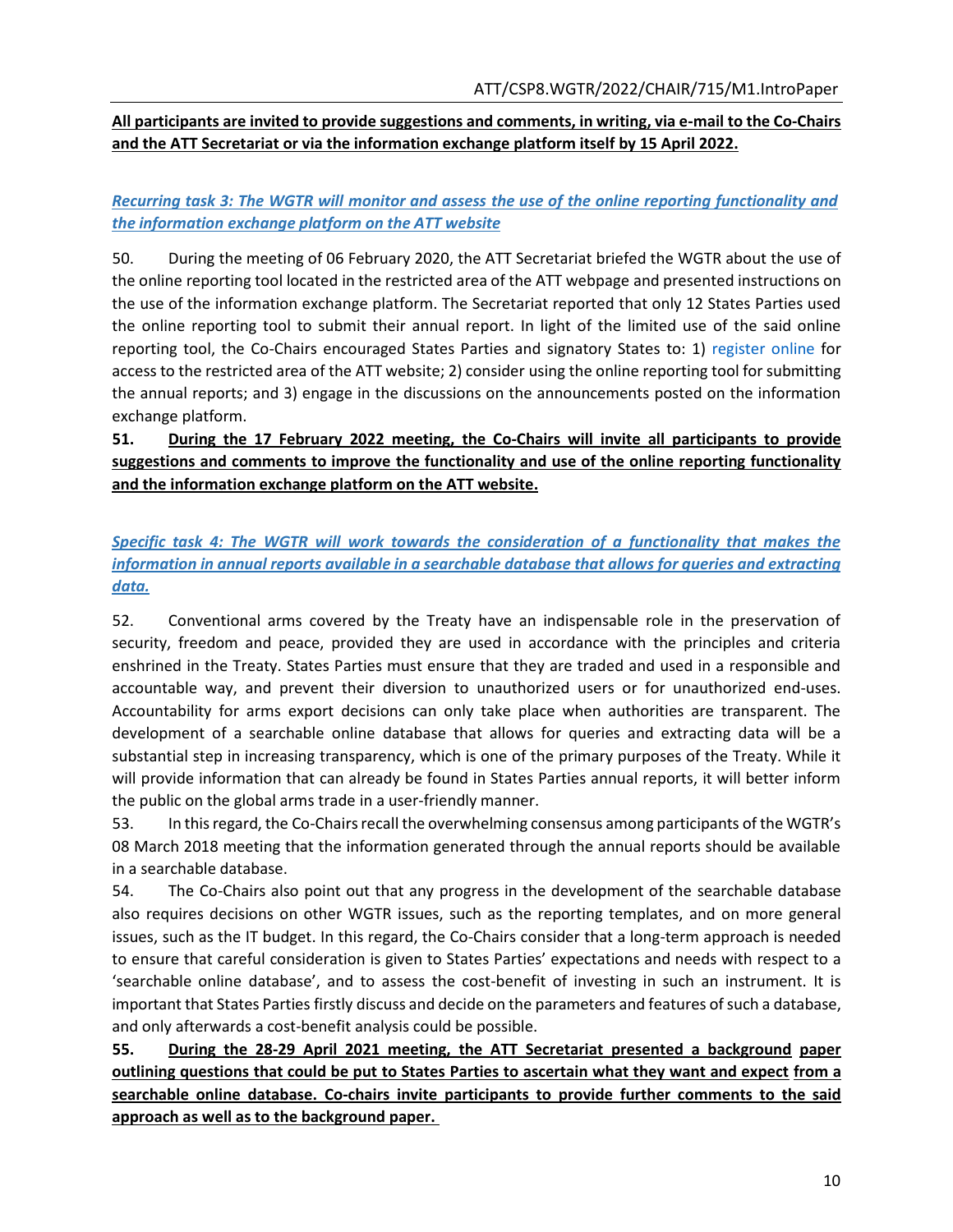**56. In order to inform further discussion, Co-chairs have invited the EU External Action Service to provide a presentation of the COARM [searchable online database](https://webgate.ec.europa.eu/eeasqap/sense/app/75fd8e6e-68ac-42dd-a078-f616633118bb/sheet/ccf79d7b-1f25-4976-bad8-da886dba3654/state/analysis) which was introduced in October 2020.**

**Agenda item 6: WGTR mandate in the period between CSP8 and CSP9**

*Recurring task: the WGTR will review the relevance of the aforementioned standing agenda items and recurrent tasks in the light of the state of play of ATT transparency and reporting, with a view to preparing a proposal for consideration by CSP8.*

**57. The Co-Chairs will present a draft proposal for the mandate of the WGTR during the next meeting in the CSP8 cycle.**

*\*\*\**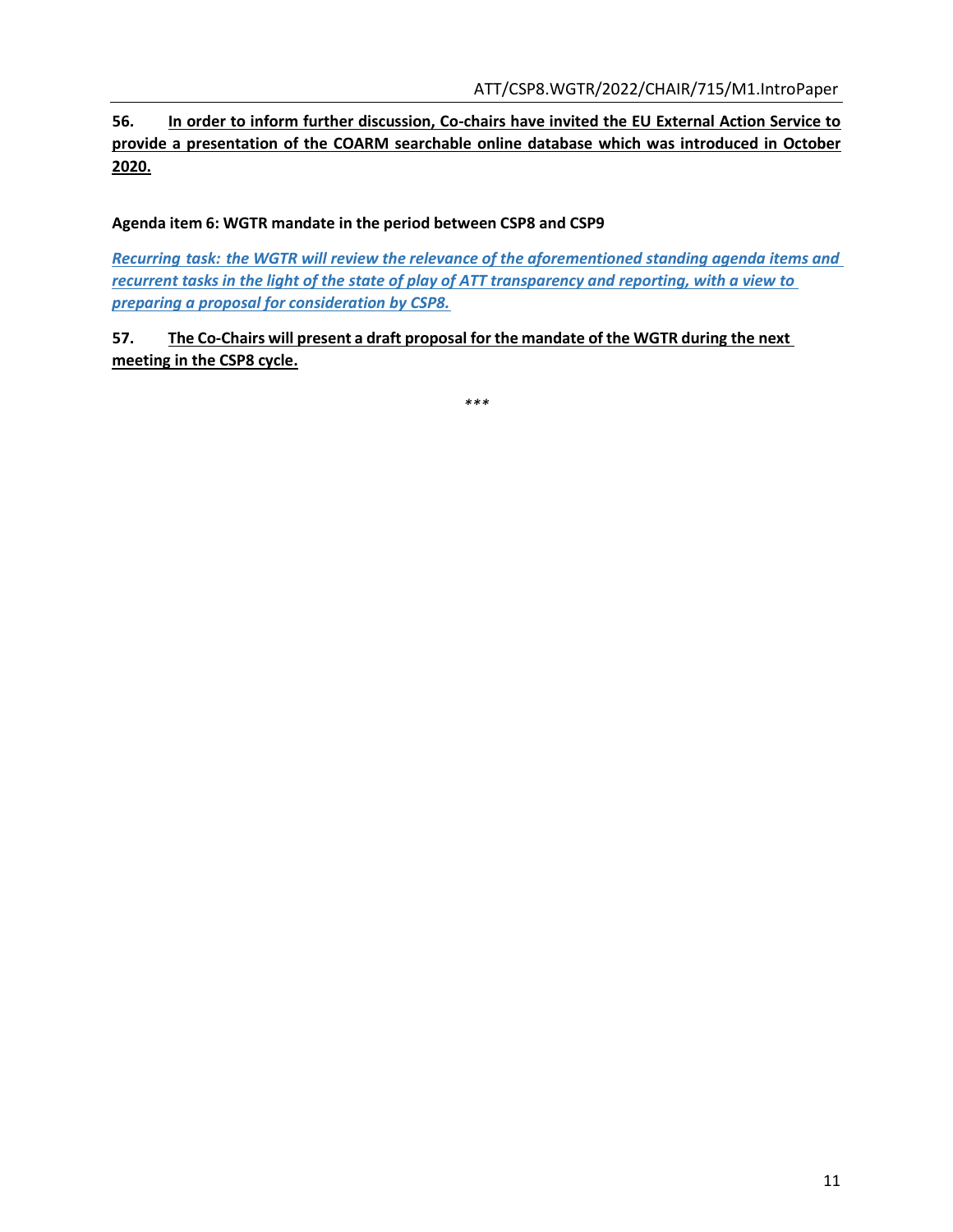#### **ANNEX A**

**PROPOSAL TO UPDATE THE 'FAQ'- TYPE GUIDANCE DOCUMENT ON THE ANNUAL REPORTING OBLIGATION IN LIGHT OF THE REVISIONS TO THE REPORTING TEMPLATE ENDORSED BY CSP7**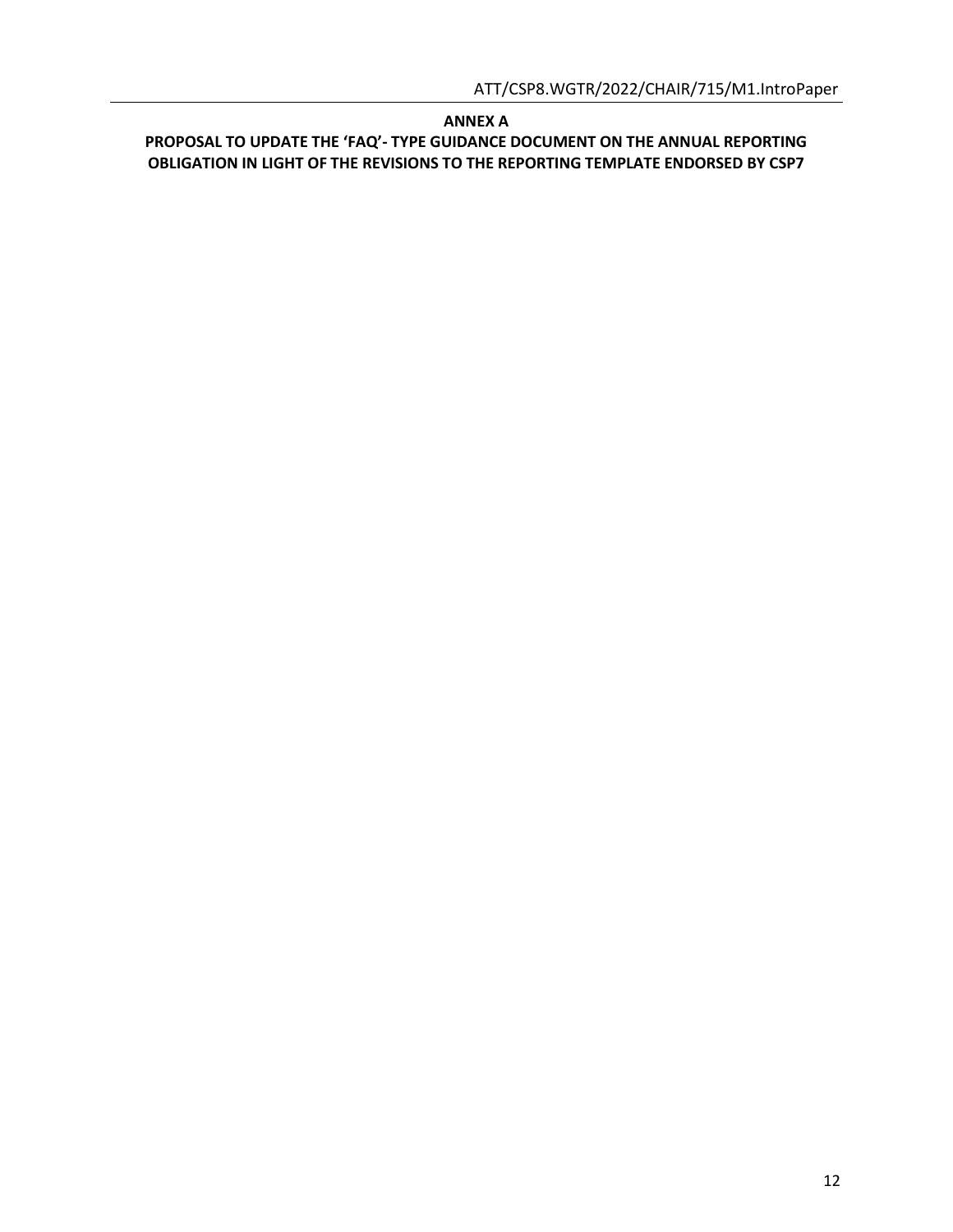# **Working Group on Transparency and Reporting**

DRAFT

# **Reporting Authorized or Actual Exports and Imports of Conventional Arms**

**under the ATT**

**Questions & Answers**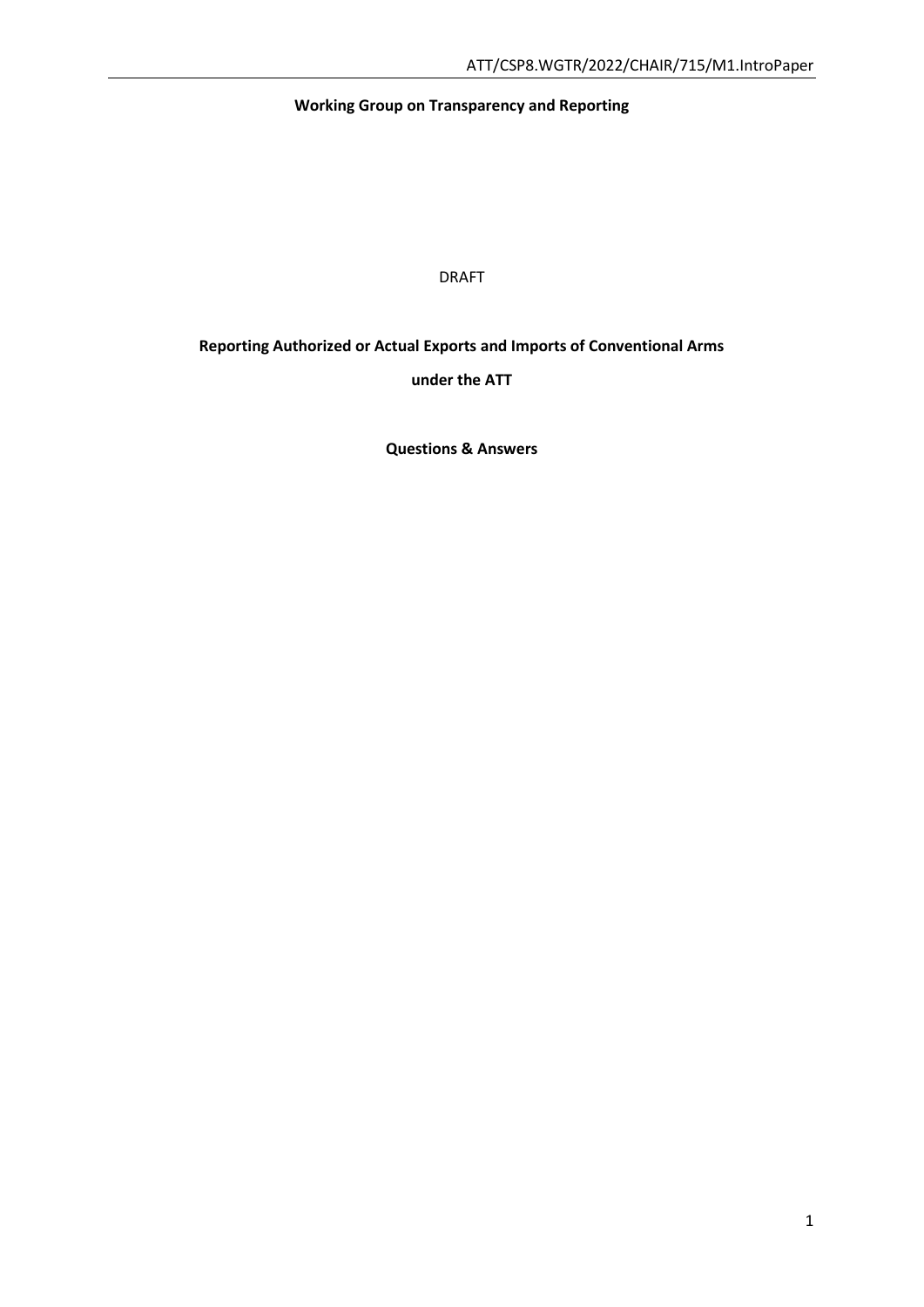### **TABLE OF CONTENTS**

| Τ.   |                                                                                               |
|------|-----------------------------------------------------------------------------------------------|
|      |                                                                                               |
| ΙΙ.  |                                                                                               |
| Α.   |                                                                                               |
| В.   |                                                                                               |
| C.   |                                                                                               |
| D.   |                                                                                               |
|      |                                                                                               |
| III. |                                                                                               |
|      |                                                                                               |
| IV.  |                                                                                               |
| А.   |                                                                                               |
| В.   |                                                                                               |
|      | i.                                                                                            |
|      | ii.                                                                                           |
| C.   |                                                                                               |
| D.   |                                                                                               |
| Ε.   |                                                                                               |
| F.   |                                                                                               |
|      |                                                                                               |
| V.   |                                                                                               |
|      |                                                                                               |
| VI.  | Annex 2: Relevant sources concerning definitions and categorization of conventional arms . 28 |
|      |                                                                                               |
| VII. |                                                                                               |
| А.   | International Instrument to Enable States to Identify and Trace, in a Timely and Reliable     |
|      |                                                                                               |
| В.   |                                                                                               |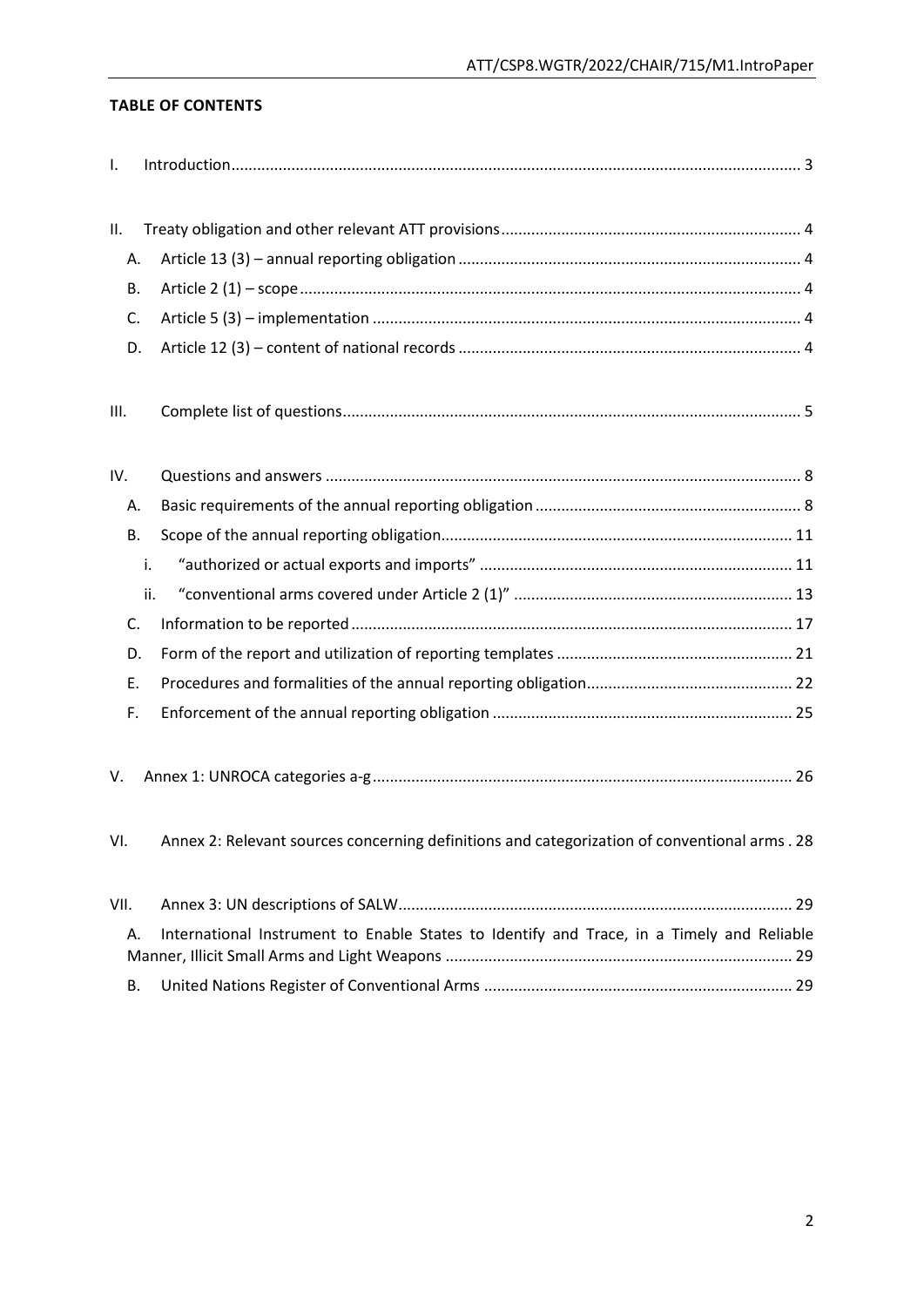# <span id="page-14-0"></span>**I. INTRODUCTION**

This document provides guidance in the form of questions and answers to facilitate the preparation of the mandatory annual report, concerning authorized or actual exports and imports of conventional arms, that States Parties to the Arms Trade Treaty are required to submit to the ATT Secretariat in accordance with Article 13 (3) of the Treaty.

This 'FAQ'-type guidance document was proposed by Belgium during the meeting of the Working Group on Transparency and Reporting of 6 April 2017 and was recognized by States Parties as a valuable tool to improve compliance with the mandatory annual reporting obligation of the Treaty. It was consequently identified by the Working Group as a potential deliverable for the Third Conference of States Parties.

The document was initially drafted by Belgium in consultation with interested States Parties, civil society, and the ATT Secretariat.

The questions in this document are predominantly based on input received by the drafters from States Parties themselves, UN Regional Centres for Peace, Disarmament and Development, international assistance providers, and civil society.

The answers draw on several sources, most notably the Treaty itself.

Some guidance is also taken from the "Explanatory notes" included in the reporting template for the annual report, which was endorsed and recommended for use by States Parties during the Second Conference of States Parties (also referred to as ATT reporting template). A revised version of the annual reporting template for the annual report was endorsed and recommended for use by States Parties during the Seventh Conference of States Parties.

By nature this is an open-ended document. Proposals for alterations and additional questions and answers may be made at any time, but should be considered in the Working Group on Transparency and Reporting.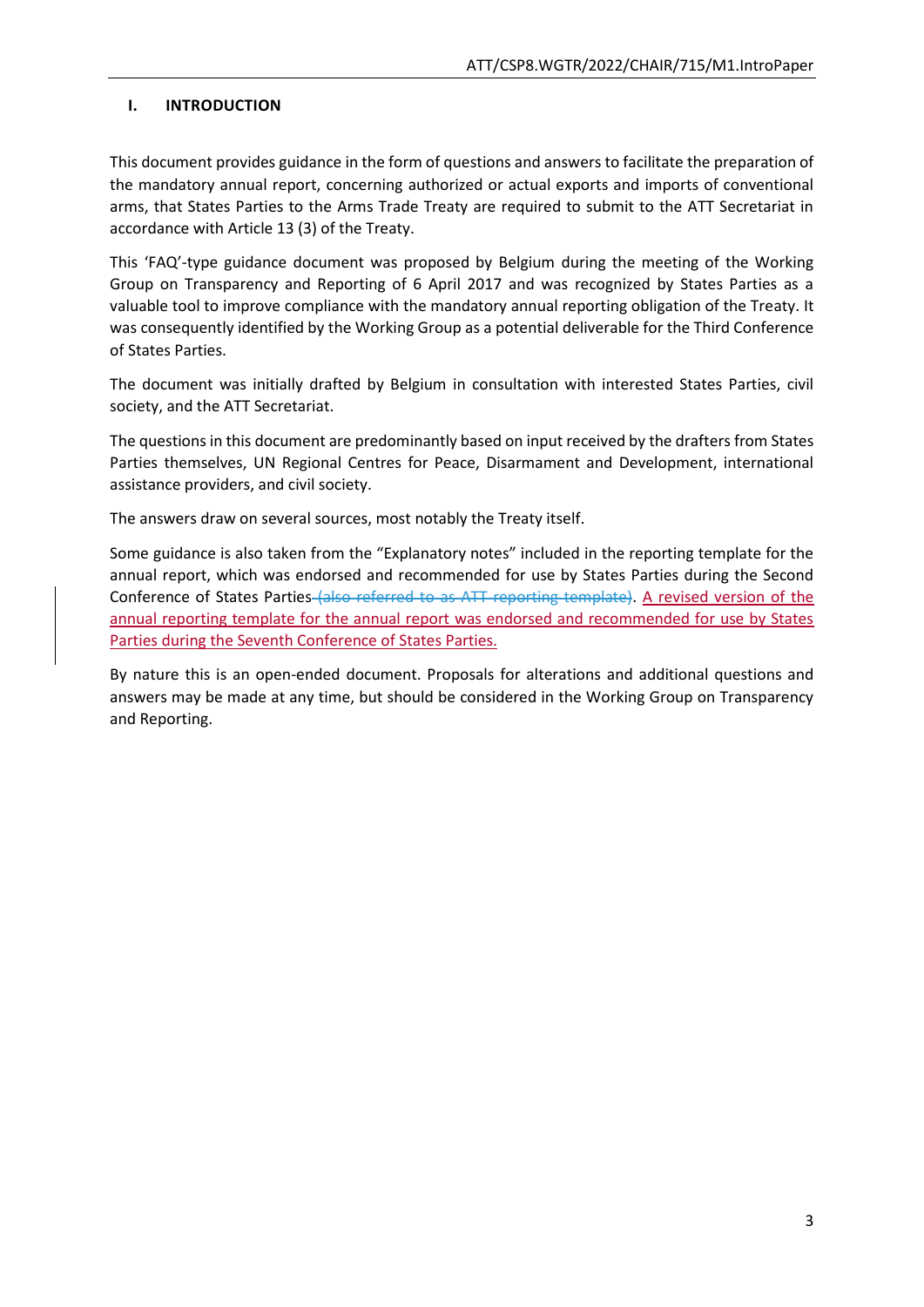### <span id="page-15-0"></span>**II. TREATY OBLIGATION AND OTHER RELEVANT ATT PROVISIONS**

# <span id="page-15-1"></span>**A. Article 13 (3) – annual reporting obligation**

Each State Party shall submit annually to the ATT Secretariat by 31 May a report for the preceding calendar year concerning authorized or actual exports and imports of conventional arms covered under Article 2 (1). Reports shall be made available, and distributed to States Parties by the ATT Secretariat. The report submitted to the ATT Secretariat may contain the same information submitted by the State Party to relevant United Nations frameworks, including the United Nations Register of Conventional Arms. Indeed, the annual reporting template includes a field that allows a reporting State to authorize the United Nations Office for Disarmament (UNODA) to use the relevant information in its annual report as a basis for the reporting State's report to the United Register on Conventional Arms. Reports may exclude commercially sensitive or national security information.

# <span id="page-15-2"></span>**B. Article 2 (1) – scope**

This Treaty shall apply to all conventional arms within the following categories:

- (a) Battle tanks;
- (b) Armoured combat vehicles;
- (c) Large-calibre artillery systems;
- (d) Combat aircraft;
- (e) Attack helicopters;
- (f) Warships;
- (g) Missiles and missile launchers; and
- (h) Small arms and light weapons.

### <span id="page-15-3"></span>**C. Article 5 (3) – implementation**

Each State Party is encouraged to apply the provisions of this Treaty to the broadest range of conventional arms. National definitions of any of the categories covered in Article 2 (1) (a-g) shall not cover less than the descriptions used in the United Nations Register of Conventional Arms at the time of entry into force of this Treaty. For the category covered in Article 2 (1) (h), national definitions shall not cover less than the descriptions used in relevant United Nations instruments at the time of entry into force of this Treaty.

### <span id="page-15-4"></span>**D. Article 12 (3) – content of national records**

Each State Party is encouraged to include in those records: the quantity, value, model/type, authorized international transfers of conventional arms covered under Article 2 (1), conventional arms actually transferred, details of exporting State(s), importing State(s), transit and trans-shipment State(s), and end users, as appropriate.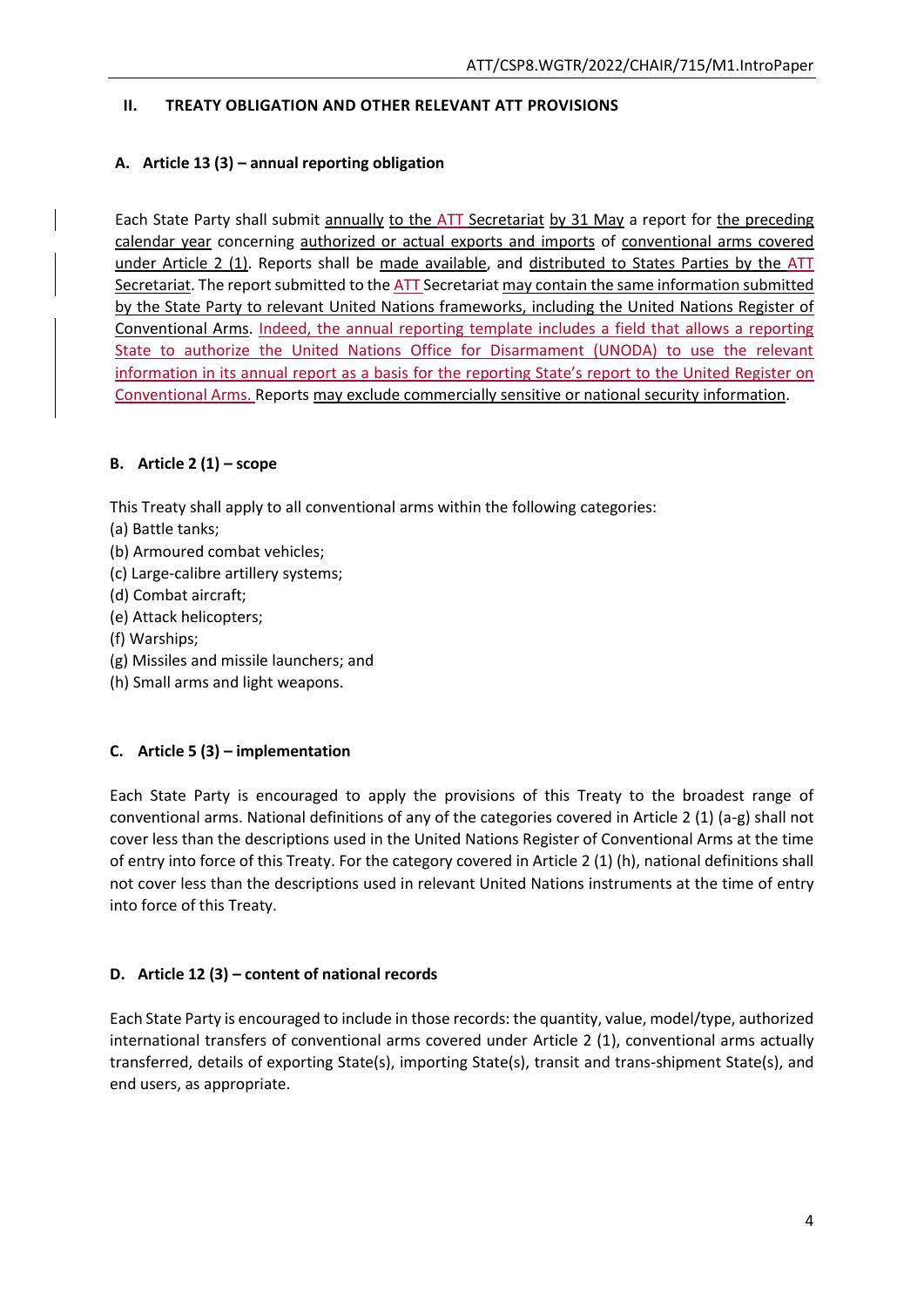# <span id="page-16-0"></span>**III. COMPLETE LIST OF QUESTIONS**

| А.  |                                                                                            |                                                                                                                                                                                  |  |  |  |
|-----|--------------------------------------------------------------------------------------------|----------------------------------------------------------------------------------------------------------------------------------------------------------------------------------|--|--|--|
| В.  |                                                                                            |                                                                                                                                                                                  |  |  |  |
| C.  |                                                                                            |                                                                                                                                                                                  |  |  |  |
| D.  |                                                                                            |                                                                                                                                                                                  |  |  |  |
| Α.  |                                                                                            |                                                                                                                                                                                  |  |  |  |
|     | 1.                                                                                         |                                                                                                                                                                                  |  |  |  |
|     | 2.                                                                                         | How should the ATT annual report be submitted to the ATT Secretariat? 9                                                                                                          |  |  |  |
|     | 3.                                                                                         | When should the ATT annual report be submitted to the ATT Secretariat?  10                                                                                                       |  |  |  |
| В.  |                                                                                            |                                                                                                                                                                                  |  |  |  |
| i.  |                                                                                            |                                                                                                                                                                                  |  |  |  |
|     | 4.                                                                                         | Article 13 (3) mentions exports and imports. Should States Parties also report on other                                                                                          |  |  |  |
|     | 5.                                                                                         |                                                                                                                                                                                  |  |  |  |
|     | 6.                                                                                         | Must gifts, loans and leases and other non-monetary transactions be reported? 11                                                                                                 |  |  |  |
|     | 7.                                                                                         |                                                                                                                                                                                  |  |  |  |
|     | Must exports and imports by private persons and companies and/or exports and imports<br>8. |                                                                                                                                                                                  |  |  |  |
|     | 9.                                                                                         |                                                                                                                                                                                  |  |  |  |
|     | 10.                                                                                        |                                                                                                                                                                                  |  |  |  |
|     | 11.                                                                                        | Do States Parties need to report both authorized exports/imports and actual                                                                                                      |  |  |  |
| ii. |                                                                                            |                                                                                                                                                                                  |  |  |  |
|     | 12.                                                                                        | Article 13 (3) mentions conventional arms covered under Article 2 (1). What should be                                                                                            |  |  |  |
|     | 13.                                                                                        | Category (h) of Article 2 (1) deals with small arms and light weapons. What should be                                                                                            |  |  |  |
|     | 14.                                                                                        | Should small arms and light weapons that are not made or modified to military                                                                                                    |  |  |  |
|     | 15.                                                                                        | Should States Parties report on conventional arms other than those covered under                                                                                                 |  |  |  |
|     | 16.                                                                                        | Article 13 (3) does not refer to ammunition/munitions and parts and components,<br>mentioned in Articles 3 and 4 of the Treaty respectively. Should authorized or actual exports |  |  |  |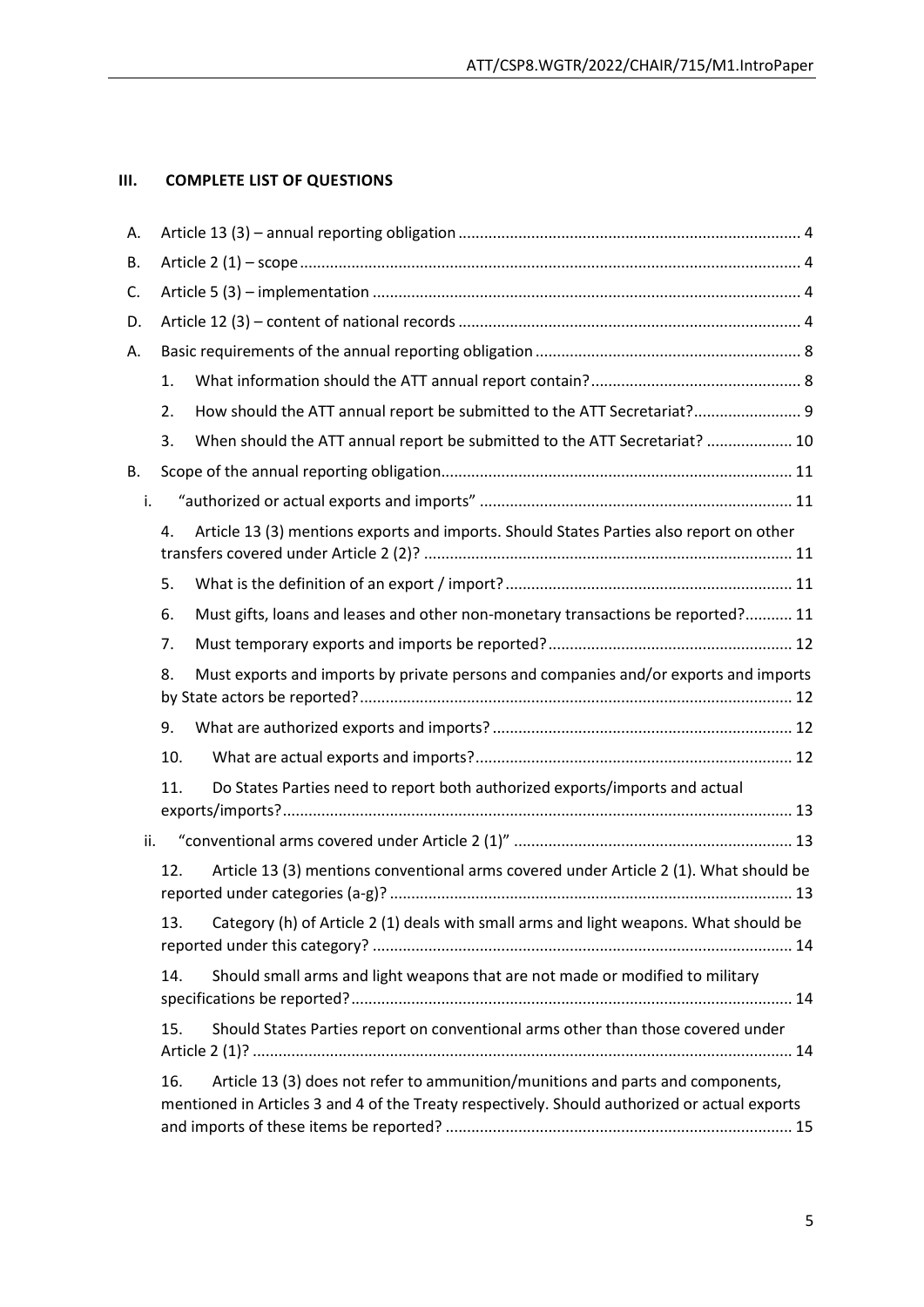|    | 17.             | Conventional arms are sometimes exported/imported complete but in disassembled<br>parts and components (known as "kits"). Should authorized or actual exports and imports of |  |  |  |  |  |
|----|-----------------|------------------------------------------------------------------------------------------------------------------------------------------------------------------------------|--|--|--|--|--|
|    | 18.             | Should exports and imports of second-hand arms and surplus arms be reported? 15                                                                                              |  |  |  |  |  |
|    | 19.             | How should items exported by a State other than the State of origin be reported?  15                                                                                         |  |  |  |  |  |
|    | 20.             | How should the transfers of items to an intermediate location be reported? 16                                                                                                |  |  |  |  |  |
|    | 21.             | Which State should report the export of a conventional arm that was co-produced by                                                                                           |  |  |  |  |  |
| C. |                 |                                                                                                                                                                              |  |  |  |  |  |
|    | 22.             | Which information about their authorized or actual exports and imports do States                                                                                             |  |  |  |  |  |
|    | 23.             | Do States Parties need to break down the information about exports and imports per                                                                                           |  |  |  |  |  |
|    | 24.             | Do States Parties need to report both the number of items and the financial value of                                                                                         |  |  |  |  |  |
|    | 25.<br>arms? 18 | Do States Parties need to include details on the designation, model or type of the                                                                                           |  |  |  |  |  |
|    | 26.<br>arms? 18 | Do States Parties need to include details on the consignees and end-users of the                                                                                             |  |  |  |  |  |
|    | 27.             | Concerning small arms and light weapons, do States Parties need to report data such                                                                                          |  |  |  |  |  |
|    | 28.             | Do States Parties need to include the nature of export and imports in their report? 18                                                                                       |  |  |  |  |  |
|    | 29.             | Can States Parties exclude commercially sensitive or national security information                                                                                           |  |  |  |  |  |
|    | 30.             | Do States Parties need to indicate that commercially sensitive or national security                                                                                          |  |  |  |  |  |
|    | 31.             | Are there criteria to determine whether information is commercially sensitive or                                                                                             |  |  |  |  |  |
|    | 32.             | Do the UNROCA standardized reporting forms and the ATT annual reporting template                                                                                             |  |  |  |  |  |
|    | 33.             | Do States Parties that have not authorised any exports and/or imports or that have<br>not had any actual exports and/or imports have to report to the ATT Secretariat? 20    |  |  |  |  |  |
| D. |                 |                                                                                                                                                                              |  |  |  |  |  |
|    | 34.             | Does the Treaty itself prescribe a standardized reporting form or reporting template?<br>21                                                                                  |  |  |  |  |  |
|    | 35.             | Is it compulsory to use the annual reporting template that was endorsed by the                                                                                               |  |  |  |  |  |
|    | 36.             | Can States Parties use their submission to the UNROCA to comply with the annual                                                                                              |  |  |  |  |  |
| Е. |                 |                                                                                                                                                                              |  |  |  |  |  |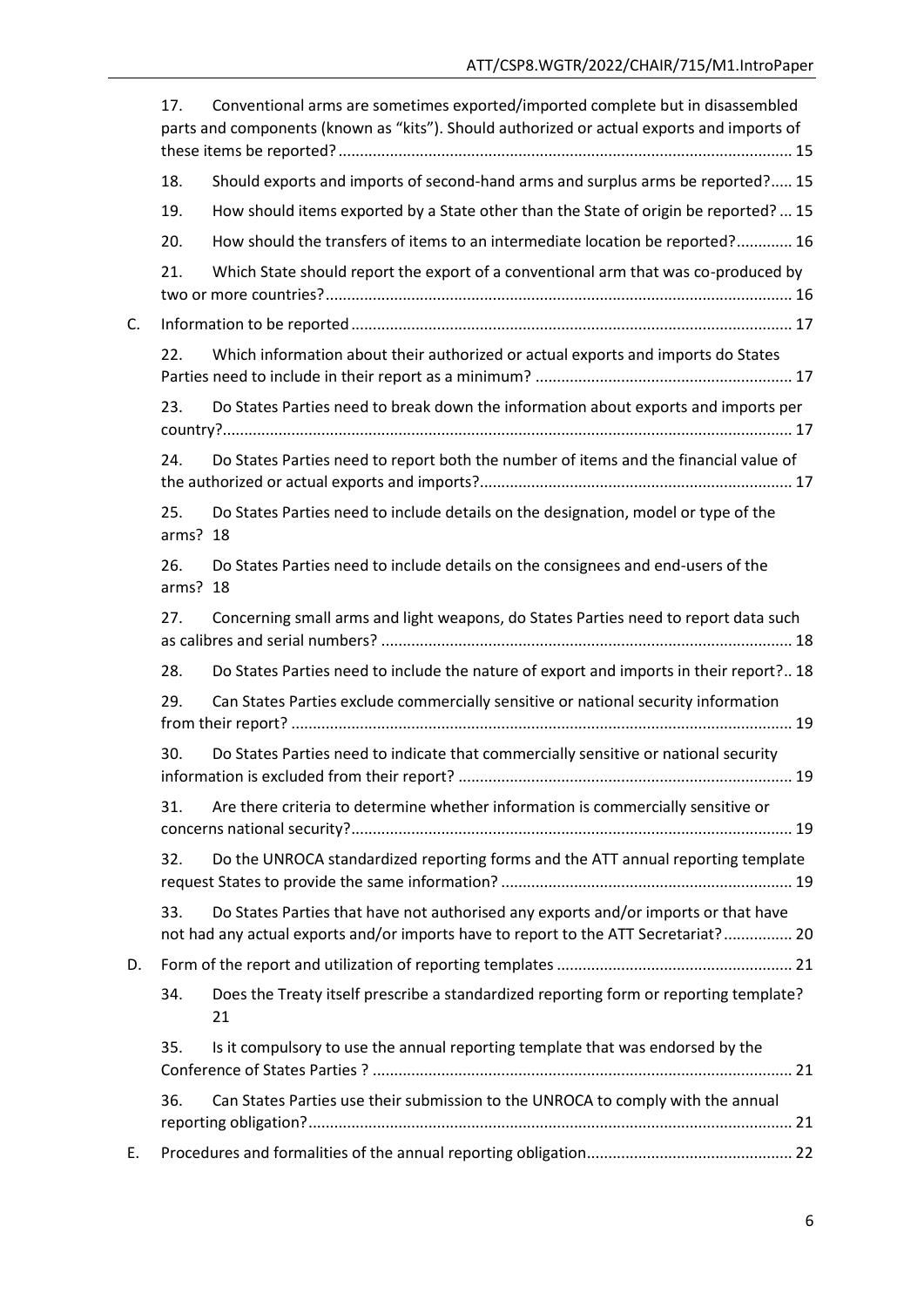|    | 37.                                                                                       | What is the procedure that is followed annually to request States Parties to report to                                                                                             |  |  |  |
|----|-------------------------------------------------------------------------------------------|------------------------------------------------------------------------------------------------------------------------------------------------------------------------------------|--|--|--|
|    | 38.                                                                                       | Which authority should submit the report to the ATT Secretariat?  22                                                                                                               |  |  |  |
|    | 39.                                                                                       | What happens to the annual reports once they are submitted to the ATT Secretariat?<br>22                                                                                           |  |  |  |
|    | 40.                                                                                       | Does the technical infrastructure of the ATT Secretariat (email address, ATT website)                                                                                              |  |  |  |
|    | 41.                                                                                       | Will the annual reports of States Parties be made publicly available? 23                                                                                                           |  |  |  |
|    | 42.                                                                                       | Does a State Party need the consent of the importing or exporting States before it: a)<br>reports its exports and imports; and b) makes this information publicly available? 24    |  |  |  |
|    | 43.                                                                                       | What should a State Party do if, after submitting information for a certain calendar<br>year, it determines that the information was incomplete or contained a technical error? 24 |  |  |  |
|    | 44.                                                                                       | If a State Party has a question on the annual reporting obligation and its                                                                                                         |  |  |  |
| F. |                                                                                           |                                                                                                                                                                                    |  |  |  |
|    | 45.                                                                                       | Does the Treaty provide for sanctions or other measures in case of non-compliance                                                                                                  |  |  |  |
|    | 46.                                                                                       | Are there any consequences if incorrect information is submitted? (accidentally or                                                                                                 |  |  |  |
| А. | International Instrument to Enable States to Identify and Trace, in a Timely and Reliable |                                                                                                                                                                                    |  |  |  |
| В. |                                                                                           |                                                                                                                                                                                    |  |  |  |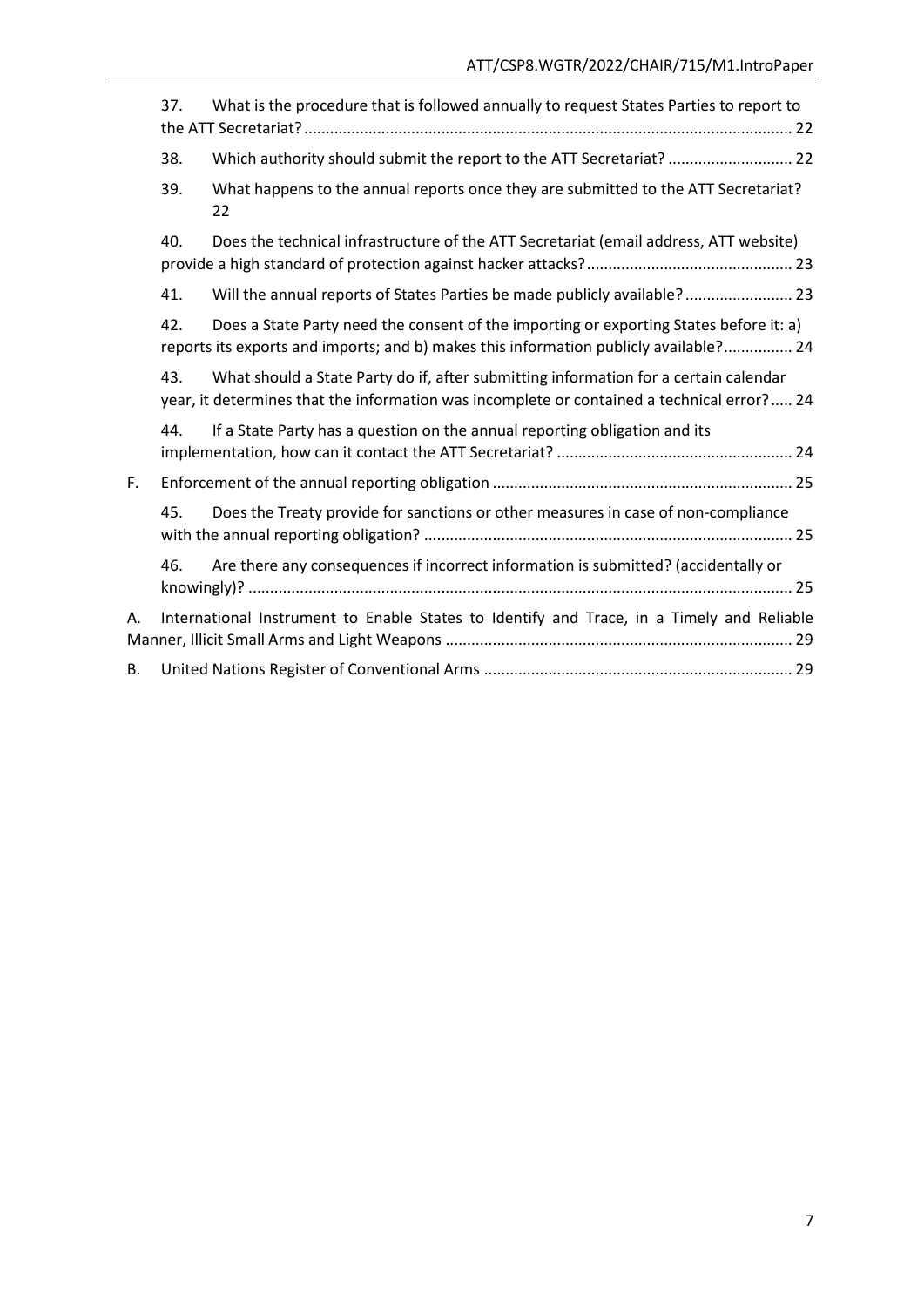### <span id="page-19-0"></span>**IV. QUESTIONS AND ANSWERS**

### <span id="page-19-1"></span>**A. Basic requirements of the annual reporting obligation**

#### <span id="page-19-2"></span>*1. What information should the ATT annual report contain?*

The Treaty requires States Parties to report *"authorized or actual exports and imports"* (see [questions](#page-23-2)  [9 and following](#page-23-2)) of "*conventional arms covered under Article 2 (1)"* (se[e questions 12 and following\)](#page-24-2). It does not expressly list the information that States Parties need to include in their annual report.

The Treaty does indicate that the annual report may contain the same information submitted to relevant United Nations frameworks, including the United Nations Register of Conventional Arms (hereinafter referred to as UNROCA). The UNROCA standardized reporting forms require States to enter, *as a minimum*:

- 1) the final importer or exporter State of the arms;
- 2) the number of items;
- 3) the State of origin of the arms (if not the exporter State); and
- 4) the intermediate location of the arms (if any).

In the optional "Remarks" column of the UNROCA standardized reporting forms, States *can* include a description of the arms and comments on the exports or imports.

States Parties using their UNROCA report to comply with the Treaty's annual reporting obligation should make sure that its content complies with this obligation (see [question 36\)](#page-32-3).

The Treaty provides a list of information that States Parties are encouraged to include in their national *records* of authorized or actual exports (and, possibly, of imports and authorized transits and transshipments) It should be clear, however, that this list does NOT apply to the annual reporting obligation; it does indicate the importance of certain basic information that is also included in the UNROCA standardized reporting forms.

As explained in the answer to [question 2,](#page-20-0) the Second and Seventh Conferences of States Parties, recommended that States Parties use the template for reporting authorized or actual exports and imports. This reporting template is based on the UNROCA standardized reporting forms, but differs on certain elements (see [question 32\)](#page-30-3).

The reporting template provides for States Parties to report, *as a minimum*, the following information about their authorized or actual exports and imports:

- 1) whether the State Party in question is reporting authorised or actual exports and imports;
- 2) the number of items and/or the financial value of the exported and imported conventional arms; and
- 3) the final importing or exporting States of the conventional arms.

As in the UNROCA standardized reporting forms, the ATT annual reporting template provides States Parties with the option to include additional information: in particular, (1) the State of origin of the arms (if not the exporter State), (2) a description of the conventional arms and (32) comments on the exports or imports.

The forms in the annual reporting template each also have a title page on which States Parties are requested to include general information concerning their report, namely the details of the national point of contact for the report (see [question 38\)](#page-33-2), the date of submission the report (meaning the date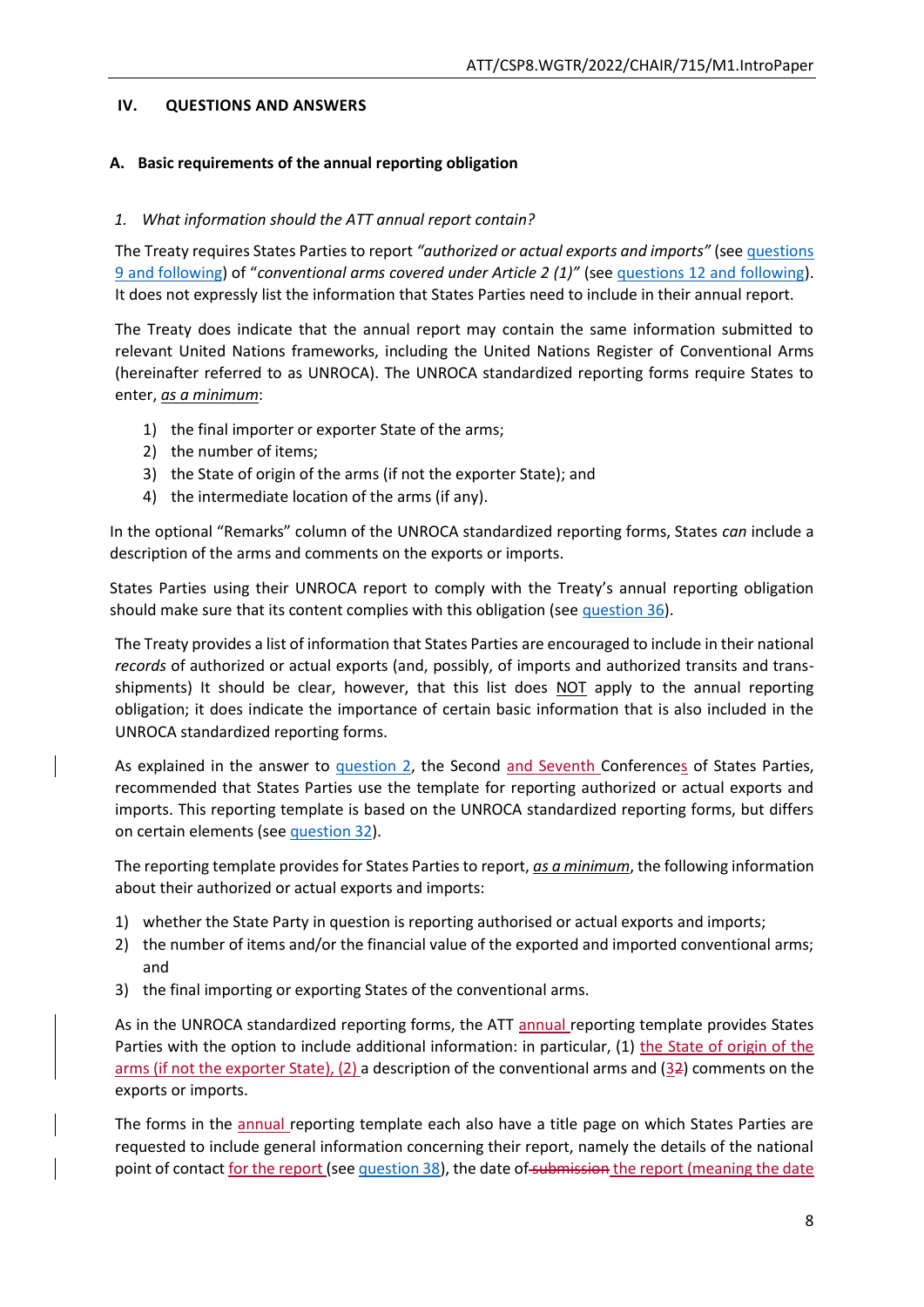it was drafted or finalised by the reporting State, not the date it was submitted to the ATT Secretariat), whether the United Nations Office for Disarmament Affairs may use relevant information in the report as a basis for the reporting State's report to UNROCA, the content of the report, and whether information has been omitted from the report because it is 'commercially sensitive' or for 'national security' reasons [\(questions 29 to 31\)](#page-30-0).

For further guidance on which information to enter in the report, se[e questions 22 and following.](#page-28-1)

#### <span id="page-20-0"></span>*2. How should the ATT annual report be submitted to the ATT Secretariat?*

#### *2.1 What delivery options are available?*

The Treaty itself does not instruct States Parties how to submit their reports to the ATT Secretariat.

On the ATT website an online tool for the submission of both initial and annual reports is available, which integrates the reporting templates endorsed by States Parties. States Parties can also use the online platform to upload their reports (in Word or PDF format). In order to submit an annual report online, the representative of the State Party that is submitting the report must have [individual] access to the restricted area of the website. Information on how to obtain access to the restricted area of the website is available on the website itself: [https://www.thearmstradetreaty.org/registration-to](https://www.thearmstradetreaty.org/registration-to-portal.html)[portal.html](https://www.thearmstradetreaty.org/registration-to-portal.html) or can be obtained from the ATT Secretariat by emailing: [info@thearmstradetreaty.org](mailto:info@thearmstradetreaty.org)

Alternatively, States Parties may submit their annual reports to the ATT Secretariat by e-mail to [info@thearmstradetreaty.org,](mailto:info@thearmstradetreaty.org) by post or courier, or, if a higher degree of confidentiality is required, by hand through their Missions in Geneva (see furthe[r questions 37 and following\)](#page-33-1). These submission options remain available to States Parties even after the introduction of online reporting tool.

In summary, States Parties may submit their annual reports in one of four ways: 1) via the online reporting tool on the ATT website; 2) via an email to [info@thearmstradetreaty.org;](mailto:info@thearmstradetreaty.org) 3) via post or courier; or 4) by hand-delivery to the ATT Secretariat offices.

### *2.2 What format should the annual report be in?*

To facilitate compliance with the annual reporting obligation, during the Second Conference of States Parties, States Parties endorsed and recommended an annual reporting template that States Parties can opt to use to prepare and submit their report. This reporting template was first endorsed and recommended for use by the Second Conference of States Parties, and an amended version was endorsed and recommended by the Seventh Conference of States Parties. This annual reporting template is available on the ATT website in Arabic, Chinese, English, French, Russian and Spanish [\(https://www.thearmstradetreaty.org/reporting.html#anchorhowto\)](https://www.thearmstradetreaty.org/reporting.html#anchorhowto). The template has been integrated into the online reporting tool and is available in English, French or Spanish. For further guidance on the annual reporting template, see [question 34](#page-32-1) and other questions throughout this document.

Alternatively, as the Treaty provides that the report may contain the same information submitted by the State Party to the UNROCA, States Parties can submit their UNROCA report to the ATT Secretariat *if* its content complies with the annual reporting obligation of the Treaty. For further guidance on this, see questions  $1, 32$  $1, 32$  and  $36$ , notably as regards small arms and light weapons.

Lastly, States Parties can opt to submit a custom-made national report, or a report on conventional arms exports and imports that they submit to a regional organization. Its content will however need to comply with the annual reporting obligation of the Treaty.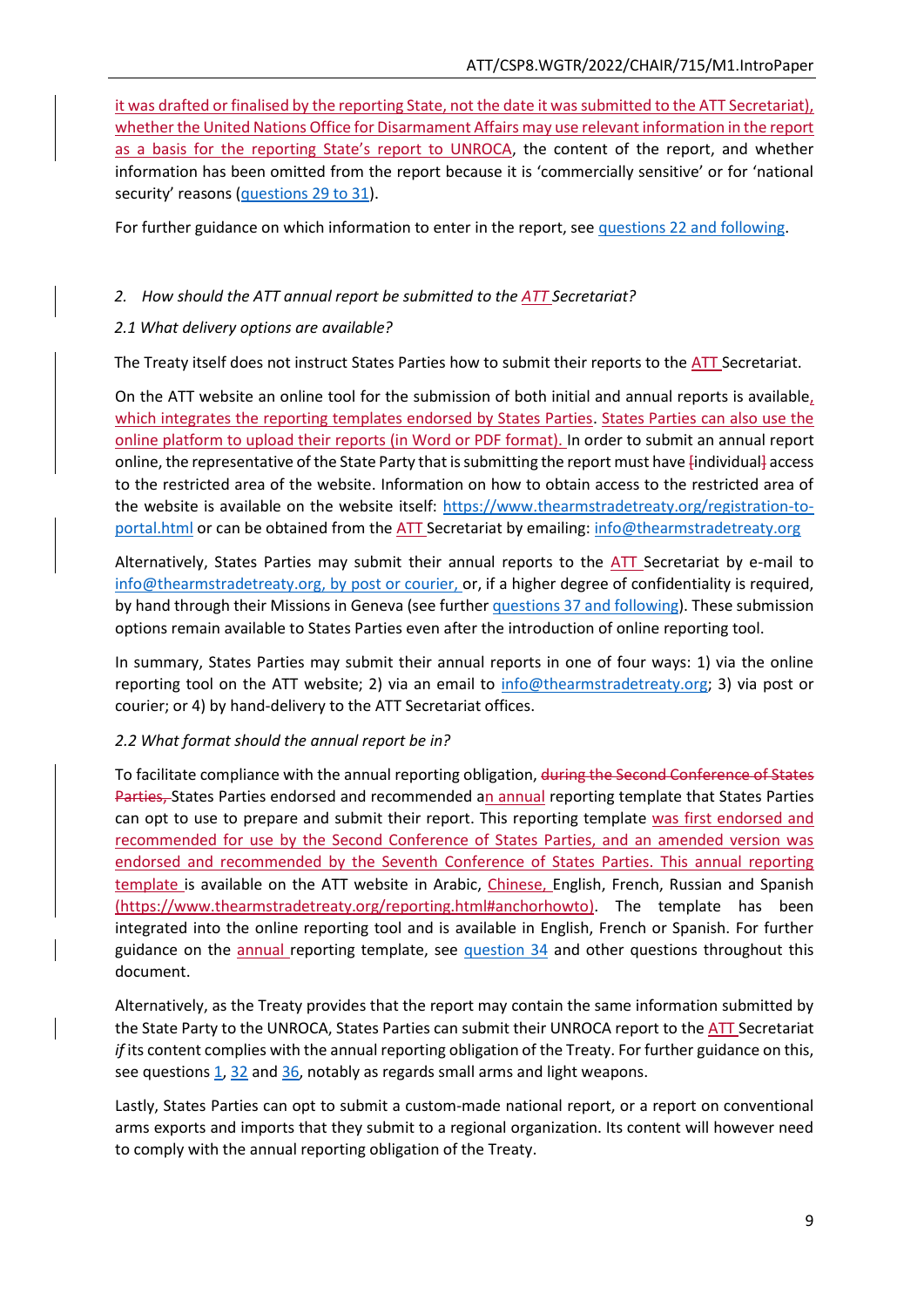<span id="page-21-0"></span>*3. When should the ATT annual report be submitted to the ATT Secretariat?*

The Treaty provides that each State Party shall submit its report to the Secretariat on an annual basis by 31 May. The report should include information on the authorized or actual exports and imports during the previous calendar year (e.g. the report submitted to the ATT Secretariat by 31 May 2017 2022 will contain information on authorized or actual exports and imports that took place during the period 1 January to 31 December 20162021.

For further guidance on the procedure and the formalities of the annual reporting obligation, see [questions 37 and following.](#page-33-1)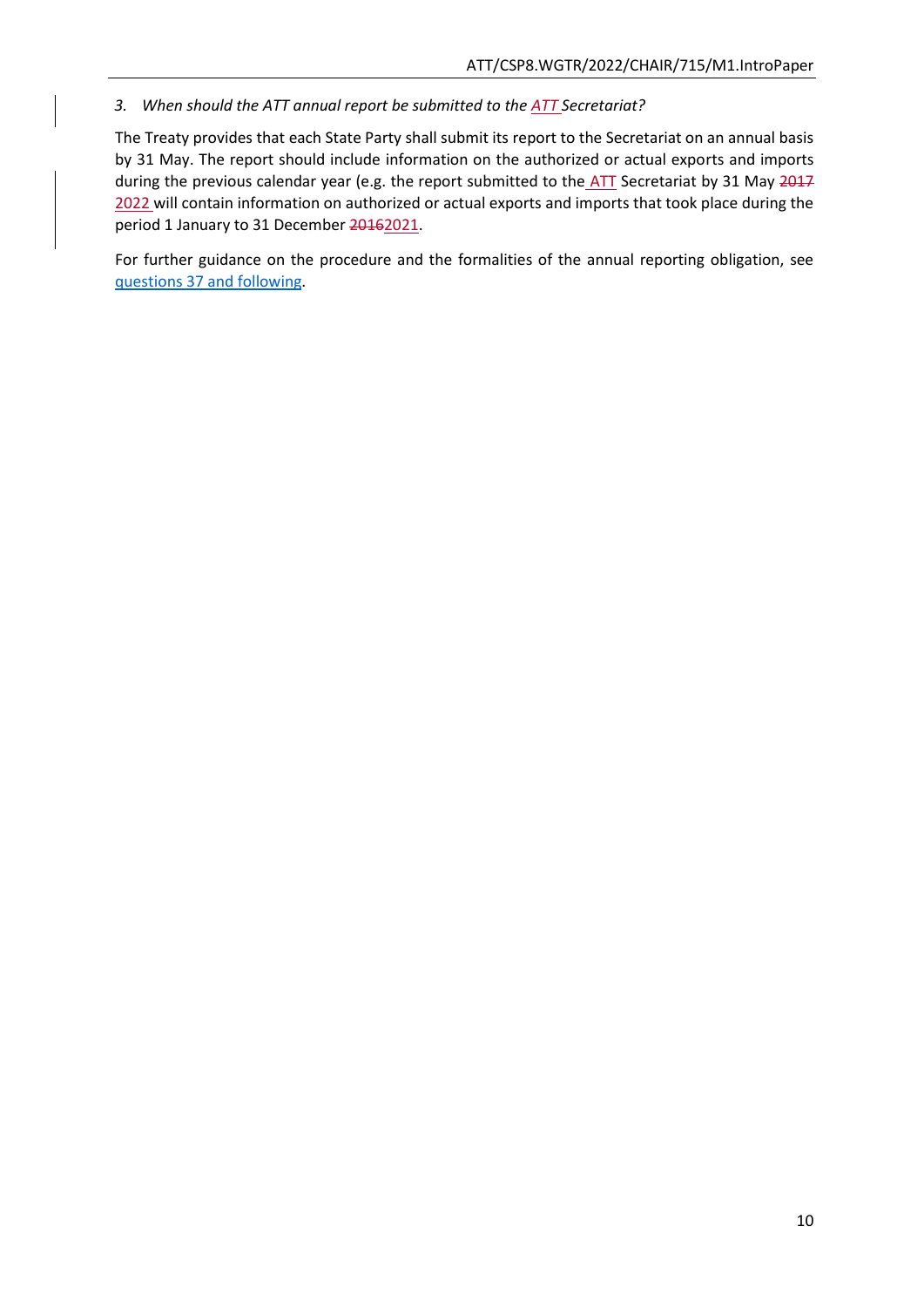# <span id="page-22-0"></span>**B. Scope of the annual reporting obligation**

- <span id="page-22-1"></span>i. "authorized or actual exports and imports"
- <span id="page-22-2"></span>*4. Article 13 (3) mentions exports and imports. Should States Parties also report on other transfers covered under Article 2 (2)?*

No. The annual reporting obligation only applies to exports and imports. So States Parties do not need to include information about transit, trans-shipment and brokering in their annual report.

# <span id="page-22-3"></span>*5. What is the definition of an export / import?*

The treaty does not include a definition of "export" or import". States Parties that use the ATT-annual reporting template for their annual report are asked to indicate their definition of the term "export" and "import" via a series of checkbox options, which include:

1) "physical transfer of items across a national border";  $2)$  "transfer of title"; 2)3) and "transfer of control"; and 3)4)"other".

The three concrete options reflect the UNROCA practice that *"international arms transfers involve, in addition to the physical movement of equipment into or from national territory, the transfer of title to and control over the equipment"* (which is also included in Protocol II, as amended, of the Convention on Certain Conventional Weapons).

States Parties may naturally apply their general definitions of exports and imports in accordance with their customs legislation. The Glossary of International Customs Terms of the World Customs Organization (WCO), for example, defines exportation as *"the act of taking out or causing to be taken out any goods from the Customs territory"* and importation as *"the act of bringing or causing any goods to be brought into a Customs territory"*.

# <span id="page-22-4"></span>*6. Must gifts, loans and leases and other non-monetary transactions be reported?*

If gifts, loans and leases, and other non-monetary transactions are covered by a State Party's definition of export or import, they should be reported. In particular, transactions such as gifts and financial leases should be considered for reporting, as these transactions normally involve both a physical transfer and a transfer of title or control (see als[o question 5\)](#page-22-3).

More generally, the Treaty text could be read to cover some movements without transfer of title and control and even those free of charge. The Treaty explicitly exempts from its application *"the international movement of conventional arms by, or on behalf of, a State Party for its use provided that the conventional arms remain under that State Party's ownership"*. If such movements did not fall within the intended scope of "exports", there would have been no need to include an explicit exemption.

Liechtenstein, New Zealand and Switzerland attached an interpretative declaration to their ratifications of the Treaty, which reads as follows:

*"It is [our] understanding […] that the terms "export", "import", "transit", "transshipment" and "brokering" in Article 2, paragraph 2, include, in the light of the object and purpose of this Treaty and*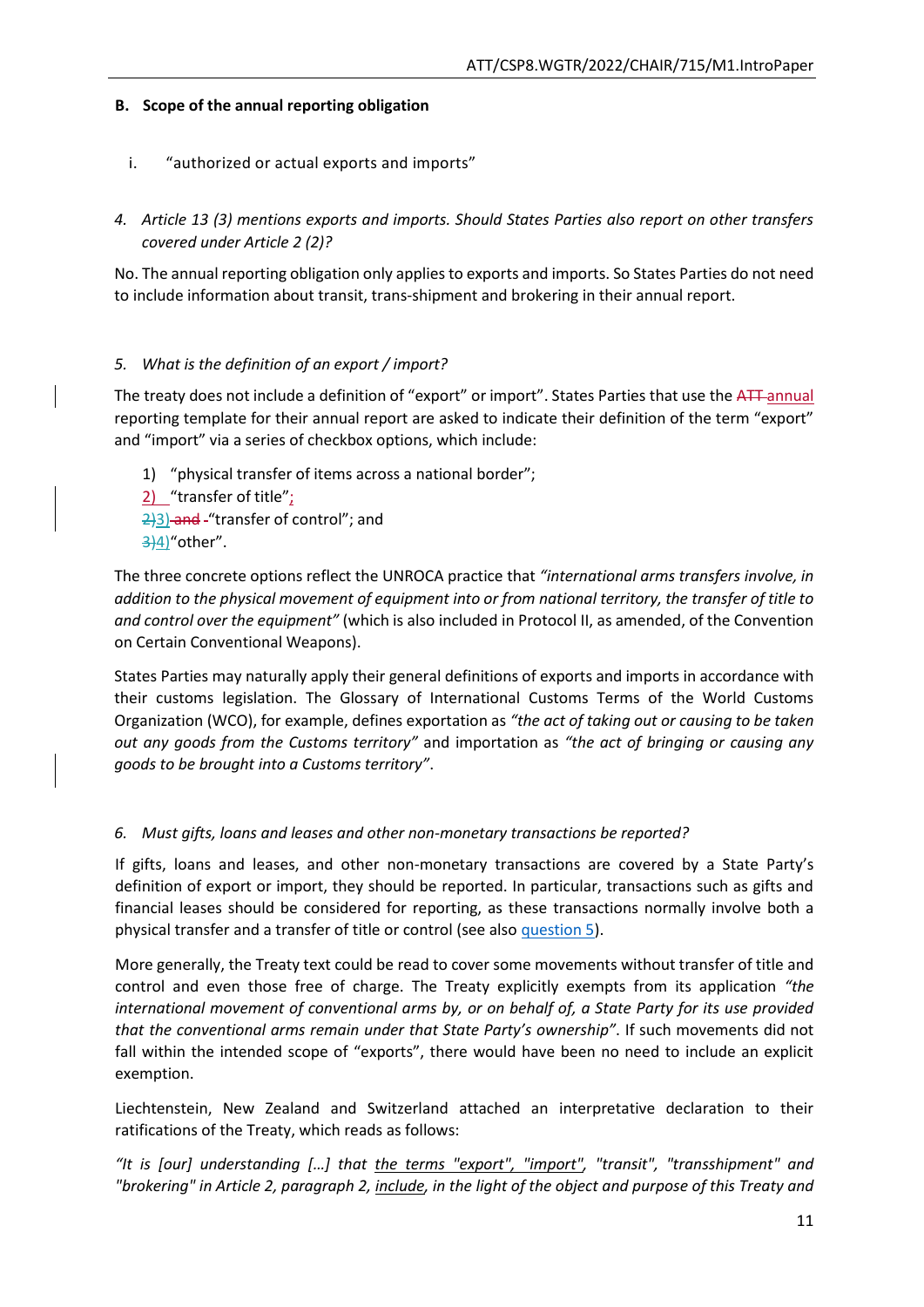*in accordance with their ordinary meaning, monetary or non-monetary transactions, such as gifts, loans and leases, and that therefore these activities fall within the scope of this Treaty."*

### <span id="page-23-0"></span>*7. Must temporary exports and imports be reported?*

Temporary exports and imports imply that items are only exported or imported for a certain amount of time and intended to be subsequently returned to the same owner. The Treaty itself does not exclude such exports and imports from its scope, but States Parties need to make their own determination depending on their definitions of export and import (se[e question 5\)](#page-22-3).

# <span id="page-23-1"></span>*8. Must exports and imports by private persons and companies and/or exports and imports by State actors be reported?*

The Treaty does not include a general exemption for certain categories of recipients or end-users. States Parties therefore need to report exports and imports regardless of the nature of the exporter or the importer, i.e. whether it is a private actor or a State actor such as the armed forces. This also includes government-to-government transfers.

Article 2 (3) of the Treaty does exempt one specific type of movement by (or on behalf of) a State Party from its definition of transfer, i.e. when conventional arms are moved by (or on behalf of) a State Party for its own use, provided that the conventional arms remain under that State Party's ownership. This concerns movements of conventional arms already owned by the State Party.

Concerning potential commercial sensitivity or national security issues, see [questions 29 to 31.](#page-30-0)

### <span id="page-23-2"></span>*9. What are authorized exports and imports?*

Authorized exports and imports imply that (the competent authorities of) the State Party in question in some way permitted the export or import to take place. This generally happens in the form of an export or import licence.

An authorization or licence does not *oblige* the importer or exporter to actually conduct the export or import in question, the conventional arms which are the object of the authorization might subsequently not (all) be physically moved from or into the national territory of the State Party during the same reporting period, and this might even never take place. Likewise, the title to and control over the conventional arms might not be transferred during the same reporting period, or might never be transferred.

It should be noted that as a consequence, if State Party A (the exporting State Party) reports authorized exports and State Party B (the importing State Party) reports actual imports, their respective reports on exports and imports in a given reporting period might not (fully) correspond (see als[o question 11\)](#page-24-1).

#### <span id="page-23-3"></span>*10. What are actual exports and imports?*

Actual exports and imports are those that have effectively taken place. Depending on the definitions of export and import of the State Party in question, this entails that the arms have been actually physically transferred across the national border and/or the title and control over the arms has been actually transferred.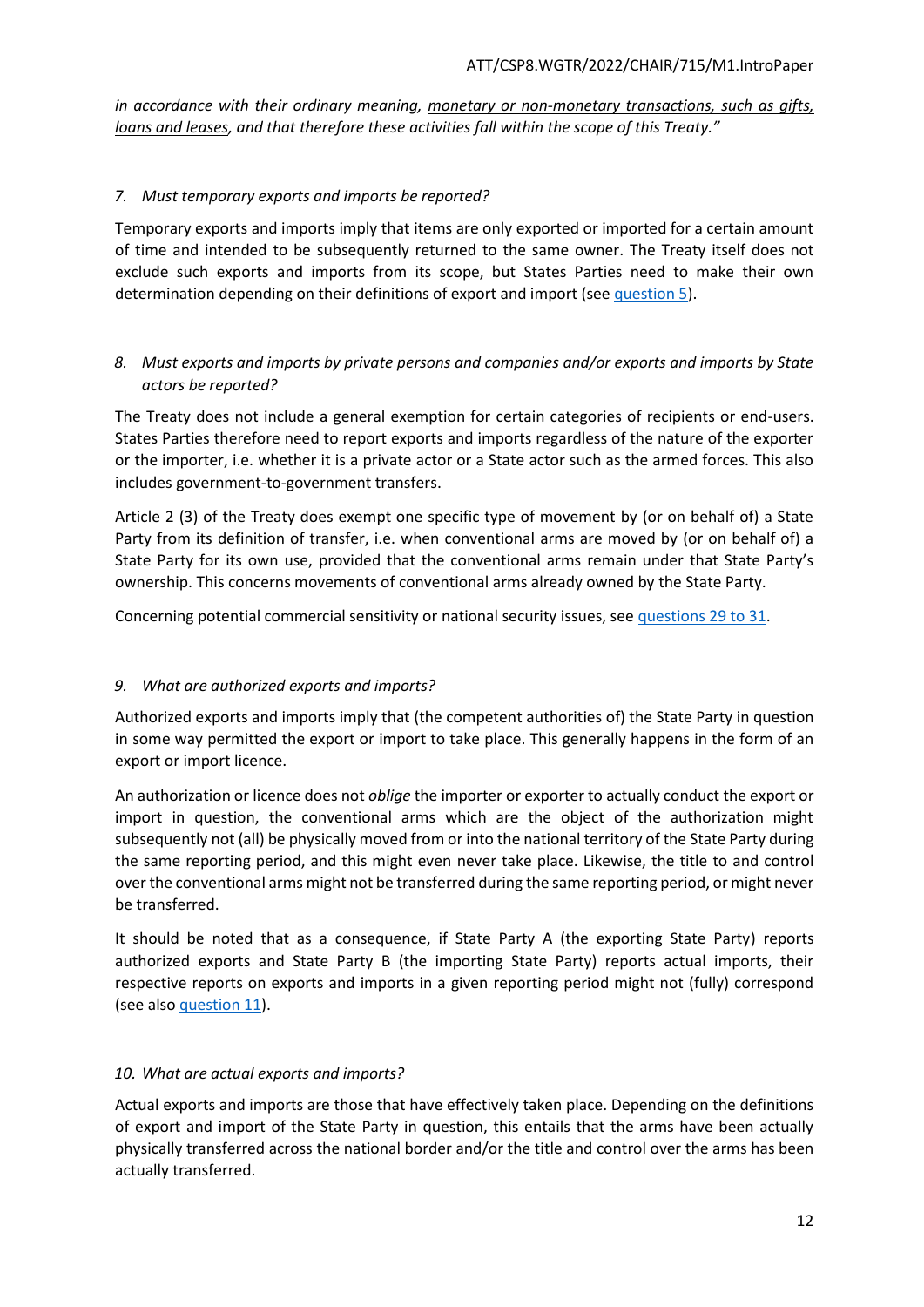# <span id="page-24-1"></span>*11. Do States Parties need to report both authorized exports/imports and actual exports/imports?*

The Treaty requires States Parties to report authorized OR actual exports and imports. States Parties can therefore choose to report either authorized exports and imports or actual exports and imports. As indicated in the "Explanatory notes" of the ATT annual reporting template, they can make this choice for their report as a whole or per category of conventional arms. For reasons of transparency, it is advisable that States Parties clearly indicate in their report which approach they are using. For reasons of consistency and continuity, it is of course desirable that States Parties' choices in this respect, once made, remain stable over time.

A State Party wishing to report both authorized and actual exports and imports may of course do so. Both sets of information are useful, as the information about authorized exports and imports demonstrates what a State Party has *permitted* to take place, while information about actual exports and imports demonstrates what has *actually* taken place. For States Parties that use the ATT annual reporting template for their annual report, this would entail submitting two tables, one for authorised exports and imports and another for actual exports and imports.

In certain cases, a State Party might have to report *actual* exports and imports because it does not have information about authorized exports and imports of all conventional arms or of certain categories of conventional arms. Concerning imports, this could be the case if the State Party in question does not require an import authorization for (certain categories of) conventional arms. Concerning both exports and imports, this might also be the case if the State Party in question applies a system of open or general licences, where at the time of authorization the number of items and the financial value are undetermined.

### <span id="page-24-0"></span>ii. "conventional arms covered under Article 2 (1)"

<span id="page-24-2"></span>*12. Article 13 (3) mentions conventional arms covered under Article 2 (1). What should be reported under categories (a-g)?*

The conventional arms listed in categories (a-g) are the following:

- (a) Battle tanks;
- (b) Armoured combat vehicles;
- (c) Large-calibre artillery systems;
- (d) Combat aircraft;
- (e) Attack helicopters;
- (f) Warships;
- (g) Missiles and missile launchers.

The treaty does not provide definitions for these categories. It does require in Article 5 (3), however, that national definitions shall not cover less than the descriptions used in the UNROCA at the time of entry into force of the Treaty (i.e. 24 December 2014). The descriptions used in the UNODA Standardized Reporting Forms for the UNROCA are included i[n Annex 1 of this document.](#page-36-3)

Therefore, States Parties have two choices. First, a State Party can use the UNROCA category descriptions. Second, a State Party can use national definitions that at least cover all elements contained in the UNROCA category descriptions. This means that States Parties can use broader national definitions, but not narrower definitions.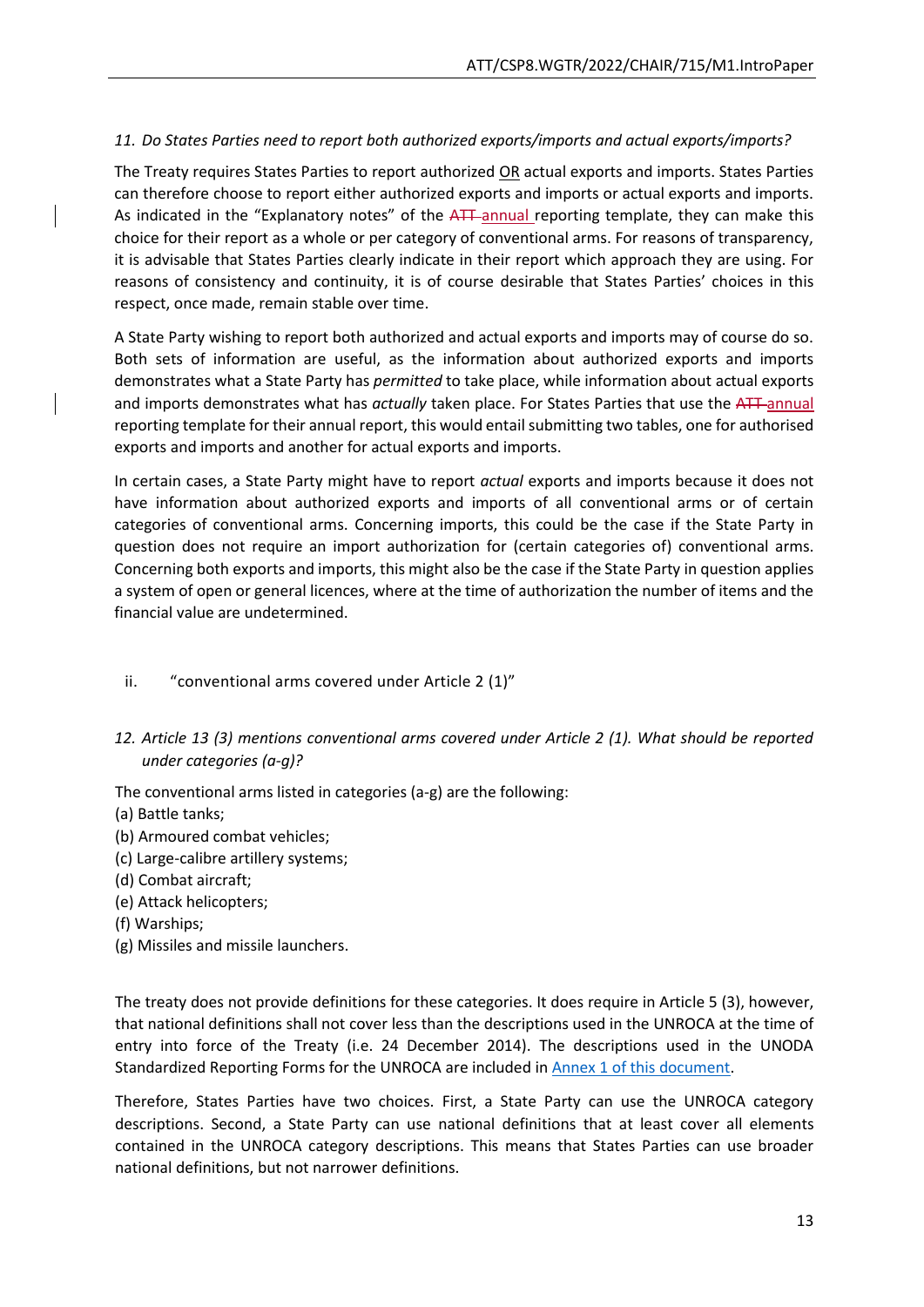For States Parties that use the ATT-annual reporting template for their annual report, the template contains an Annex 2 that allows States Parties to include more specific information about specific (diverging or more detailed) national definitions of these categories (a-g). These specific national definitions included in Annex 2 should reflect those included in the State Party's national control list for these categories (a-g).

Many relevant sources are available for use when formulating such national definitions, but also to establish whether certain items fall within one of these categories and within which exact category an item would need to be reported. A non-exhaustive list of such sources is included in [Annex 2 of this](#page-38-0)  [document.](#page-38-0)

### <span id="page-25-0"></span>*13. Category (h) of Article 2 (1) deals with small arms and light weapons. What should be reported under this category?*

The treaty does not provide a definition of small arms and light weapons (also referred to as SALW). It does require in Article 5 (3) that national definitions of small arms and light weapons should not cover less than the descriptions used in relevant United Nations instruments at the time of entry into force of the Treaty (i.e. 24 December 2014). The relevant instruments are not listed in the Treaty. Relevant UN instruments could be:

- 1) the International Instrument to Enable States to Identify and Trace, in a Timely and Reliable Manner, Illicit Small Arms and Light Weapons (hereinafter referred to as International Tracing Instrument); and
- 2) UNROCA's 2014 reporting template for SALW as additional information.

The descriptions of small arms and light weapons in these instruments are included in [Annex 3 of this](#page-39-1)  [document.](#page-39-1)

For States Parties that use the ATT annual reporting template for their annual report, the template contains the subcategories of small arms and light weapons that are included in the UNROCA standardized reporting form for the reporting on transfers of small arms and light weapons. The ATT annual reporting template also provides the option for States Parties to report on small arms and light weapons as aggregate categories. The template makes clear that other UN descriptions can be used.

# <span id="page-25-1"></span>*14. Should small arms and light weapons that are not made or modified to military specifications be reported?*

Neither Article 2 (1) (h) itself, nor the relevant UN instruments mentioned in the answer to question 13, the International Tracing Instrument in particular, explicitly differentiate between conventional arms that are made or modified to military specifications and arms that are made or modified to civilian specification in its definition of small arms and light weapons. Therefore States Parties must make their own determination.

### <span id="page-25-2"></span>*15. Should States Parties report on conventional arms other than those covered under Article 2 (1)?*

The annual reporting *obligation* in Article 13 (3) clearly applies only to conventional arms covered under Article 2 (1).

However, in Article 5 (3) of the Treaty, States Parties are *encouraged* to apply the provisions of the Treaty to the broadest range of conventional arms. This also applies to the provision on annual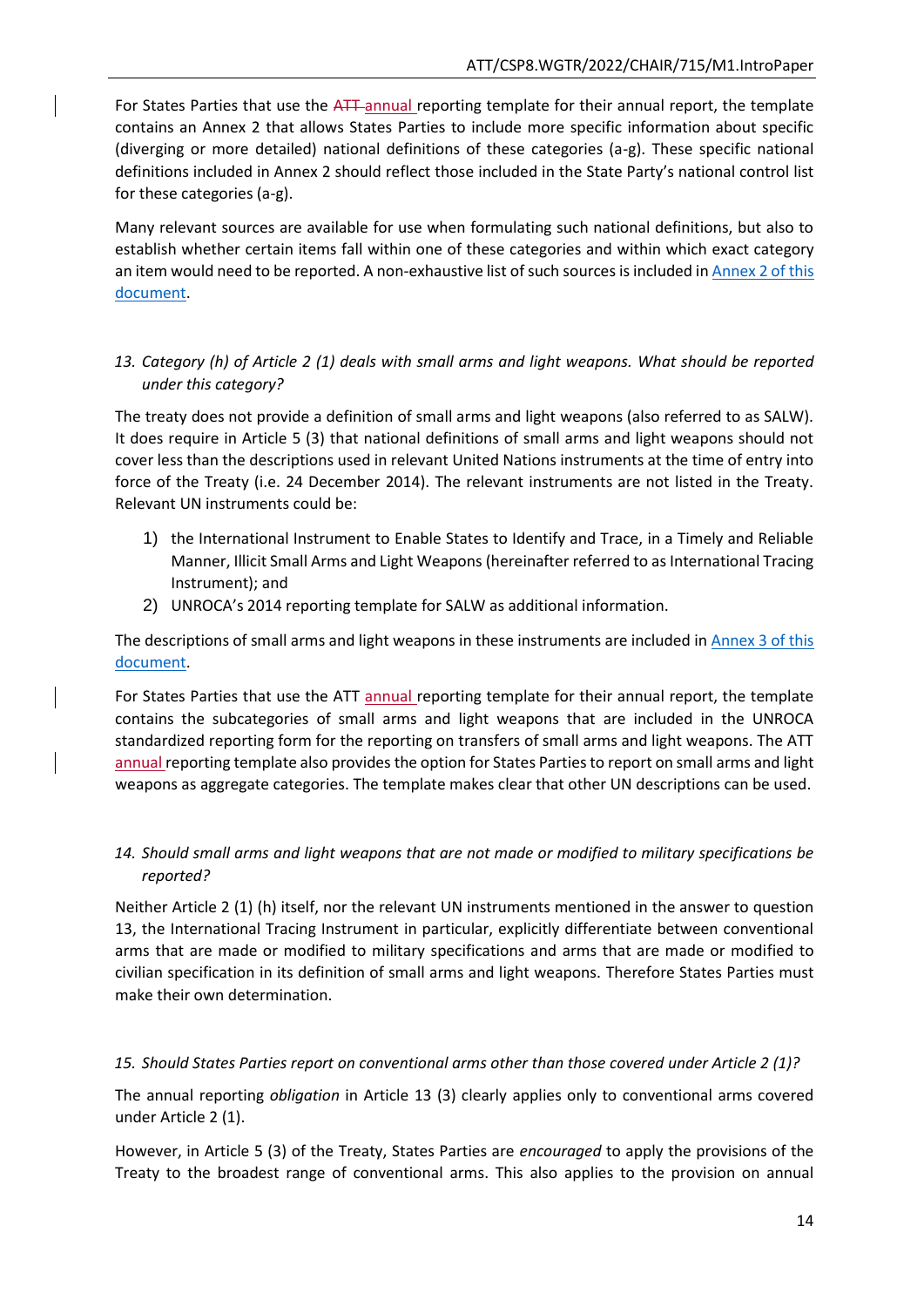reporting. States Parties are thus *encouraged* to include in their annual report information about authorized or actual exports and imports of conventional arms other than those covered under Article 2 (1). In that sense, States Parties could consider including information concerning *all conventional arms in their national control list*, but are not required to do so.

For States Parties that use the ATT-annual reporting template for their annual report, the template contains a section on "Voluntary National Categories" that allows States Parties to report information about authorized or actual exports and imports of conventional arms other than those covered under Article 2 (1).

<span id="page-26-0"></span>*16. Article 13 (3) does not refer to ammunition/munitions and parts and components, mentioned in Articles 3 and 4 of the Treaty respectively. Should authorized or actual exports and imports of these items be reported?*

As explained in the answer to [question 15,](#page-25-2) the reporting *obligation* in Article 13 (3) only applies to conventional arms covered under Article 2 (1), but States Parties are *encouraged* to include in their annual report information about authorized or actual exports and imports of other conventional arms. In that sense, States Parties could also consider including information concerning ammunition/munitions and parts and components, but are not required to do so.

In this respect, it should also be clear that ammunition/munitions and parts and components are not included in the category of small arms and light weapons.

# <span id="page-26-1"></span>*17. Conventional arms are sometimes exported/imported complete but in disassembled parts and components (known as "kits"). Should authorized or actual exports and imports of these items be reported?*

As explained in the answer to [question 15,](#page-25-2) the Treaty provides no *obligation* and only an *encouragement* to include information concerning parts and components in the annual report. States Parties must therefore make their own determination.

Bearing in mind the object and purpose of the Treaty, States Parties could nonetheless consider reporting exports and imports of *complete* conventional arms covered under Article 2 (1) that are exported/imported in disassembled parts and components.

States Parties that use the ATT-annual reporting template for their annual report can indicate in the column "Comments on the transfer" (under the heading "Remarks") that they are reporting complete, but disassembled conventional arms. Of course, this is voluntary information.

### <span id="page-26-2"></span>*18. Should exports and imports of second-hand arms and surplus arms be reported?*

Yes. As the Treaty does not distinguish between new, second-hand or surplus arms, States Parties should report authorized or actual exports and imports regardless of whether the arms in question are new, second-hand, or surplus.

#### <span id="page-26-3"></span>*19. How should items exported by a State other than the State of origin be reported?*

States Parties should report such exports as normal exports, but clarify that the arms originate from another State. Both the UNROCA standardized reporting form and the ATT annual reporting template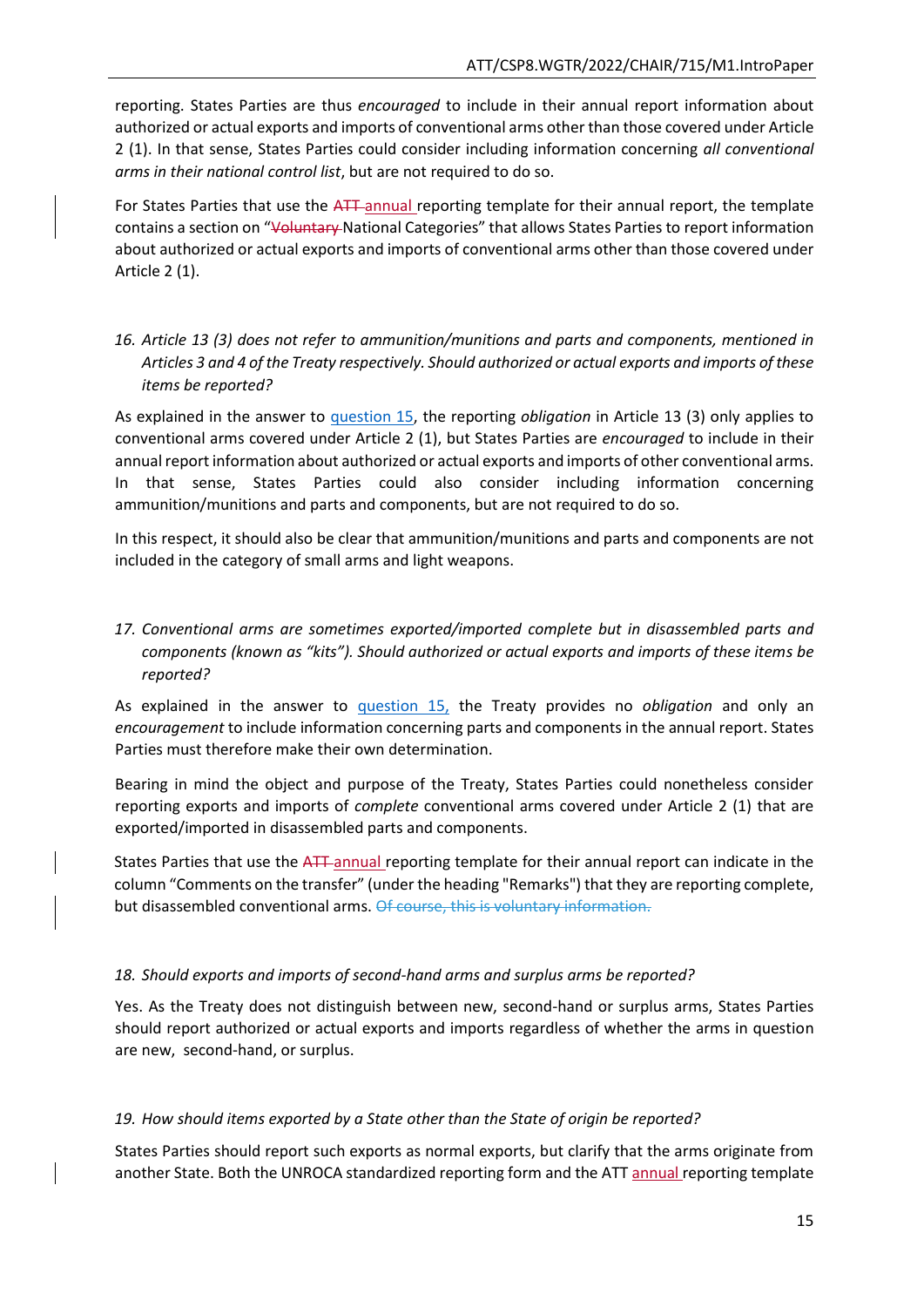endorsed and recommended for use during the Seventhcond Conference of States Parties contain a dedicated column to report this information.

### <span id="page-27-0"></span>*20. How should the transfers of items to an intermediate location be reported?*

If, for example, a State Party exports air-to-air missiles to State A for installation on combat aircraft to be exported to State B, the State Party in question should report the export of missiles to State B and clarify in its report that State A is the intermediate location. Both tThe UNROCA standardized reporting form and the ATT reporting template-contains a dedicated column to report this information. States Parties that use the ATT annual reporting template for their annual report can indicate in the column "Comments on the transfer" (under the heading "Remarks") that there is an intermediate location (State A).

### <span id="page-27-1"></span>*21. Which State should report the export of a conventional arm that was co-produced by two or more countries?*

The export should be reported by the final exporting State of the complete conventional arm. States Parties that use the ATT-annual reporting template for their annual report can indicate in the column "Comments on the transfer" (under the heading "Remarks") that they are reporting co-produced conventional arms. Of course, this is voluntary information.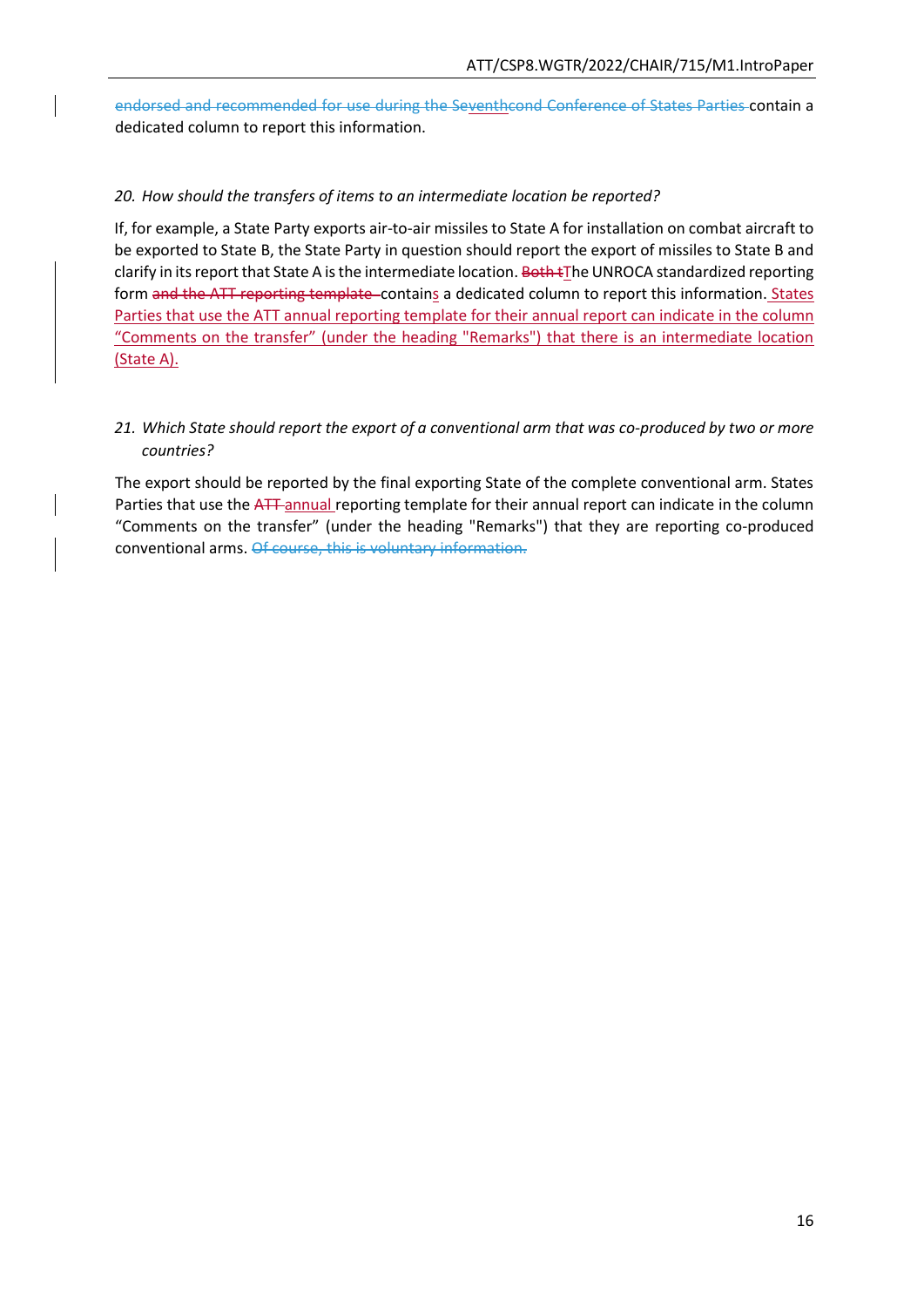### <span id="page-28-0"></span>**C. Information to be reported**

**.** 

# <span id="page-28-1"></span>*22. Which information about their authorized or actual exports and imports do States Parties need to include in their report as a minimum?*

As explained in the answer to [question 1,](#page-19-2) the Treaty does not expressly list the information that States Parties need to include in their annual report, but some guidance is given by the Treaty's reference to *"information submitted by the State Party to relevant United Nations frameworks, including the United Nations Register of Conventional Arms"*.

In that respect, the ATT annual reporting template takes as its starting point the information contained in the UNROCA standardized reporting forms, and includes as core information the following data:

- 1) the number of items or the financial value of the exported and imported conventional arms<sup>1</sup>; and
- 2) the final importing or exporting States of the conventional arms.

This represents a common understanding – not a Treaty obligation – of what information States Parties should include *as a minimum* when they report their authorized or actual exports and imports (or both, se[e question 11\)](#page-24-1).

States Parties should consider providing this information broken down by category of conventional arms on which they are reporting, as well as by country of origin or destination (see [question 23\)](#page-28-2).

It should be noted that the option of reporting financial value is not included in the UNROCA standardized reporting forms (see question[s 24](#page-28-3) an[d 32\)](#page-30-3). It was introduced in the ATT annual reporting template in light of the more binding nature of the ATT's reporting requirement, in order to provide States Parties with an alternative means of protecting sensitive information, as opposed to simply withholding it.

### <span id="page-28-2"></span>*23. Do States Parties need to break down the information about exports and imports per country?*

The Treaty does not specify this, but in line with the UNROCA practice and taking into account the Treaty's purpose in Article 1 of promoting transparency, States Parties are strongly encouraged to break down the relevant data per country to or from which exports and imports were authorized or effected.

# <span id="page-28-3"></span>*24. Do States Parties need to report both the number of items and the financial value of the authorized or actual exports and imports?*

As the Treaty does not specify this, it is for States Parties to decide whether to include the number of items or the financial value.

The ATT annual reporting template, gives States Parties the option to provide information on the volume of exports and imports expressed either as the number of items or as a financial value. This differs from the approach in the UNROCA, which only requests UN Member States to provide information on the number of items of conventional arms that were exported and imported (see

<sup>1</sup> If a State Party opts to report the financial value of the authorized or actual exports and imports, it should indicate which currency is used.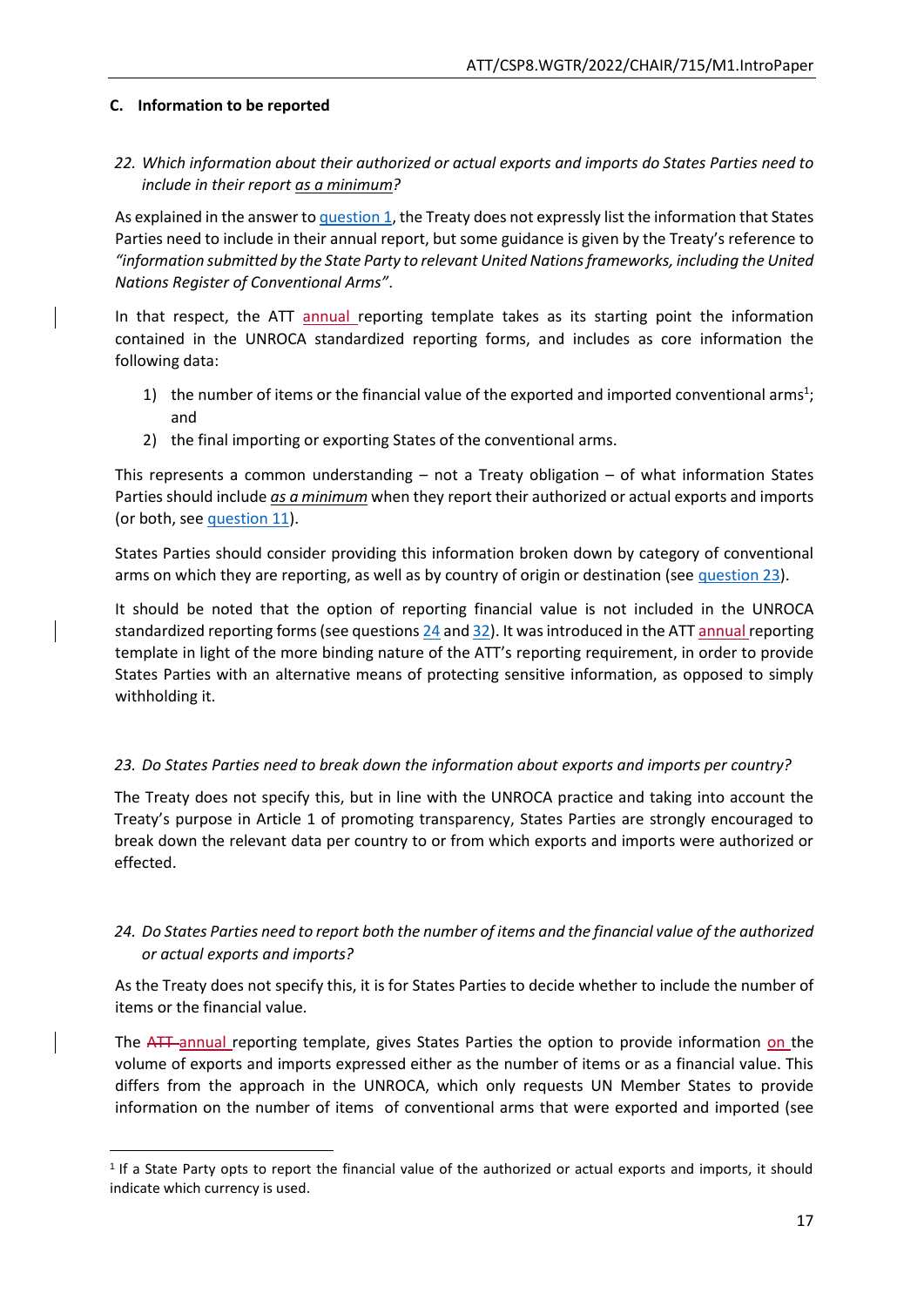[question 32\)](#page-30-3). The option of reporting financial value was introduced in order to provide States Parties with an alternative means of protecting sensitive information, as opposed to simply withholding it.

As indicated in the "Explanatory notes" of the ATT annual reporting template, States Parties can choose to provide information on either the number of items or the financial value for every category in their report as a whole or use number of items for some categories and financial value for others. For reasons of consistency and continuity, it is desirable that States Parties' choices in this respect, once made, remain stable over time.

A State Party may report on both the number of items and the financial value if it wishes to do so.

#### <span id="page-29-0"></span>*25. Do States Parties need to include details on the designation, model or type of the arms?*

The Treaty does not require States Parties to include details on the designation, model or type of the arms.

In line with the UNROCA practice, the ATT annual reporting template contains a column titled "Description of item", under the heading "Remarks". States Parties may use this column to describe the conventional arms that are exported or imported by entering the designation, type, model or any other information considered relevant. This information is voluntary.

### <span id="page-29-1"></span>*26. Do States Parties need to include details on the consignees and end-users of the arms?*

The Treaty does not require States Parties to include details on the consignees and end-users of the arms.

In line with UNROCA practice, the ATT annual reporting template contains a column titled "Comments on the transfer", under the heading "Remarks". States Parties may use this column to explain or clarify the nature of the consignee(s) and end-user(s) of the arms. This information is voluntary.

# <span id="page-29-2"></span>*27. Concerning small arms and light weapons, do States Parties need to report data such as calibres and serial numbers?*

The Treaty does not require States Parties to include data on individual conventional arms in their report, including small arms and light weapons.

In some cases, it could be relevant to exchange such information among the importing, transit, transshipment and exporting States Parties involved in a certain transfer, particularly to mitigate the risk of diversion. However, this goes beyond the annual reporting obligation contained in Article 13 (3) of the Treaty.

### <span id="page-29-3"></span>*28. Do States Parties need to include the nature of export and imports in their report?*

The Treaty does not require States Parties to include details on the nature of exports and imports.

In line with UNROCA practice, the ATT annual reporting template contains a column titled "Comments on the transfer", under the heading "Remarks". States Parties may use this column to explain or clarify the nature of the transfer - for instance, if it is temporary (e.g. for exhibitions or repairs), or if it is industrial in nature (e.g. intended for integration into a larger system). This information is voluntary.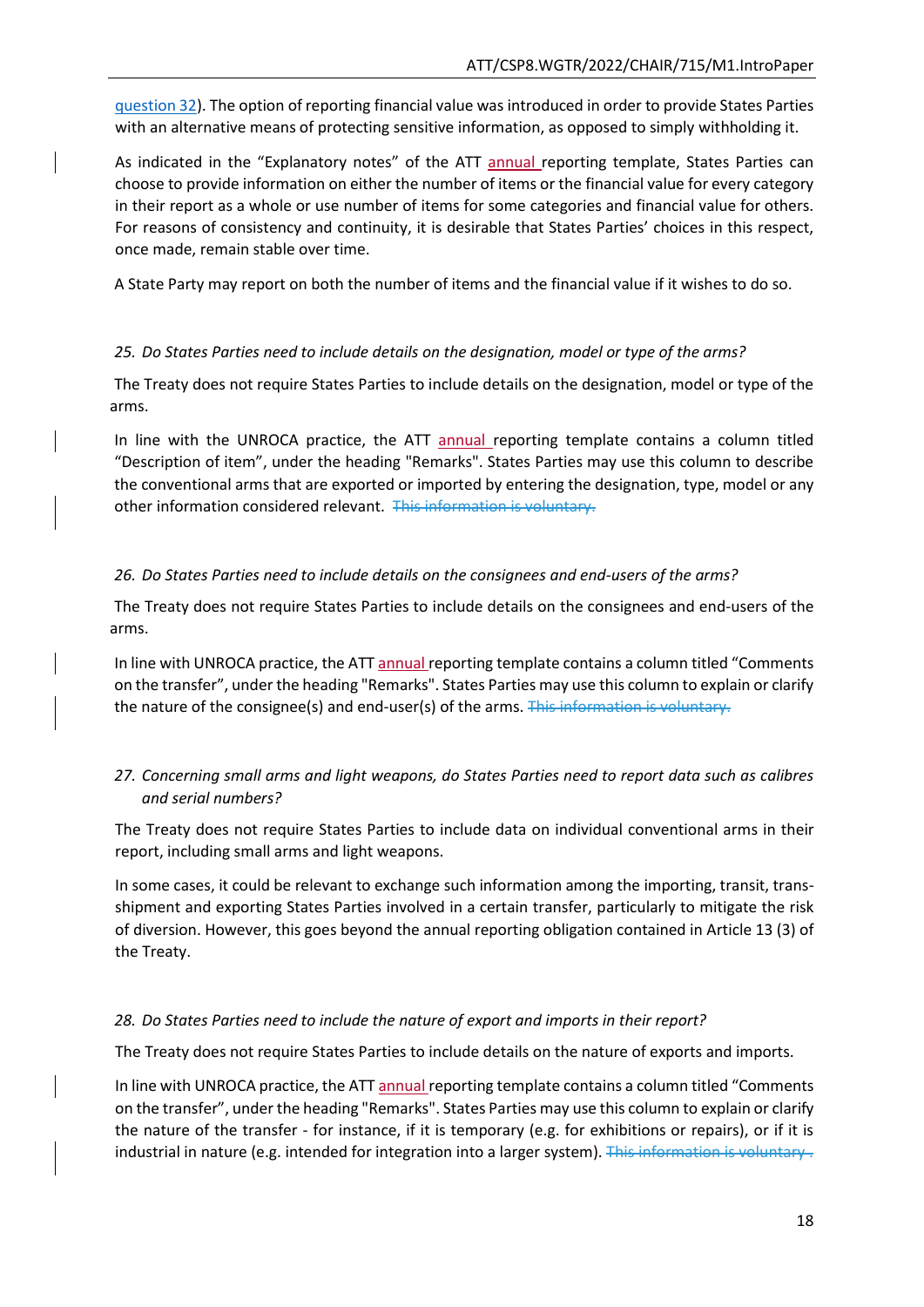<span id="page-30-0"></span>*29. Can States Parties exclude commercially sensitive or national security information from their report?*

Yes, Article 13 (3) expressly allows States Parties to exclude commercially sensitive or national security information from their report. However, this exception should be read in line with the Treaty purpose in Article 1 of promoting transparency. In this light, blanket omissions would not seem appropriate.

For States Parties that use the ATT-annual reporting template for their annual report, the choice is available between providing the number of items or financial value of the exported/imported items. This is in order to alleviate concerns regarding commercial sensitivities and national security.

### <span id="page-30-1"></span>*30. Do States Parties need to indicate that commercially sensitive or national security information is excluded from their report?*

The Treaty does not provide guidance regarding the omission of information on the grounds that it is commercially sensitive or has national security implications. However, States Parties that use the ATT annual reporting template for their annual report are asked to indicate voluntarily whether any commercially sensitive and/or national security information has been withheld.

This disclosure is useful to avoid unnecessary questions regarding discrepancies between national reports.

# <span id="page-30-2"></span>*31. Are there criteria to determine whether information is commercially sensitive or concerns national security?*

No, The Treaty does not provide any criteria. It is at the discretion of States Parties to determine whether certain information is commercially sensitive or may affect national security. However, in exercising their discretion, States Parties should take into account the Treaty's purpose in Article 1 of promoting transparency. States Parties should therefore assess on a case-by-case basis whether or not an omission is in the public interest.

# <span id="page-30-3"></span>*32. Do the UNROCA standardized reporting forms and the ATT annual reporting template request States to provide the same information?*

No. While the ATT annual reporting template is based on the UNROCA standardized reporting forms, it differs on certain elements:

- 1) in accordance with the Treaty, the ATT annual reporting template allows States Parties to report either authorized or actual exports and imports. The UNROCA requests States to report on actual exports and imports only (see [questions 9 and following\)](#page-23-2);
- 2) in accordance with the Treaty, the ATT annual reporting template includes small arms and light weapons as a mandatory category that States Parties must report on. At the time of entry into force of the ATT, the UNROCA only invited States to provide information about exports and imports of small arms and light weapons in their report as part of additional background information, on the basis of a separate reporting form (see also [question 36\)](#page-32-3);
- 3) unlike the UNROCA, and in accordance with the Treaty, the ATT annual reporting template contains a section on "Voluntary-National Categories". This is to permit States Parties to include additional information about authorized or actual exports and imports of conventional arms other than those covered under Article 2 (1), as encouraged under Article 5 (3) of the Treaty (see [questions 15 and 16\)](#page-25-2).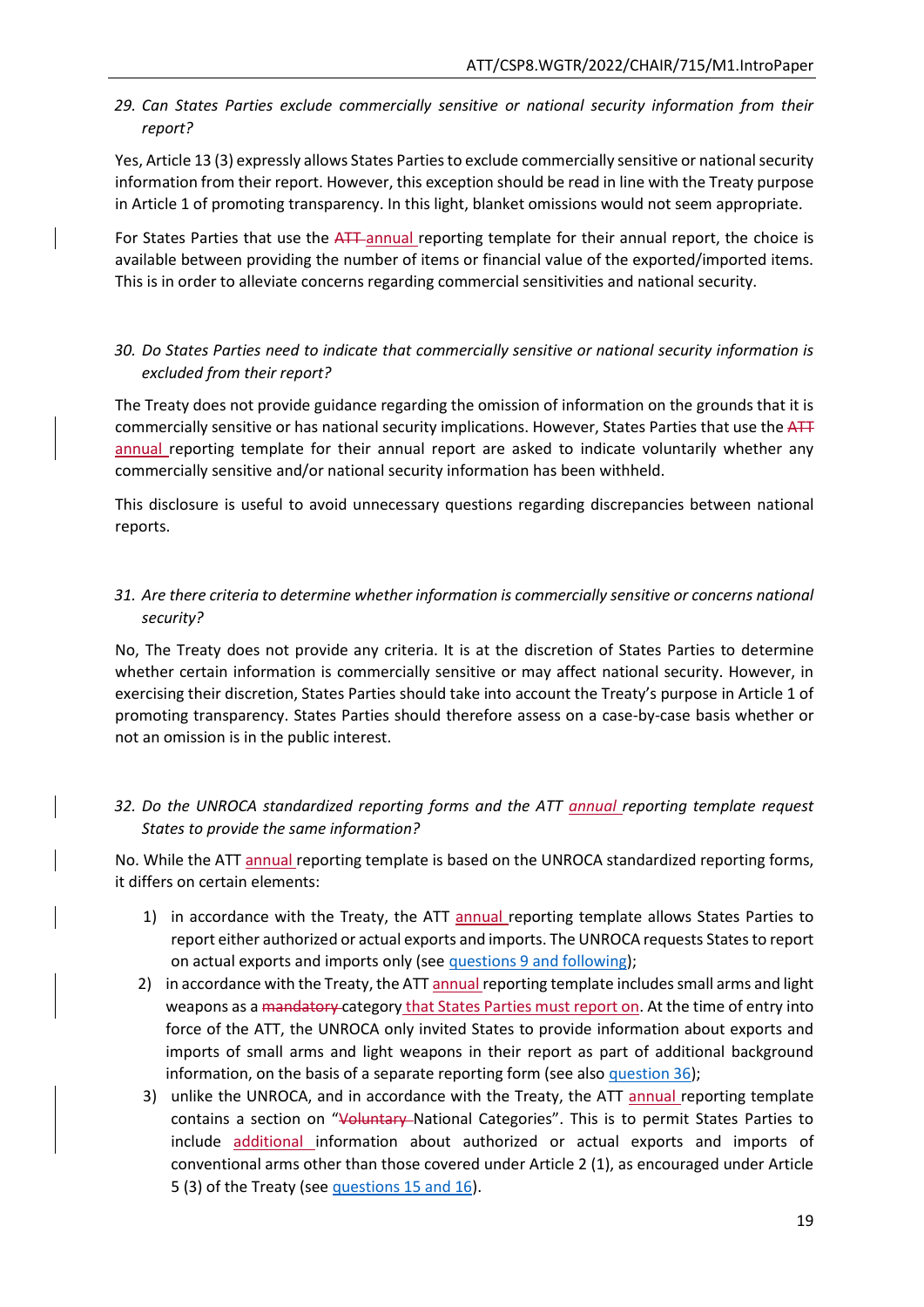4) the ATT annual reporting template allows States Parties to choose to report the volume of exports and imports as either the number of items or as a the financial value. Under the UNROCA, States are requested to report the number of items (see [question 24\)](#page-28-3).

The ATT annual reporting template also includes a number of general questions that are not included in the UNROCA standardized reporting forms, i.e.:

- 1) the voluntary question on whether commercially sensitive or national security information is omitted from the report (se[e questions 29 to 31\)](#page-30-0); and
- 2) the mandatory question on whether the export/import reports should be restricted to States Parties or can alsomay be made publicly available (se[e question 41\)](#page-34-1).

### <span id="page-31-0"></span>*33. Do States Parties that have not authorised any exports and/or imports or that have not had any actual exports and/or imports have to report to the ATT Secretariat?*

Yes. States Parties that do not have any authorized or actual exports and/or imports to report should submit a "nil report" to the ATT Secretariat, clearly stating that no exports and/or imports have taken place in any of the categories during the reporting period. Nil reporting is important, because it enables States Parties to demonstrate their compliance with the Treaty's annual reporting obligation even if they have no transfers to report in a given year.

For States Parties that use the ATT annual reporting template for their annual report, the template contains forms for nil reports for both exports and imports in Annexes 3A and 3B (as does the UNROCA).

If States Parties do not have any exports and/or imports to report in only *certain categories* of conventional arms, they should indicate this by entering the word "nil" in the appropriate columns of their report.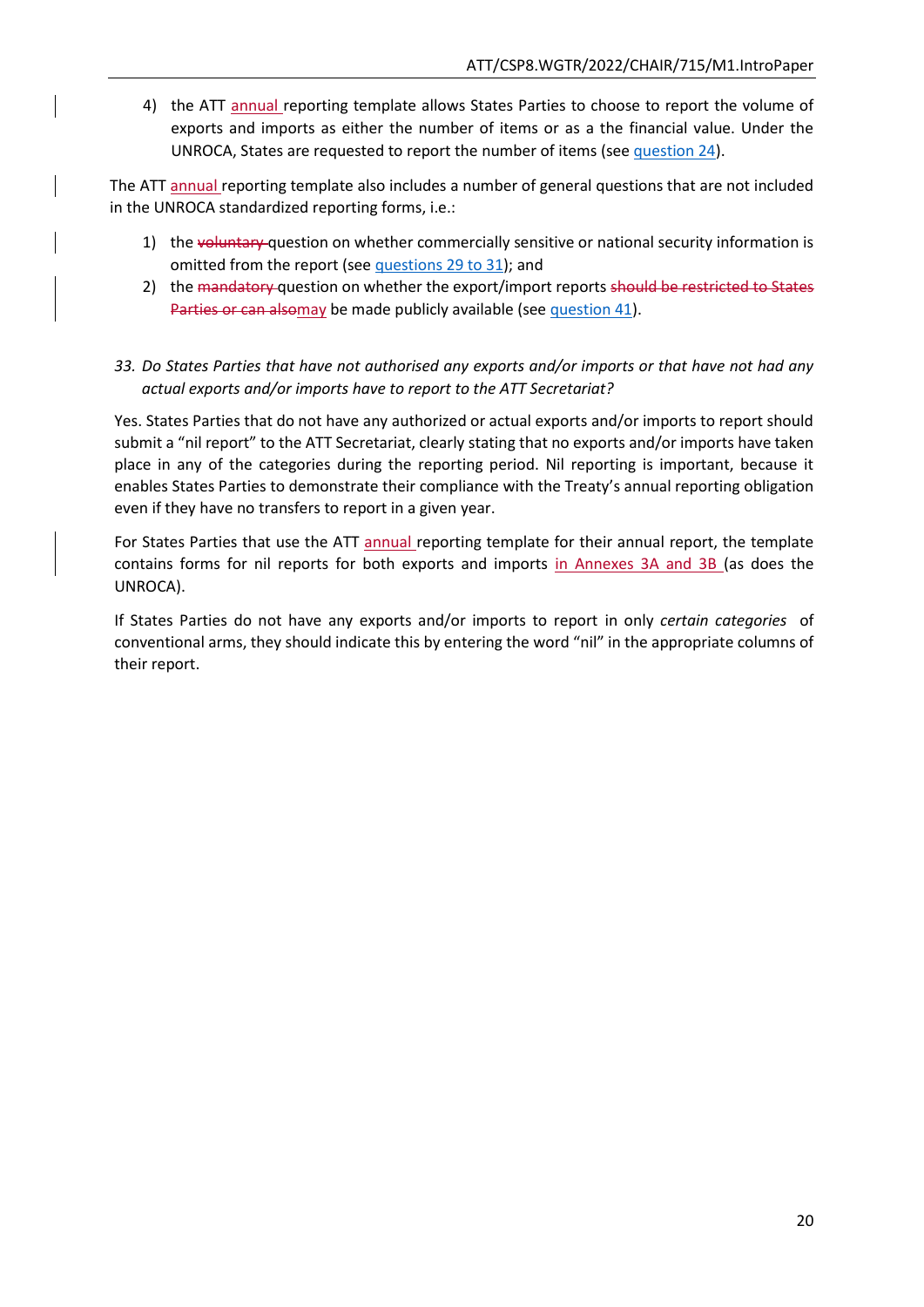#### <span id="page-32-0"></span>**D. Form of the report and utilization of reporting templates**

#### <span id="page-32-1"></span>*34. Does the Treaty itself prescribe a standardized reporting form or reporting template?*

The Treaty itself does not prescribe a standardized reporting form or reporting template.

However, during the Second Conference of States Parties, States Parties endorsed and recommended a reporting template that States Parties can use to prepare and submit their annual report. A revised version of this reporting template was endorsed and recommended for use by the Seventh Conference of States Parties. This reporting template is available on the ATT website in Arabic, Chinese, English, French, Russian and Spanish. The template has been integrated into the online reporting tool and is available in English, French or Spanish.

The ATT annual reporting template contains the following four reporting forms:

- 1) annual report on exports of conventional arms;
- 2) annual report on imports of conventional arms;
- 3) nil report on exports of conventional arms (Annex 3A); and
- 4) nil report on imports of conventional arms (Annex 3B).

It also includes a title page, explanatory notes, and annexes with the 2014 UNROCA descriptions of seven categories of conventional arms (Annex 1), as well as a table that allows States Parties to include more information about specific (diverging or more detailed) national definitions of these categories (Annex 2).

Further information about the **annual reporting template is included in answers to a number of** questions throughout this document.

# <span id="page-32-2"></span>*35. Is it compulsory to use the annual reporting template that was endorsed during by the Second Conference of States Parties ?*

It is not compulsory to use the ATT annual reporting template, but its used was recommended by the Second Seventh Conference of States Parties. See question 2.2 for other format options.

### <span id="page-32-3"></span>*36. Can States Parties use their submission to the UNROCA to comply with the annual reporting obligation?*

States Parties can use their submission to the UNROCA to comply with the annual reporting obligation, as the Treaty itself provides that the ATT annual report may contain the same information submitted by the State Party to the UNROCA.

States Parties using their UNROCA report should make sure, however, that its content complies with the annual reporting obligation of the Treaty. This concerns in particular the reporting on exports and imports of small arms and light weapons, as the Treaty places a legal obligation on States Parties to report on these. Under the 2014 UNROCA, States were only invited to include additional voluntary information about exports and imports of small arms and light weapons in their report (see also [question 32\)](#page-30-3).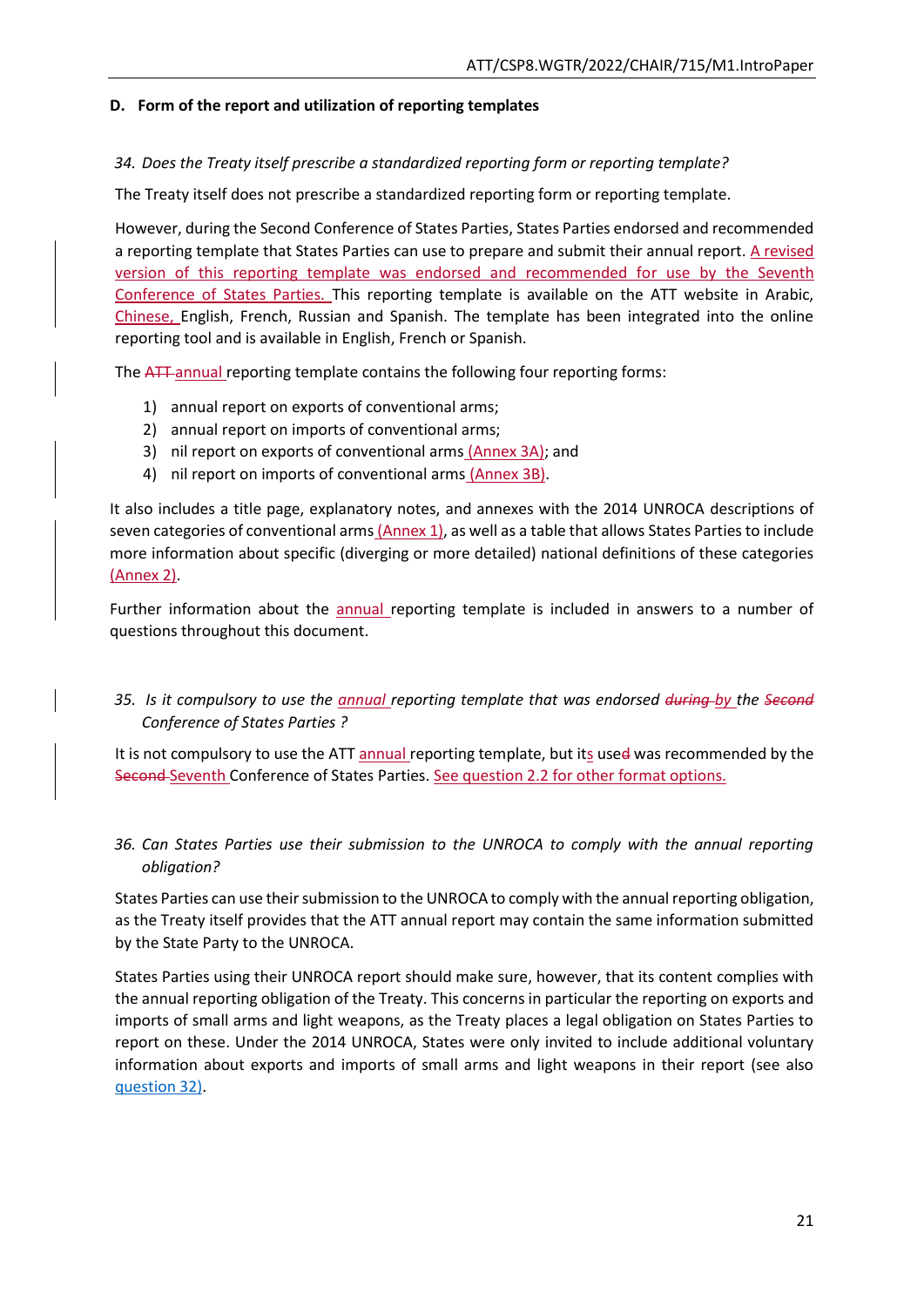States Parties using their UNROCA report should also give a clear indication to the ATT Secretariat when submitting their report as to whether or not they want their report to be made publicly available.

#### <span id="page-33-0"></span>**E. Procedures and formalities of the annual reporting obligation**

### <span id="page-33-1"></span>*37. What is the procedure that is followed annually to request States Parties to report to the ATT Secretariat?*

Each year, the ATT Secretariat issues a letter to all States Parties approximately two months before the deadline for the submission of annual reports (31 May), providing an initial reminder that annual reports are due to be submitted to the ATT Secretariat on or before 31 May. One month before the annual reports are due, States Parties receive another [automatically generated] email reminder that annual reports are due on or before 31 May. Both the initial reminder and the final reminder email – which are sent to all States Parties – include information on how to submit annual reports.

Copies of the initial reminder letter and final reminder email, as well as the ATT-annual reporting template, can also be obtained directly from the ATT Secretariat (see question  $44$  -for contact information).

In addition, States Parties receive automated email reminders generated by the online reporting platform notifying each representative of a State Party whose email address is in the ATT mailing list, that they are due to submit annual reports.

#### <span id="page-33-2"></span>*38. Which authority should submit the report to the ATT Secretariat?*

States Parties should designate competent national authorities responsible for compliance with Treaty obligations, and notify the ATT Secretariat of the details in accordance with Article 5 (5) of the Treaty. This could include a specially designated authority directly responsible for compliance with the annual reporting obligation.

States Parties that use the ATT annual reporting template for their annual report are requested to enter the details of their responsible national point of contact on the title page.

Ideally, the national point of contact responsible for reporting would also be the person who is registered as the person authorized by the State Party to access the online reporting tool and submit reports via the online platform on behalf of the State, and this person would hold that State's credentials for accessing the online reporting tool.

#### <span id="page-33-3"></span>*39. What happens to the annual reports once they are submitted to the ATT Secretariat?*

#### *39.1 Reports submitted by email, post, courier or by hand delivery*

The ATT Secretariat takes the following steps with respect to each annual report submitted by a State Party by email, post, courier or by hand delivery:

1. The ATT Secretariat acknowledges receipt of the annual report by sending an email to the State that submitted the report, and confirms the instructions provided by the State Party as to whether it wishes its annual report to be made available on the public area *and* the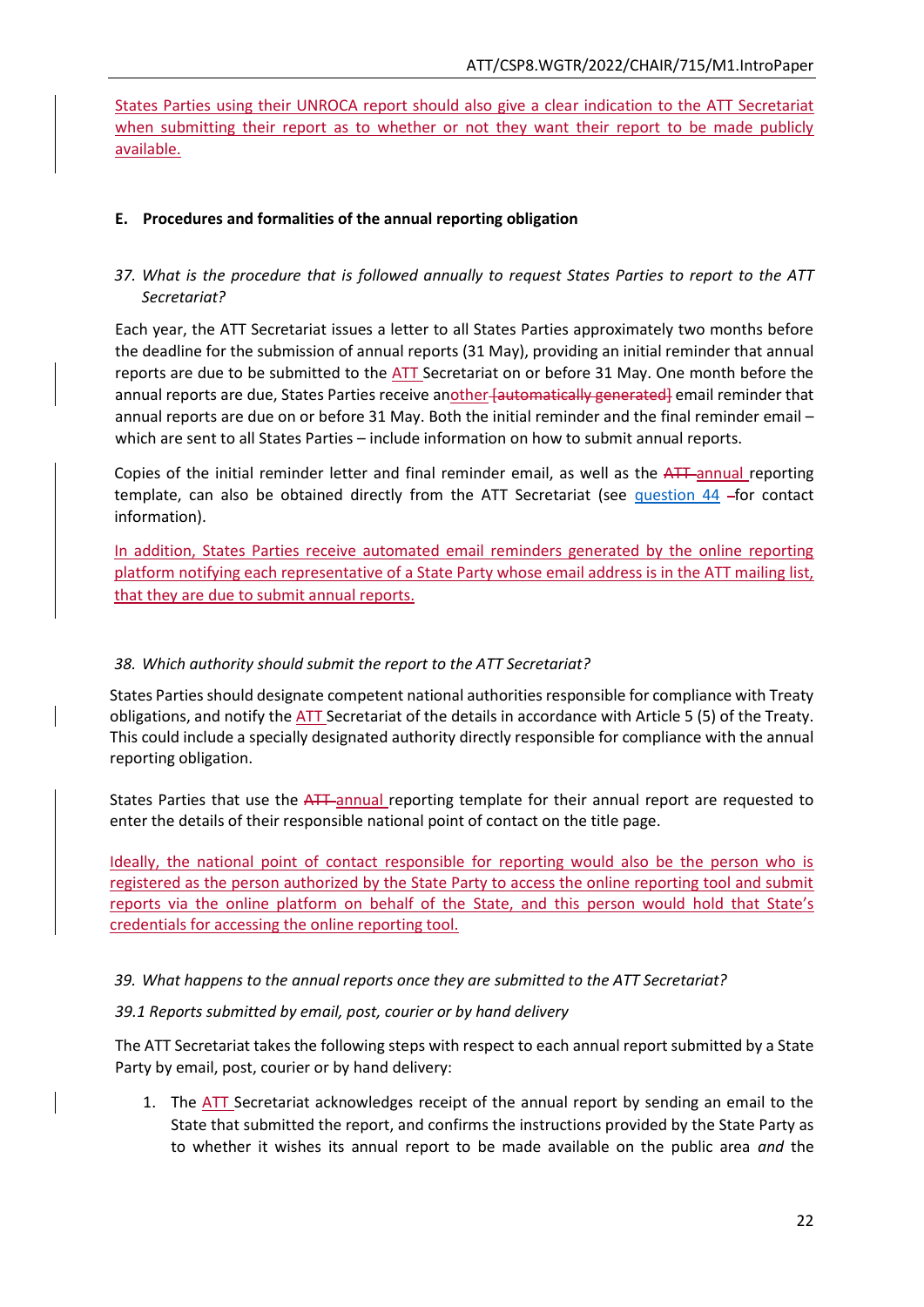restricted area of the website (available to States Parties only), or on the restricted area of the website only (see [question 41\)](#page-34-1);

- 2. The ATT Secretariat keeps a copy of the Annual annual Report-report in printed form as well as in electronic form on a secure database; and
- 3. The ATT Secretariat then uploads the Aannual Rreport onto the ATT website on the public and/or restricted area of the website, depending on the submitting State''s instructions; and
- 3.4.The ATT Secretariat enters information regarding the submission of the annual report into an internal database capturing information such as whether the report was submitted on time, whether the annual reporting template was used, whether the report included a nil report on exports and/or imports, and so on. This information is used to generate data and analysis by the ATT Secretariat on the status of reporting.

#### *39.2 Reports submitted via the online reporting tool*

Where a State Party submits its annual report via the online reporting tool:

- 1. The State representative who submitted the annual report will receive an automatically generated email confirming that the annual report has been successfully submitted to the ATT Secretariat;
- 2. The  $ATT$  Secretariat keeps a copy of the Aannual Rreport in printed form as well as in electronic form on a secure database; and
- 3. The ATT Secretariat then uploads the Aannual Rreport onto the ATT website on the public and/or restricted area of the website, depending on the submitting State's instructions.
- <span id="page-34-0"></span>*40. Does the technical infrastructure of the ATT Secretariat (email address, ATT website) provide a high standard of protection against hacker attacks?*

The ATT Secretariat has reasonable measures in place to protect the ATT website and the IT platform against cyber attack.

#### <span id="page-34-1"></span>*41. Will the annual reports of States Parties be made publicly available?*

The Treaty provides that "*reports shall be made available, and distributed to States Parties by the Secretariat"*.

States Parties must decide on the degree of availability of their annual reports, and whether this entails making them available to the public, as most States Parties have done. In making this choice, States Parties should take into account the Treaty's purpose in Article 1 of promoting transparency and carefully consider the balance between legitimate concerns regarding public availability and the public interest of transparency. States Parties should also consider that the Treaty already allows States Parties to exclude commercially sensitive or national security information from their ATT annual report (see [questions 29 to 31\)](#page-30-0).

In practice, upon receipt of the report, the ATT Secretariat will publish the report on the public part of the ATT website, unless the State Party indicates explicitly that the report should not only be made publicly available to States Parties. In the latter case, the report will be published on the restricted part of the website and will only be available to States Parties. Making the report available to other States Parties is in itself a clear treaty obligation.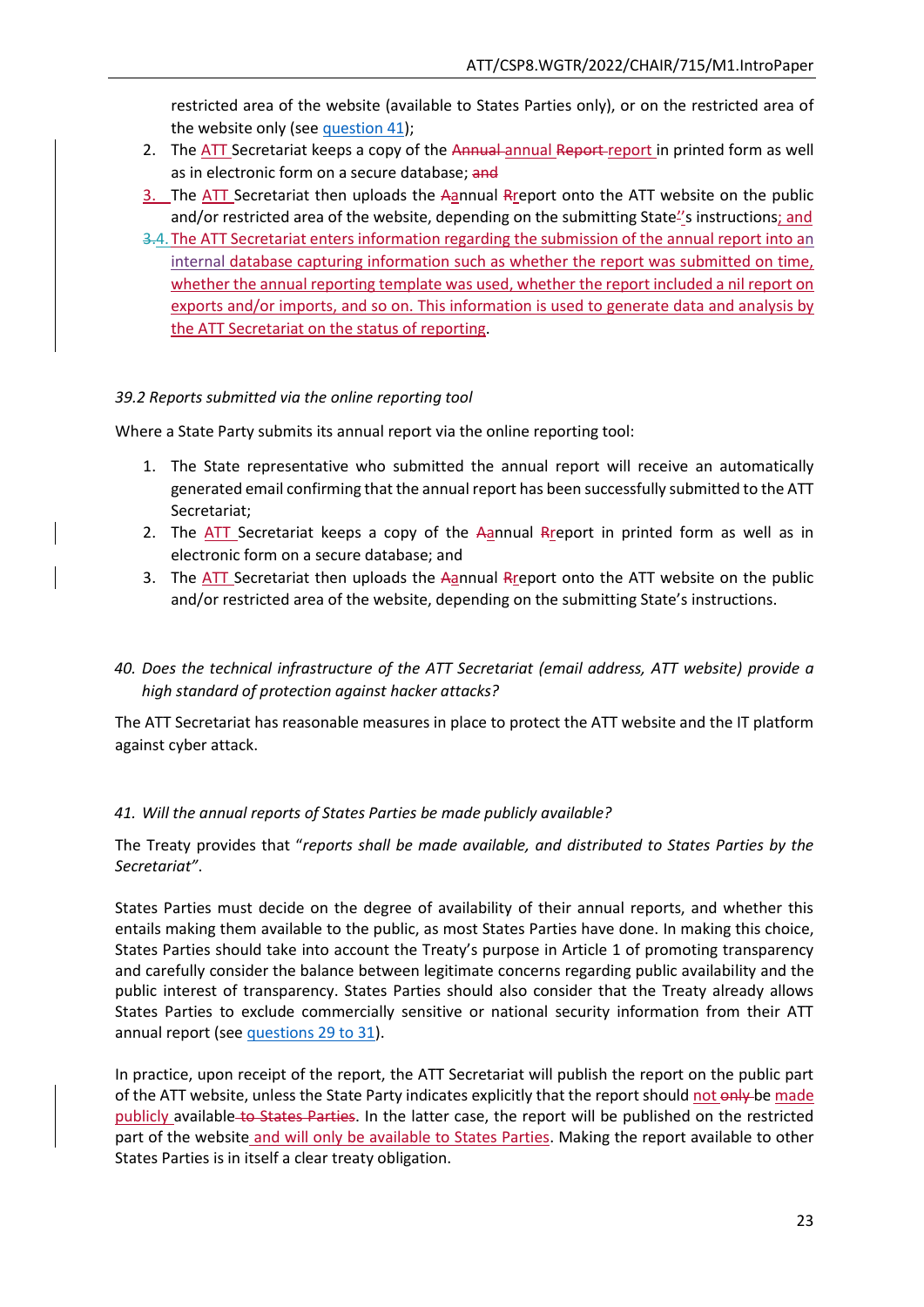For States Parties that use the ATT-annual reporting template for their ATT annual report, every form of in the template contains a tick-box that allows States Parties to indicate that their report is may be made publicly available only to other States Parties. This is included in the forms on exports and imports separately, as well as the nil reporting forms in Annexes 3A and 3B. This would permit a State Party to decide, for example, to allow public availability of its report on exports, but not its report on imports, or *vice versa*.

### <span id="page-35-0"></span>*42. Does a State Party need the consent of the importing or exporting States before it: a) reports its exports and imports; and b) makes this information publicly available?*

No, the Treaty *obliges* States Parties to report their authorized or actual exports and imports, and does not make this conditional on the consent of the importing and exporting States.

Concerning transparency, reporting States Parties also do not have to seek consent of the importing and exporting States. They should make their own determination whether to make their reports publicly available (see [question 41\)](#page-34-1).

Concerning potential commercial sensitivity or national security issues, see [questions 29 to 31.](#page-30-0)

### <span id="page-35-1"></span>*43. What should a State Party do if, after submitting information for a certain calendar year, it determines that the information was incomplete or contained a technical error?*

If a State Party determines that an annual report that it has submitted contains incomplete or incorrect information, it should contact the ATT Secretariat by email. If the original annual report was submitted by email, post, courier or by hand delivery, the State Party should indicate that the report previously submitted is no longer valid, and attach a revised, updated report. If the original report was submitted via the online reporting tool, the State Party should ask the ATT Secretariat to 'unblock' its report to enable it to amend the report online. This is necessary because once a State Party has 'submitted' a report via the online reporting tool, it can no longer access the report – to edit or amend it – and if the State attempts to re-enter the online reporting template, it will receive an on-screen message indicating that the report has already been submitted and that it must contact the ATT Secretariat to re-open or 'unblock' the report for editing.

The State Party should instruct the ATT Secretariat to upload the revised report on the ATT website, and retain the revised report in its records to replace the previously submitted report (see question [44\)](#page-35-2). There is no cut-off date for such corrections, although they should be submitted as early as possible to ensure that information made available to the public and/or States Parties is as accurate and up-to-date as possible.

# <span id="page-35-2"></span>*44. If a State Party has a question on the annual reporting obligation and its implementation, how can it contact the ATT Secretariat?*

A State Party can contact the ATT Secretariat with questions regarding the annual reporting obligation, or any ATT-related matter, by sending an email to: [info@thearmstradetreaty.org.](mailto:info@thearmstradetreaty.org)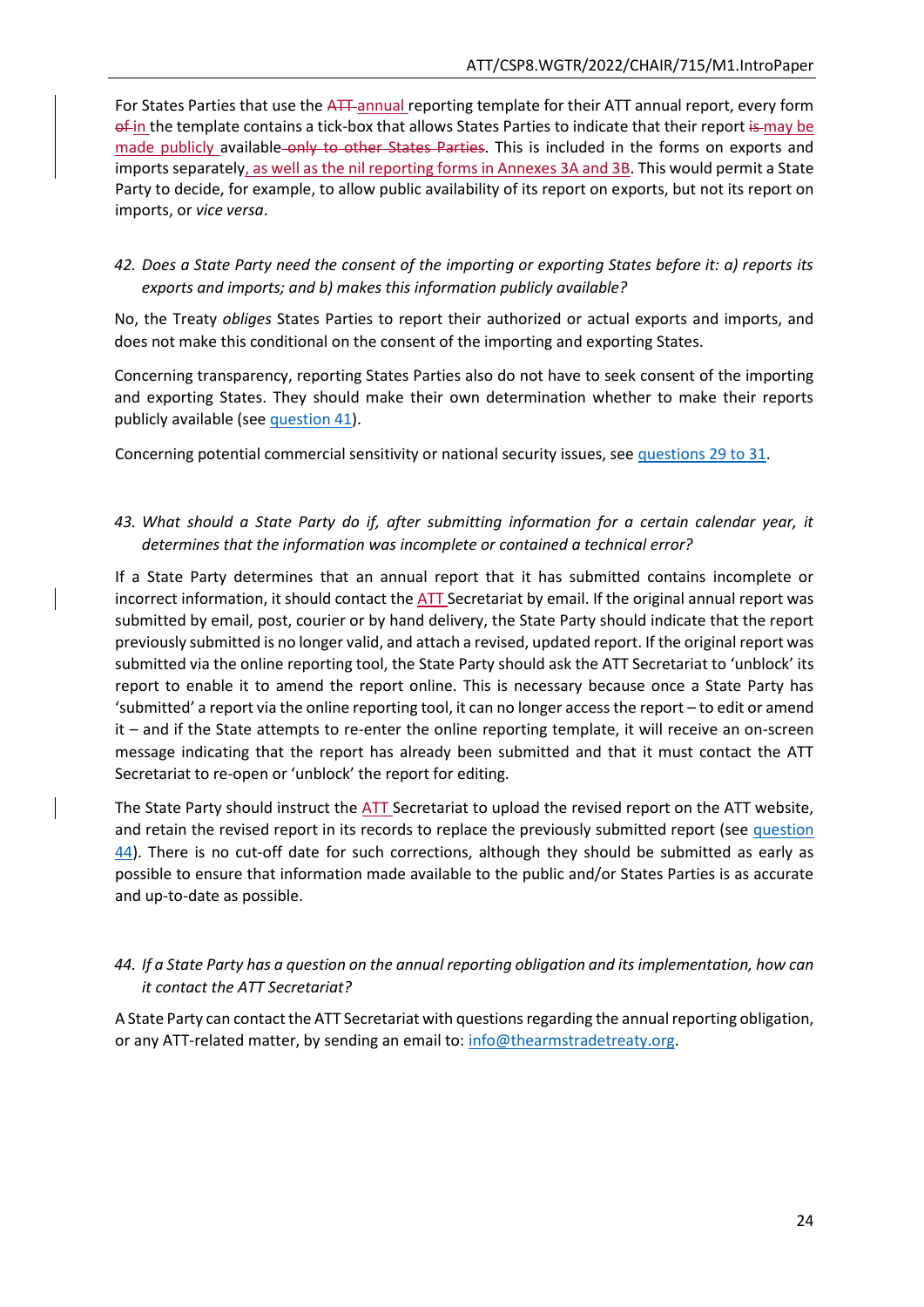#### <span id="page-36-0"></span>**F. Enforcement of the annual reporting obligation**

### <span id="page-36-1"></span>*45. Does the Treaty provide for sanctions or other measures in case of non-compliance with the annual reporting obligation?*

The Treaty does not provide for any specific sanctions or other measures in a case of non-compliance with the annual reporting obligation.

The Conference of States Parties is a forum to discuss compliance with the annual reporting obligation in general, as the Conference has a mandate to review the implementation of the Treaty, to consider and adopt recommendations on implementation and operation of the Treaty, and to perform any other function consistent with the Treaty which is conferred on it by States Parties.

In addition, it is in principle possible for individual States Parties to make use of the Treaty's article on dispute settlement (Article 19), which provides that States Parties shall consult and, by mutual consent, cooperate to pursue settlement of any dispute that may arise between them on the interpretation or application of the Treaty. It is, however, to be hoped that such an option represents a last resort only.

Ultimately, the Treaty relies on national implementation of its obligations.

#### <span id="page-36-2"></span>*46. Are there any consequences if incorrect information is submitted? (accidentally or knowingly)?*

If incorrect information was submitted accidentally, a State Party is encouraged to follow the procedure described in the answer to [question 43.](#page-35-1)

<span id="page-36-3"></span>If incorrect information was submitted knowingly, see the answer to [question 45.](#page-36-1)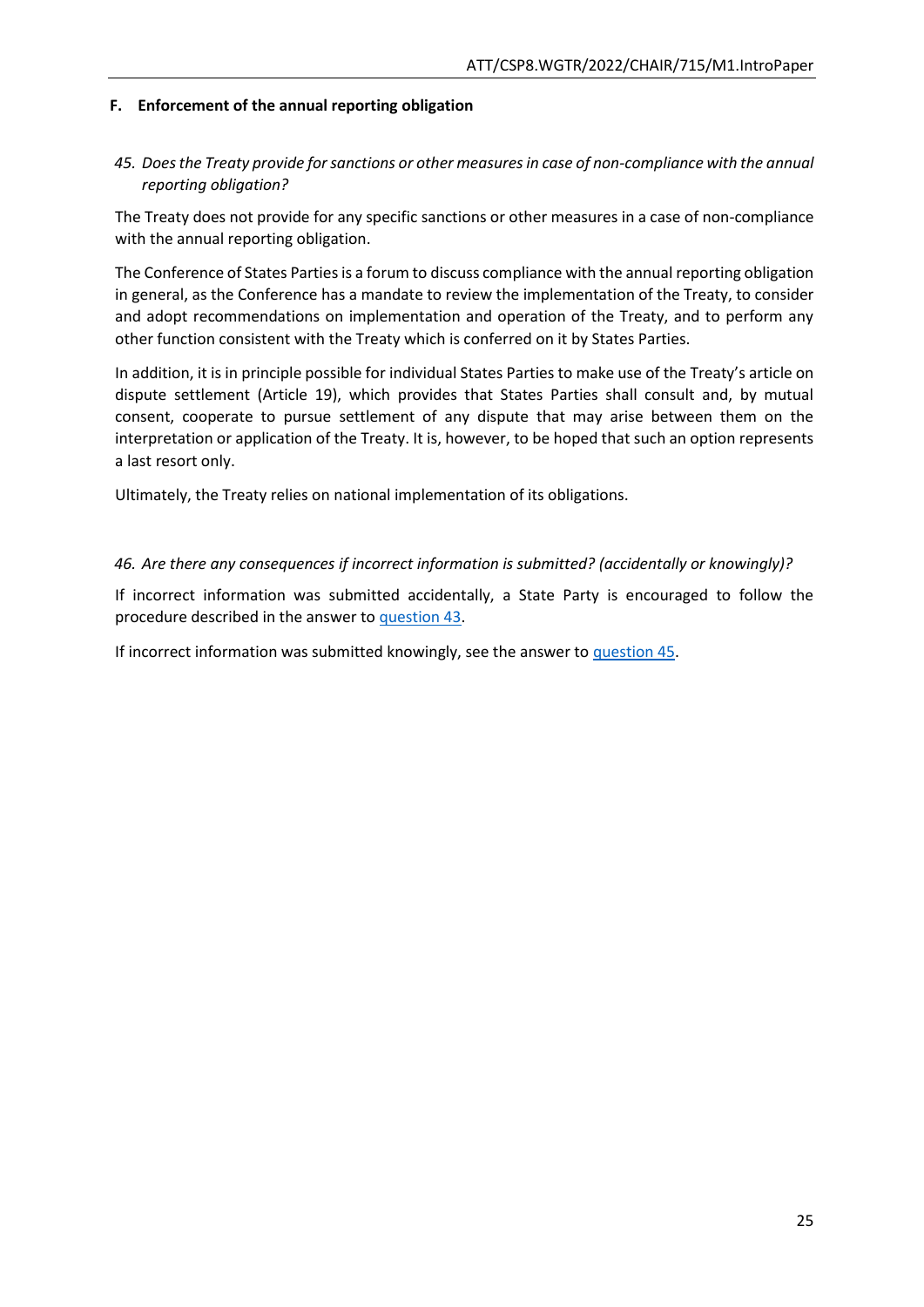### <span id="page-37-0"></span>**V. ANNEX 1: UNROCA CATEGORIES A-G**

### **December 2014 UNODA Standardized Reporting Forms for the UNROCA<sup>2</sup>**

#### **I. Battle tanks** *(category a) in Article 2 (1) of the Treaty)*

Tracked or wheeled self-propelled armoured fighting vehicles with high cross-country mobility and a high-level of self-protection, weighing at least 16.5 metric tons unladen weight, with a high muzzle velocity direct fire main gun of at least 75 millimetres calibre.

#### **II. Armoured combat vehicles** *(category b) in Article 2 (1) of the Treaty)*

Tracked, semi-tracked or wheeled self-propelled vehicles, with armoured protection and cross-country capability, either: (a) designed and equipped to transport a squad of four or more infantrymen, or (b) armed with an integral or organic weapon of at least 12.5 millimetres calibre or a missile launcher.

### **III. Large-calibre artillery systems** *(category c) in Article 2 (1) of the Treaty)*

Guns, howitzers, artillery pieces, combining the characteristics of a gun or a howitzer, mortars or multiple-launch rocket systems, capable of engaging surface targets by delivering primarily indirect fire, with a calibre of 75 millimetres and above.

### **IV. Combat aircraft** *(category d) in Article 2 (1) of the Treaty) <sup>3</sup>*

**.** 

- a) Manned fixed-wing or variable-geometry wing aircraft, designed, equipped or modified to engage targets by employing guided missiles, unguided rockets, bombs, guns, cannons or other weapons of destruction, including versions of these aircraft which perform specialized electronic warfare, suppression of air defence or reconnaissance missions;
- b) Unmanned fixed-wing or variable-geometry wing aircraft, designed, equipped or modified to engage targets by employing guided missiles, unguided rockets, bombs, guns, cannons or other weapons of destruction.

<sup>&</sup>lt;sup>2</sup> These descriptions can be consulted in the report of the 2013 Group of Governmental Experts on the continuing operation and further development of the UNROCA (A/68/140), available at [http://undocs.org/A/68/140.](http://undocs.org/A/68/140) The current UNROCA descriptions of categories (a-g) can be consulted a[t https://www.unroca.org/categories.](https://www.unroca.org/categories)

<sup>&</sup>lt;sup>3</sup> The ATT annual reporting template reflects the December 2014 UNROCA standardized reporting forms. There was at that time a lack of clarity as to the question of separate reporting of the two types of unmanned aerial vehicles (sub-categories IV.b) and V.b) in the ATT annual reporting template). This was not resolved until the 2016 Group of Governmental Experts reviewed the operation of the UNROCA. Even then, only the category unmanned fixed wing or variable-geometry wing aircraft was agreed as suitable for separate reporting. States Parties must therefore make their own determination whether to report the two types of unmanned aerial vehicles included in the template separately, or together with their manned equivalents.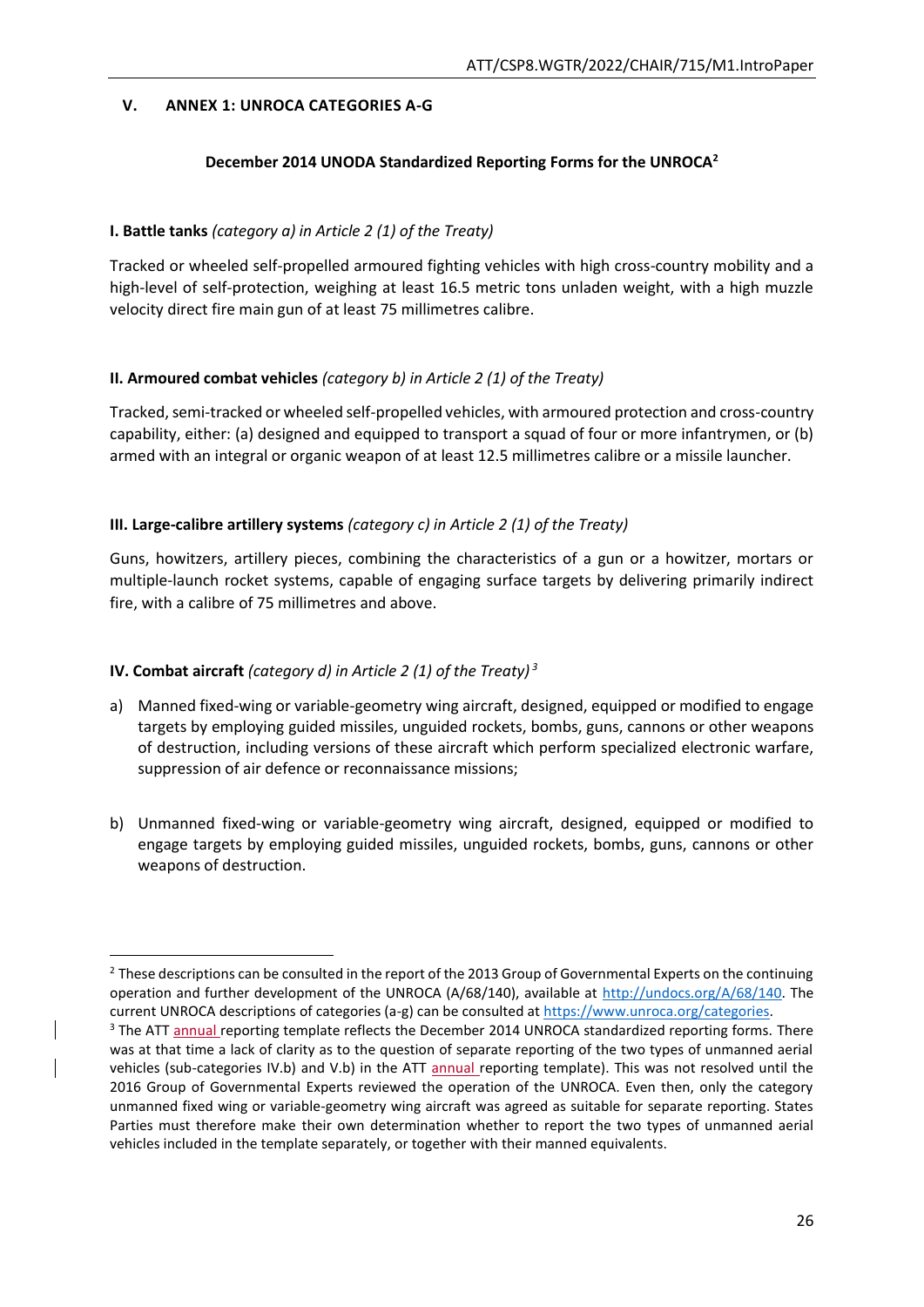The term "combat aircraft" does not include primary trainer aircraft, unless designed, equipped or modified as described above.

### **V. Attack helicopters** *(category e) in Article 2 (1) of the Treaty)*

- a) Manned rotary-wing aircraft, designed, equipped or modified to engage targets by employing guided or unguided anti-armour, air-to-surface, air-to-subsurface, or air-to-air weapons and equipped with an integrated fire control and aiming system for these weapons, including versions of these aircraft which perform specialized reconnaissance or electronic warfare missions;
- b) Unmanned rotary-wing aircraft, designed, equipped or modified to engage targets by employing guided or unguided anti-armour, air-to-surface, air-to-subsurface, or air-to-air weapons and equipped with an integrated fire control and aiming system for these weapons.

### **VI. Warships** *(category f) in Article 2 (1) of the Treaty)*

Vessels or submarines armed and equipped for military use with a standard displacement of 500 metric tons or above, and those with a standard displacement of less than 500 metric tons, equipped for launching missiles with a range of at least 25 kilometres or torpedoes with similar range.

# **VII. Missiles and missile launchers<sup>4</sup>** *(category g) in Article 2 (1) of the Treaty)*

- a) Guided or unguided rockets, ballistic or cruise missiles capable of delivering a warhead or weapon of destruction to a range of at least 25 kilometres, and means designed or modified specifically for launching such missiles or rockets, if not covered by categories I through VI. For the purpose of the Register, this sub-category includes remotely piloted vehicles with the characteristics for missiles as defined above but does not include ground-to-air missiles.
- <span id="page-38-0"></span>b) Man-Portable Air-Defence Systems (MANPADS)<sup>5</sup>.

**.** 

<sup>4</sup> Multiple-launch rocket systems are covered by the definition of category III.

<sup>5</sup> MANPADS should be reported if the MANPAD system is supplied as a complete unit, i.e. the missile and launcher/Grip Stock form an integral unit. In addition, individual launching mechanisms or grip-stocks should also be reported. Individual missiles, not supplied with a launching mechanism or grip stock need not be reported.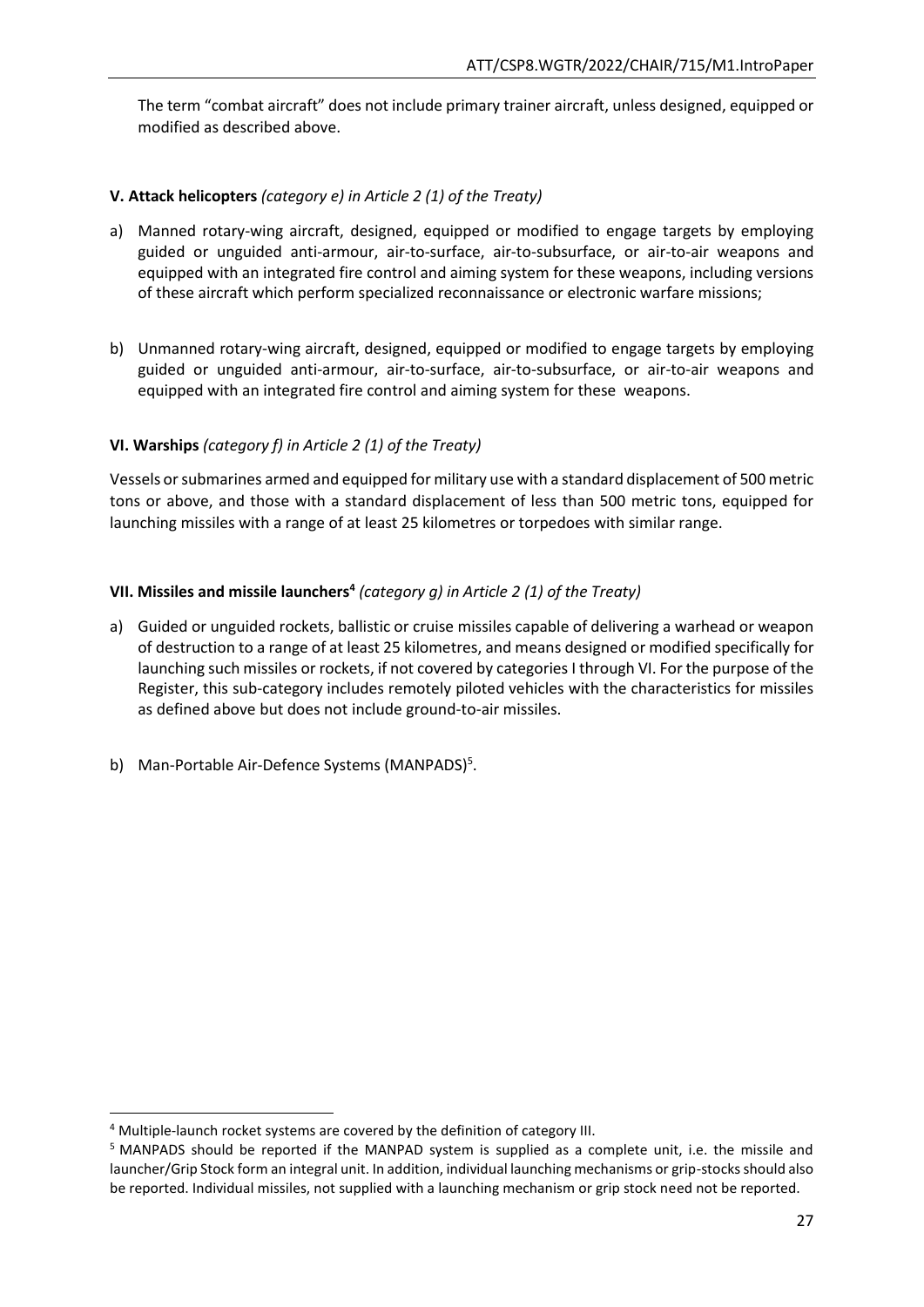# <span id="page-39-0"></span>**VI. ANNEX 2: RELEVANT SOURCES CONCERNING DEFINITIONS AND CATEGORIZATION OF CONVENTIONAL ARMS**

The following non-exhaustive list of sources concerning definitions and categorization of conventional arms is taken from module 4 of the ATT-BAP Annual Report Guidance Booklet – "Conventional Arms Identification and Categorization":

- UNROCA and reports of the UN Groups of [Governmental Experts \(GGE\) on the Continuing](https://www.unroca.org/)  [Operation of the UNROCA and its Further Development](https://www.unroca.org/)
- [Conventional Forces in Europe Treaty \(CFE Treaty\)](http://www.osce.org/library/14087)
- Th[e Wassenaar Arrangement's Munitions List](http://www.wassenaar.org/control-lists/)
- [Wassenaar Arrangement specific information exchange on arms](http://www.wassenaar.org/wp-content/uploads/2016/07/Basic_Documents_2016_January.pdf)
- [Common Military List of the European Union](https://eeas.europa.eu/headquarters/headquarters-homepage/427/disarmament-non-proliferation-and-arms-export-control_en)
- South Eastern and Eastern Europe Clearing House for the Control of Small Arms and Light [Weapons \(SEESAC\) Weapons Categorization Tool](http://www.seesac.org/Software-Tools/)

<span id="page-39-1"></span>The module also refers to the comprehensive discussion of definitions and categorization of conventional arms in *The Arms Trade Treaty: A Commentary*, authored by Stuart Casey-Maslen, Andrew Clapham, Gilles Giacca, and Sarah Parker.